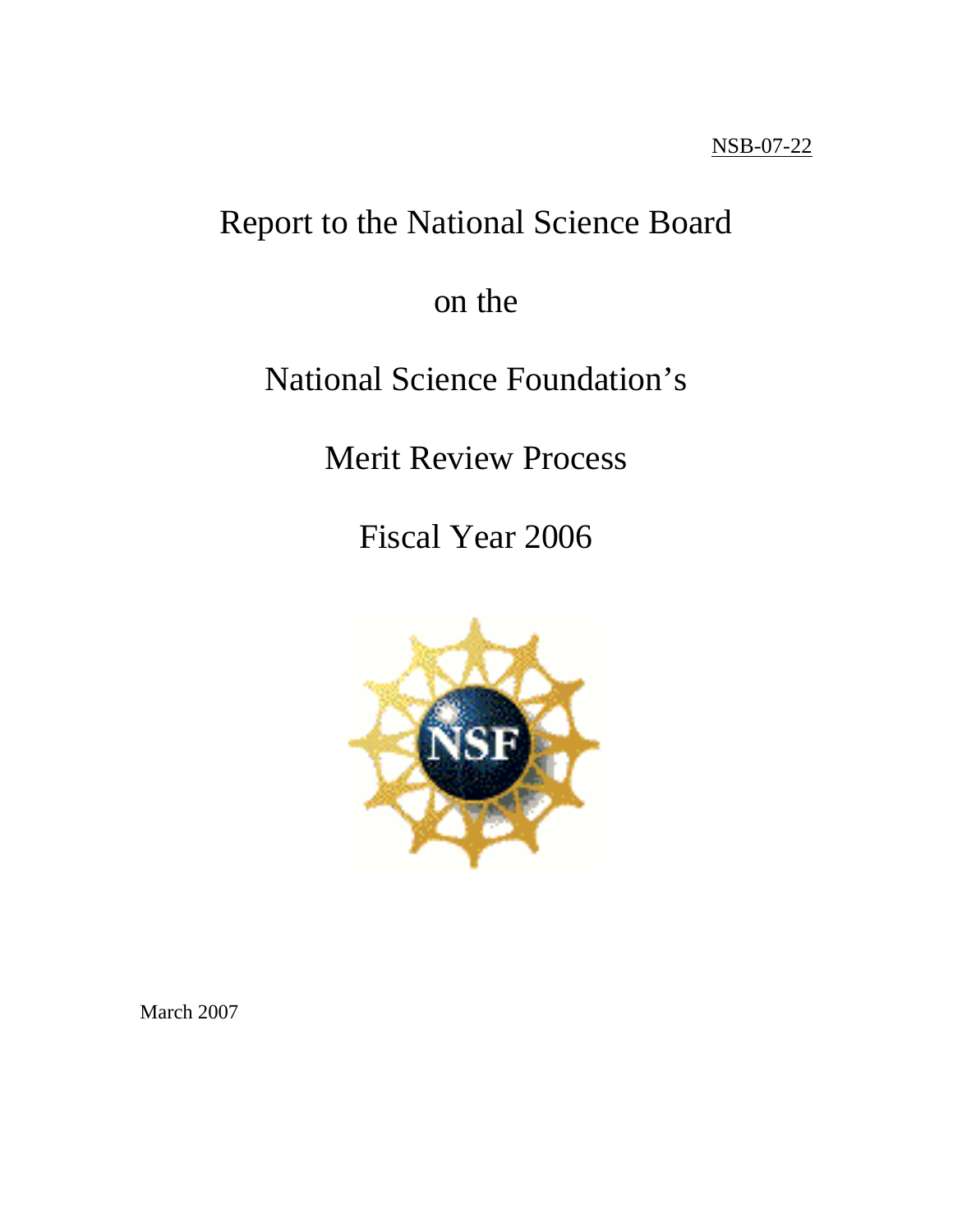### TABLE OF CONTENTS

| 1. | Introduction                                                  | $\overline{4}$ |
|----|---------------------------------------------------------------|----------------|
| 2. | Proposal and Award Data                                       | 4              |
|    | A. Proposals, Awards, and Success Rates                       | $\overline{4}$ |
|    | B. Award Size and Duration                                    | 6              |
|    | C. Number of People Supported on Awards                       | $\tau$         |
|    | D. Types of Awards                                            | 8              |
|    | E. Awards By Sector/Institution                               | 9              |
|    | F. Time to Decision (Proposal Dwell Time)                     | 10             |
| 3. | <b>Merit Review Process</b>                                   | 11             |
|    | A. Merit Review Criteria                                      | 11             |
|    | B. Description of Merit Review Process                        | 12             |
|    | C. Program Officer Award/Decline Recommendation               | 14             |
|    | D. Review Information to Proposer and Appeal Process          | 15             |
|    | E. Methods of External Review                                 | 15             |
|    | F. Data on Reviewers                                          | 18             |
|    | G. Reviewer Proposal Ratings and Impact of Budget Constraints | 19             |
|    | H. Program Officer Characteristics and Workload               | 21             |
| 4. | <b>Special Activities on Merit Review Process</b>             | 22             |
|    | A. Quality and Transparency                                   | 22             |
|    | B. Impact of Proposal and Award Management Mechanisms (IPAMM) | 23             |
|    | C. Transformational Research                                  | 24             |
| 5. | Appendices                                                    | 26             |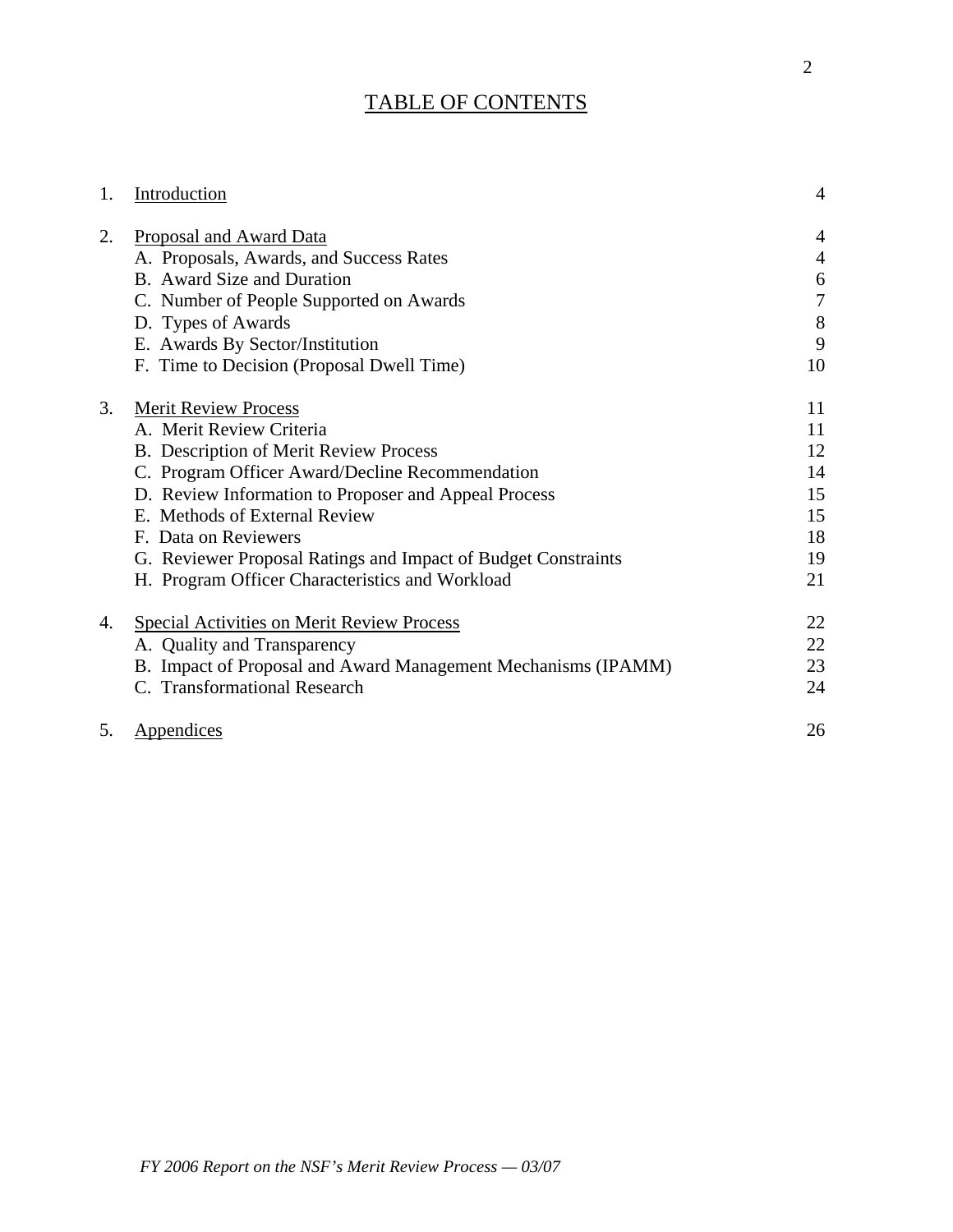#### **APPENDICES**

| Appendix 1:  | Proposals, Awards, and Success Rates by Directorate, FY 2002-<br>2006                     | 26 |
|--------------|-------------------------------------------------------------------------------------------|----|
| Appendix 2:  | <b>Preliminary Proposals</b>                                                              | 27 |
| Appendix 3:  | Proposals, Awards, and Success Rates by Minority PI Ethnic/Racial<br>Status, FY 1999-2006 | 27 |
| Appendix 4:  | Median and Average Award Amounts by Directorate, Research<br>Awards, FY 2001-2006         | 28 |
| Appendix 5:  | Number of People Involved in NSF Activities                                               | 29 |
| Appendix 6:  | EPSCoR: Jurisdictions, Proposal, Award, and Funding Data                                  | 29 |
| Appendix 7:  | <b>Small Grants for Exploratory Research (SGER)</b>                                       | 33 |
| Appendix 8:  | Merit Review Process Oversight Mechanisms                                                 | 35 |
| Appendix 9:  | Requests for Formal Reconsideration of Declined Proposals by<br>Directorate, FY 2002-2006 | 37 |
| Appendix 10: | Average Number of Reviews per Proposal by Method and<br>Directorate, FY 2006              | 38 |
| Appendix 11: | Methods of NSF Proposal Review, FY 1993-2006                                              | 39 |
| Appendix 12: | Methods of NSF Proposal Review, by Directorate, FY 2006                                   | 39 |
| Appendix 13: | Distribution of Average Reviewer Ratings, Panel-Only Reviewed,<br>FY 2006                 | 40 |
|              | Appendix 14: Distribution of Average Reviewer Ratings Mail-Only Reviewed, FY<br>2006      | 41 |
| Appendix 15: | Distribution of Average Reviewer Ratings, Mail and Panel<br>Reviewed, FY 2006             | 42 |
| Appendix 16: | <b>Accomplishment Based Renewals</b>                                                      | 42 |
| Appendix 17: | National Science Foundation Organization Chart                                            | 43 |
| Appendix 18: | Terms and Acronyms                                                                        | 44 |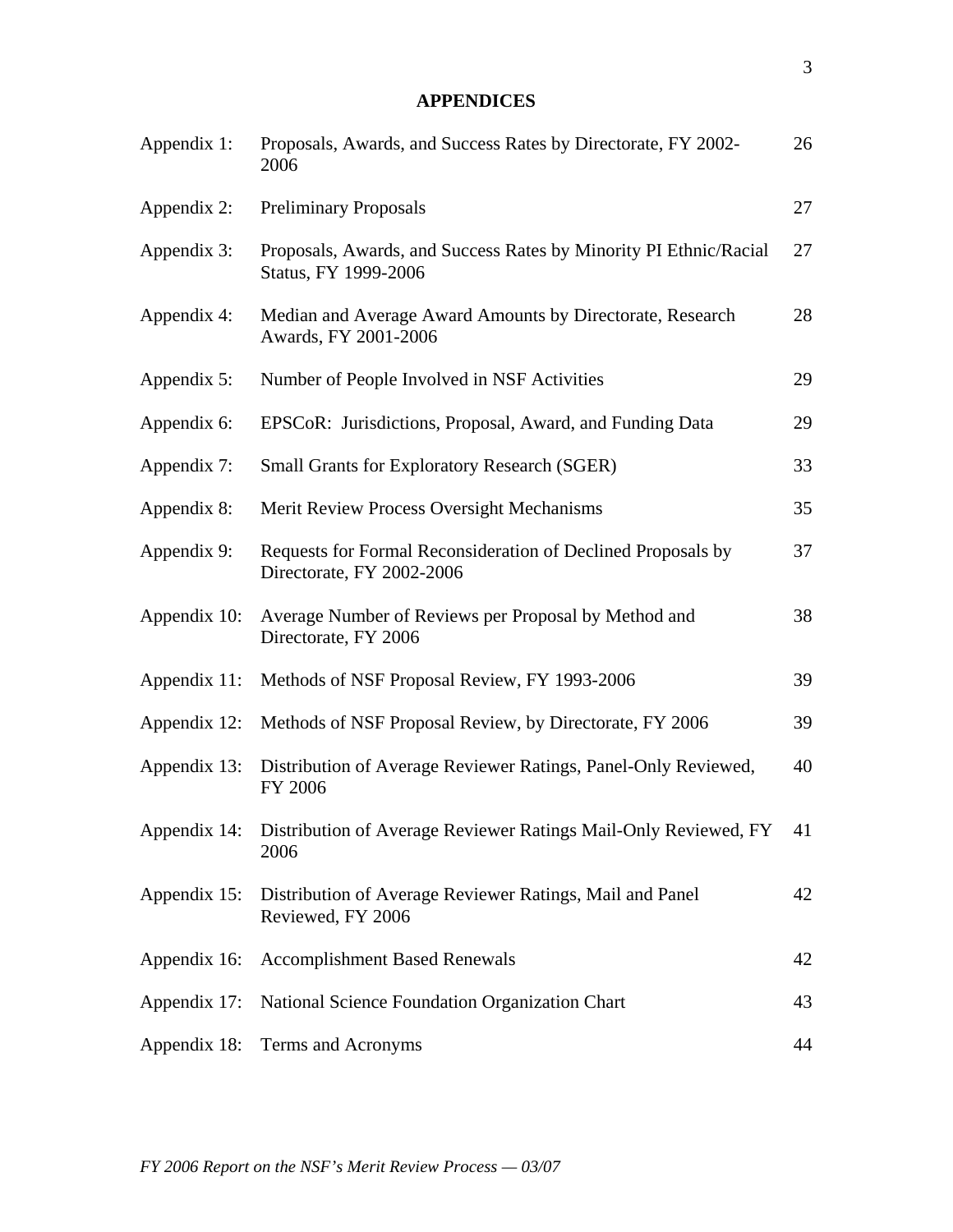# **FY 2006 Report on the NSF Merit Review Process**

### **I. Introduction**

The National Science Foundation Act of 1950 directs the Foundation "to initiate and support basic scientific research and programs to strengthen scientific research potential and science education programs at all levels."<sup>1</sup> NSF achieves its unique mission by making merit-based awards to researchers, educators, and students at approximately 1,740 U.S. colleges, universities and other institutions. The merit review process is at the very heart of NSF's selection of the projects through which its mission is achieved.

This year NSF made 10,425 awards from 42,352 proposals submitted. All proposals are evaluated using the two NSB approved criteria: *intellectual merit* and *broader impacts*. As stated in the NSF *Grant Proposal Guide*, consideration is also given to how well the proposed activity 1) fosters the integration of research and education, and 2) broadens opportunities to include a diversity of participants, particularly from underrepresented groups. Additional criteria, as stated in the program announcement or solicitation, may be required to highlight the specific objectives of certain programs or activities. About 96 percent of NSF's proposals are evaluated by external reviewers as well as by NSF staff.

This *FY 2006 Report on the NSF Merit Review Process* responds to a National Science Board (NSB) policy endorsed in 1977 and amended in 1984, requesting that the NSF Director submit an annual report on the NSF merit review process. In this report, data are presented on both the merit review outcome in FY 2006 and the process itself. In this context, NSF has highlighted a few issues that impact the merit review process. Section II of this report provides summary data about proposals, awards, and success rates. Section III provides information about the process by which proposals are reviewed and awarded. Section IV provides information about special activities in FY 2006 on aspects of the merit review process; in particular, 1) quality and transparency of the review process; 2) impact of proposal and award management mechanisms; and 3) transformational research.

## **II. Proposals and Awards**

#### **A. Proposals, Awards and Success Rates**

During FY 2006, NSF acted on 42,352 proposals, as shown in **Figure 1**. This resulted in 10,425 awards for a success rate of 25%. Although there are variations from one year to the next, there is a general trend of increase in the number of proposals and decrease in the success rate since FY 2000. **Appendix 1** provides proposals, awards, and success rate data by NSF directorate and office.

 $142$  CFR 16 §1862, available at http://www4.law.cornell.edu/uscode/html/uscode42/usc\_sec\_42\_00001862----000-.html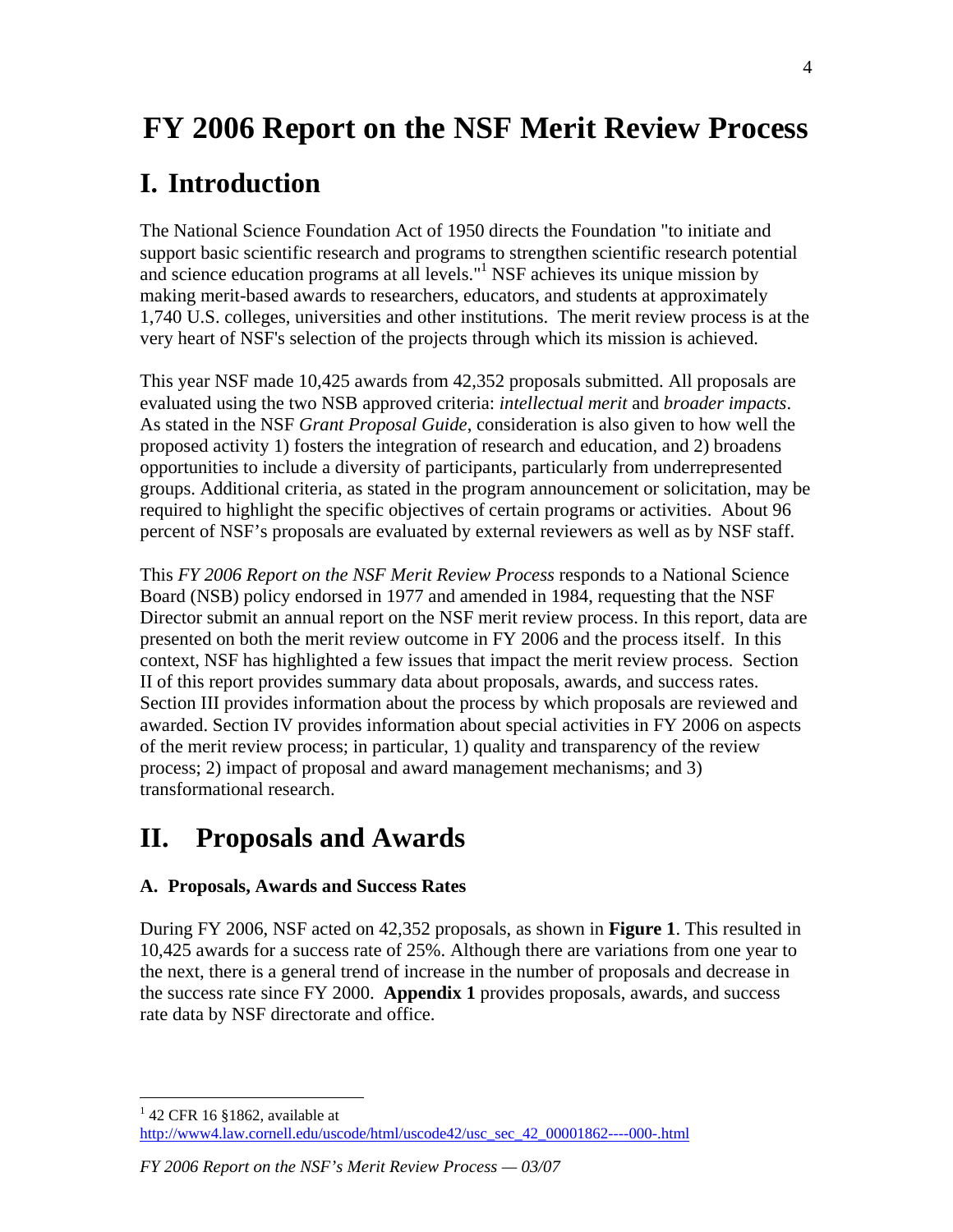|                     | 2000   | 2001   | 2002   | 2003   | 2004   | 2005       | 2006   |
|---------------------|--------|--------|--------|--------|--------|------------|--------|
| <b>Proposals</b>    | 29.508 | 31.942 | 35,165 | 40,075 | 43,851 | 41.722     | 42.352 |
| Awards              | 9.850  | 9.925  | 10.406 | 10,844 | 10,380 | 9.<br>.757 | 10.425 |
| <b>Funding Rate</b> | 33%    | 31%    | 30%    | 27%    | 24%    | 23%        | 25%    |
|                     |        |        |        |        |        | - - - -    |        |

| Figure 1                                       |
|------------------------------------------------|
| <b>Proposal, Award and Success Rate Trends</b> |

Source: NSF Enterprise Information System as of October 5, 2006.

In FY 2006, NSF also received a total of 1874 preliminary proposals, which are required for some NSF programs. See **Appendix 2** for additional data and information on preliminary proposals.

**Figure 2** provides proposal, award, and success rates by PI characteristics (gender, minority status, new and prior PI status).

|                     |                     |        | <b>Fiscal Year</b> |        |        |        |        |        |        |  |  |  |  |
|---------------------|---------------------|--------|--------------------|--------|--------|--------|--------|--------|--------|--|--|--|--|
|                     |                     | 1999   | 2000               | 2001   | 2002   | 2003   | 2004   | 2005   | 2006   |  |  |  |  |
| All Pls             | Proposals           | 28,578 | 29,508             | 31,942 | 35,165 | 40,075 | 43,851 | 41,722 | 42,352 |  |  |  |  |
|                     | Awards              | 9,189  | 9,850              | 9,925  | 10,406 | 10,844 | 10,380 | 9,757  | 10,425 |  |  |  |  |
|                     | <b>Funding Rate</b> | 32%    | 33%                | 31%    | 30%    | 27%    | 24%    | 23%    | 25%    |  |  |  |  |
| Female Pls          | Proposals           | 5,315  | 5,509              | 5,839  | 6,704  | 7,335  | 8,427  | 8,266  | 8,510  |  |  |  |  |
|                     | Awards              | 1,682  | 1,949              | 1,894  | 2,012  | 2,090  | 2,118  | 2,107  | 2,233  |  |  |  |  |
|                     | <b>Funding Rate</b> | 32%    | 35%                | 32%    | 30%    | 28%    | 25%    | 25%    | 26%    |  |  |  |  |
| Male Pls            | Proposals           | 23,022 | 23,671             | 25,510 | 27,500 | 31,238 | 33,300 | 31,456 | 31,482 |  |  |  |  |
|                     | Awards              | 7,428  | 7,778              | 7,867  | 8,203  | 8,495  | 7,923  | 7,305  | 7,765  |  |  |  |  |
|                     | <b>Funding Rate</b> | 32%    | 33%                | 31%    | 30%    | 27%    | 24%    | 23%    | 25%    |  |  |  |  |
| <b>Minority PIs</b> | Proposals           | 1,434  | 1,480              | 1,728  | 1,906  | 2,141  | 2,551  | 2,468  | 2,608  |  |  |  |  |
|                     | Awards              | 424    | 472                | 509    | 548    | 569    | 597    | 569    | 638    |  |  |  |  |
|                     | <b>Funding Rate</b> | 30%    | 32%                | 29%    | 29%    | 27%    | 23%    | 23%    | 24%    |  |  |  |  |
| <b>New PIs</b>      | Proposals           | 11,803 | 12,327             | 13,280 | 15,085 | 17,584 | 19,052 | 17,660 | 18,061 |  |  |  |  |
|                     | Awards              | 2,689  | 3,024              | 3,136  | 3,329  | 3,390  | 3,256  | 3,001  | 3,240  |  |  |  |  |
|                     | <b>Funding Rate</b> | 23%    | 25%                | 24%    | 22%    | 19%    | 17%    | 17%    | 18%    |  |  |  |  |
| <b>Prior PIs</b>    | Proposals           | 16,775 | 17,181             | 18,662 | 20,080 | 22,511 | 24,799 | 24,062 | 24,294 |  |  |  |  |
|                     | Awards              | 6,500  | 6,826              | 6,789  | 7,077  | 7,478  | 7,124  | 6,756  | 7,185  |  |  |  |  |
|                     | <b>Funding Rate</b> | 39%    | 40%                | 36%    | 35%    | 33%    | 29%    | 28%    | 30%    |  |  |  |  |

**Figure 2 Proposals, Awards and Success Rates By PI Characteristics, FY 1999-2006** 

Source: NSF Enterprise Information System as of October 5, 2006.

Gender and minority status is based on information in proposals as self-reported by the principal investigators, with about 90 percent of PIs providing this information. Minority status includes American Indian, Alaska Native, Black, Hispanic, and Pacific Islander and excludes Asian and White-Not of Hispanic Origin. New principal investigators are PIs who have not previously been awarded an NSF grant. **Appendix 3** provides this proposal, award, and success rate information by minority PI ethnic/racial status.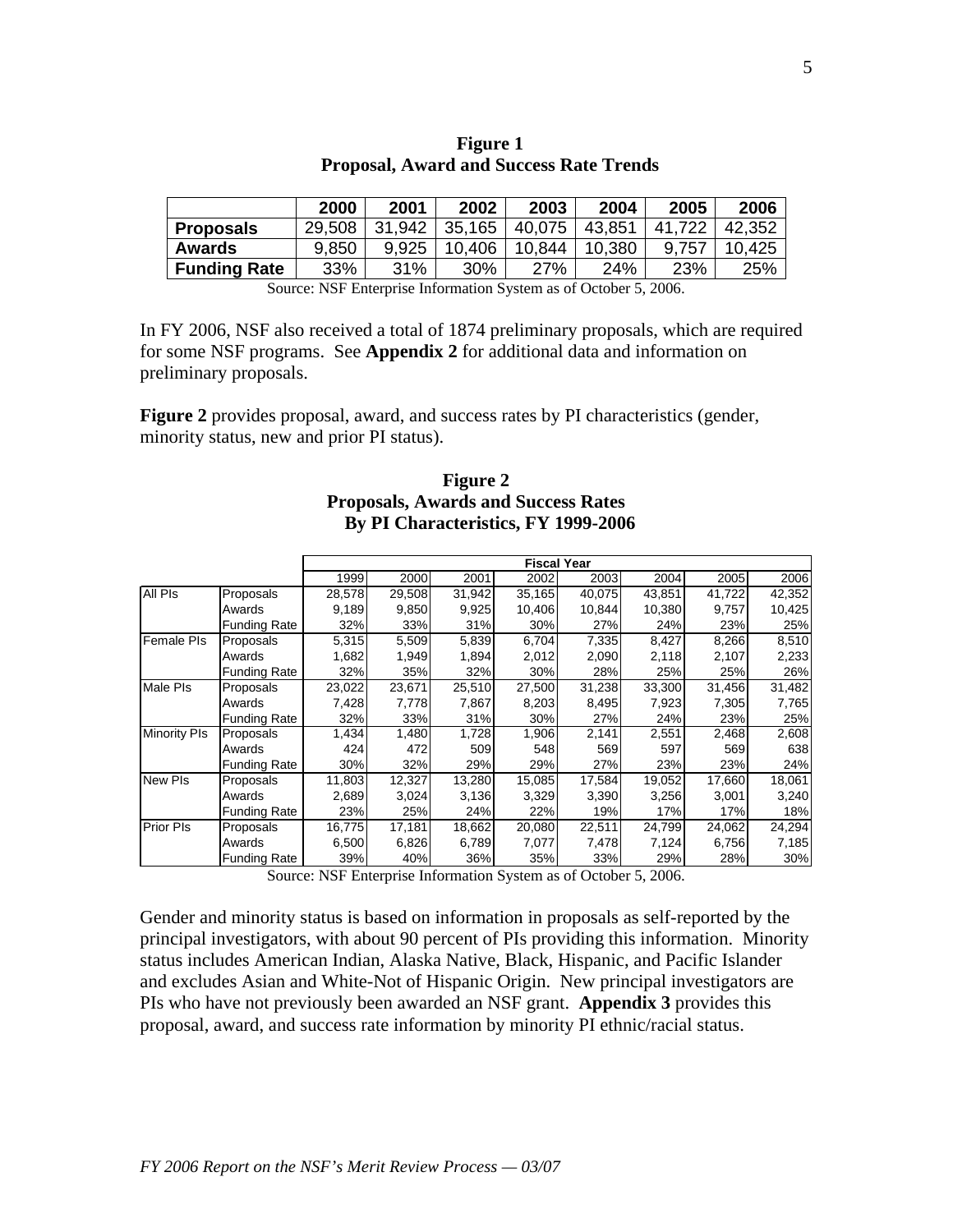#### **B. Award Size and Duration**

Adequate award size and duration are important both for attracting high-quality proposals and for ensuring that proposed work can be accomplished as planned. Larger award size and longer award duration may also permit the participation of more students and allow investigators to devote a greater portion of their time to conducting research, as well as provide needed financial support.

Both average annualized and median award amount for *research grants*<sup>2</sup> had been increasing until FY 2006, during which there was a decrease in both average and median award amounts, as displayed in **Figure 3**. Data by NSF directorate for the last five years are presented in **Appendix 4**.



**Figure 3 Award Amounts for Research Grants** 

<sup>2</sup>*Research Grants* is a subset of total NSF awards associated primarily with individual investigator and group research projects. These do not include education and training grants, which are primarily multiinstitution and of a much larger average size.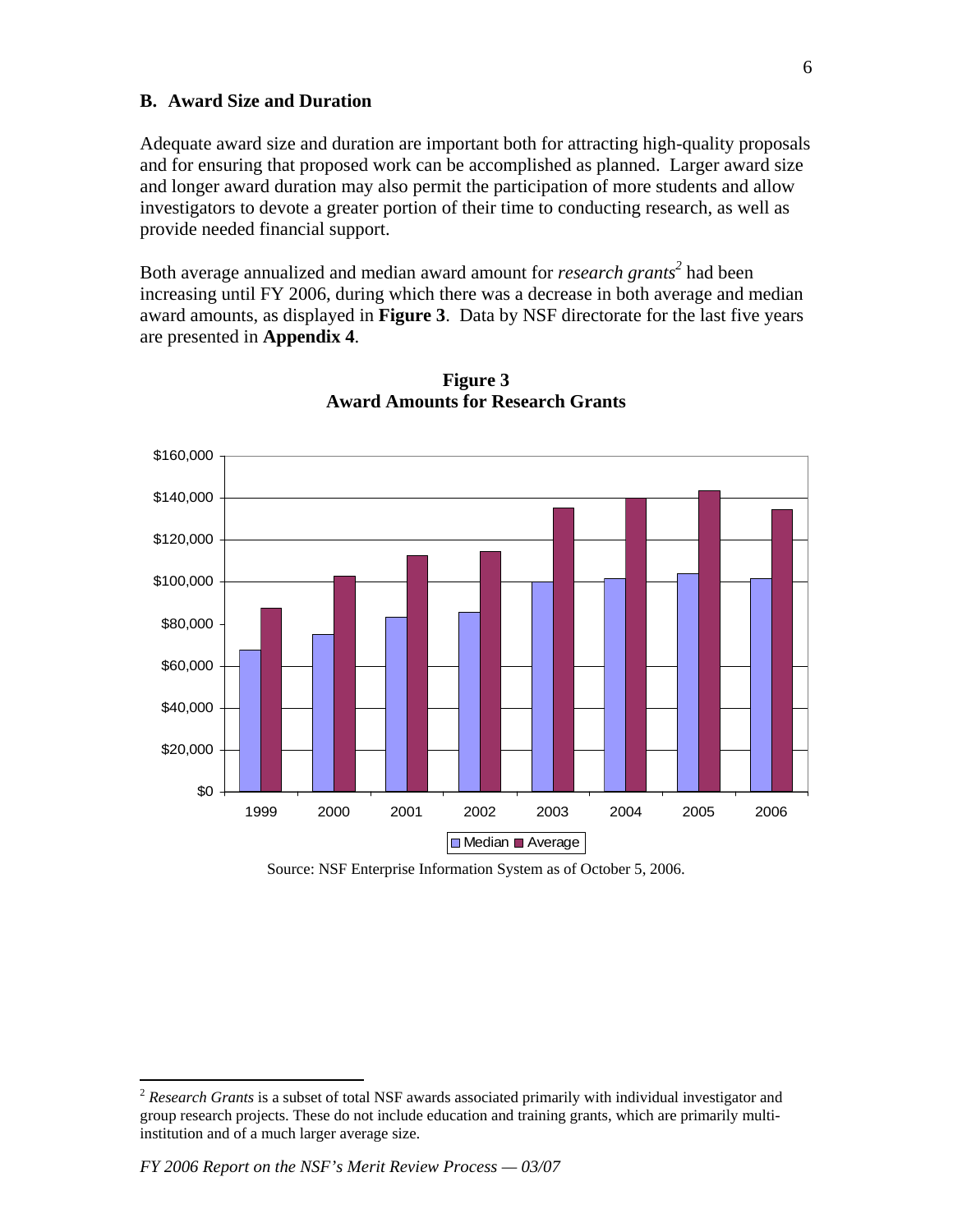As indicated in **Figure 4**, the average duration has remained relatively constant.<sup>3</sup> Program directors must balance competing requirements, such as increasing award size, increasing duration of awards, and/or making more awards.

**Figure 4 Average Award Duration, FY 2001 – 2006** 

|                                             | 2001 | 2002 | 2003 | 2004 | 2005 | 2006 |  |  |  |  |
|---------------------------------------------|------|------|------|------|------|------|--|--|--|--|
| Duration (years) $ 2.9 $                    |      | 2.9  | 2.9  | 3.0  | 3.0  | 2.9  |  |  |  |  |
| Source: NSF's Enterprise Information System |      |      |      |      |      |      |  |  |  |  |

NSF will continue to give careful attention to award size and duration in the context of recent declines in success rates. This issue is discussed in more detail in Section IV.B of this report, "Impact of Proposal and Award Management Mechanisms."

#### **C. Number of People Supported on NSF Awards**

An analysis of the number of graduate students, postdoctoral associates, and senior personnel supported on NSF research awards showed an increase of 36 percent between FY 2000 and FY 2006. These data are broken down by category in **Figure 5**.

|                                                       | 2000   | 2001   | 2002   | 2003   | 2004   | 2005   | 2006   | % Change,<br>2000 - 2006 |
|-------------------------------------------------------|--------|--------|--------|--------|--------|--------|--------|--------------------------|
| Research<br>Awards                                    | 13,291 | 13,528 | 14,167 | 14,691 | 14,792 | 14,715 | 14,592 | 9.79%                    |
|                                                       |        |        |        |        |        |        |        |                          |
| <b>Senior</b><br><b>Personnel</b><br><b>Supported</b> | 15,910 | 17.443 | 18,643 | 19,864 | 21,711 | 22,255 | 23,186 | 45.73%                   |
| <b>Postdocs</b><br><b>Supported</b>                   | 3,743  | 4,367  | 4,320  | 4,629  | 4,399  | 4,068  | 4,023  | 7.48%                    |
| Graduate<br><b>Students</b><br><b>Supported</b>       | 15,650 | 18,717 | 19,303 | 20,384 | 21,105 | 20,442 | 20,949 | 33.86%                   |

**Figure 5 People Supported on NSF Research Awards, FY 2000 - 20064**

Source: NSF's Enterprise Information System

 $3$  Although the number of years is rounded to one decimal place, the variations below do not indicate significant changes since 0.1 years represents only about five weeks. In addition, this duration rate is the initial duration for new awards made in FY 2006. The rate does not take into account no-cost extensions that often occur.

<sup>&</sup>lt;sup>4</sup> In this chart, the Research Awards category represents new (standard and continuing) awards and continuing research awards that were supported in the given year. Education and training grants are not included in this category. The number of senior personnel, post-docs, and graduate students are obtained from research award budgets as individuals receiving salary compensation. These personnel counts include personnel supported on active standard research awards in addition to the new and continuing awards counted in the first row of the table.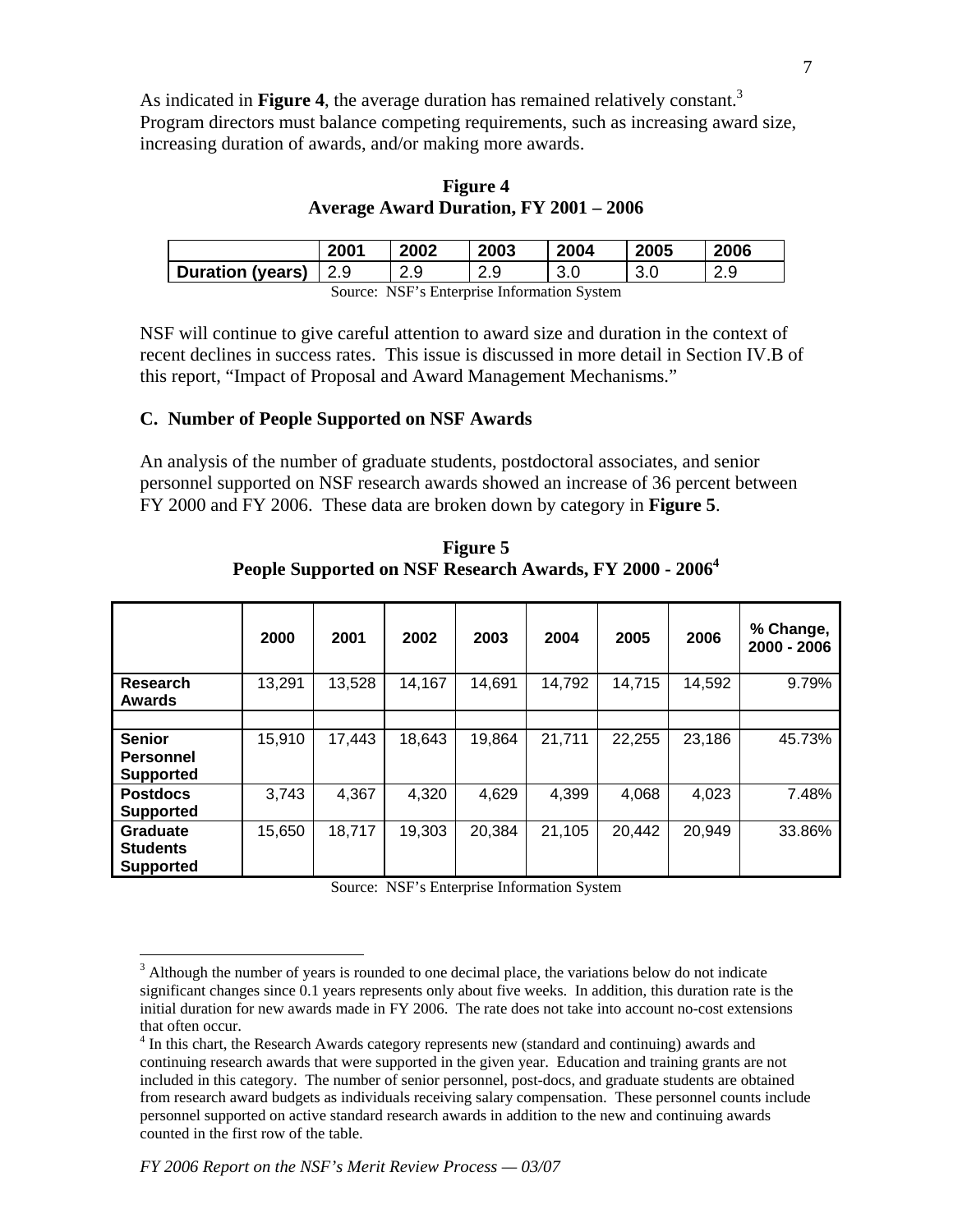**Appendix 5** provides data on the number of individuals involved in NSF activities, including senior researchers, postdoctoral associates, teachers, and students across all educational levels.

#### **D. Types of Awards**

In general, NSF uses three kinds of funding mechanisms: grants, cooperative agreements, and contracts. Most of NSF's projects support or stimulate scientific and engineering research and education, and are funded using grants or cooperative agreements. Grants, which are the primary funding mechanism, can be funded either as standard awards, in which funding for the full duration of the project (generally 1-5 years) is provided in a single fiscal year, or as continuing awards, in which funding of a multi-year project is provided in increments (usually one year). For the latter mechanism, the initial funding increment is accompanied by a statement of intent to continue funding the project in yearly increments (called "continuing grant increments", or CGIs) until the project is completed. Cooperative agreements are used when the project requires substantial agency involvement during the project performance period (e.g., research centers, multiuser facilities, etc.). Contracts are used to acquire products, services and studies (e.g., program evaluations) required primarily for NSF or other Government use.

Of the 10,425 awards made in FY 2006, 6,382, or 61 percent were standard grants, and the rest were new starts on continuing grants. In addition to the standard and continuing grants, NSF awarded 7,741 continuing grant increments (CGIs) based on proposals that had been reviewed in earlier years.<sup>5</sup> As shown below in **Figure 6**, NSF devotes 22 percent of its total budget to new standard grants and 17 percent to new continuing grants. The use of standard and continuing grants allows NSF flexibility in balancing current and future obligations.

|                                             | 2002   | 2003   | 2004   | 2005       | 2006   |
|---------------------------------------------|--------|--------|--------|------------|--------|
| <b>New Standard Grants</b>                  | 26%    | 23%    | 23%    | 21%        | 22%    |
| <b>New Continuing Grants</b>                | 21%    | 21%    | 17%    | 16%        | 17%    |
| <b>Continuing Grant Increments</b>          | 35%    | 36%    | 39%    | 43%        | 41%    |
| Centers, Facilities, and Other <sup>6</sup> | 18%    | 20%    | 20%    | <b>20%</b> | 20%    |
| $100\% =$ \$Billion                         | \$4.77 | \$5.37 | \$5.66 | \$5.49     | \$5.65 |

**Figure 6 Percentage of NSF Budget by Type of Award** 

<sup>5</sup> While the original award is a competitive action, the CGI is a non-competitive renewal grant. Continued incremental funding is based on NSF review of annual project reports and additional oversight mechanisms established by specific programs. 6

<sup>&</sup>lt;sup>6</sup> "Other" category includes contract activities to support organizational excellence, including program evaluations.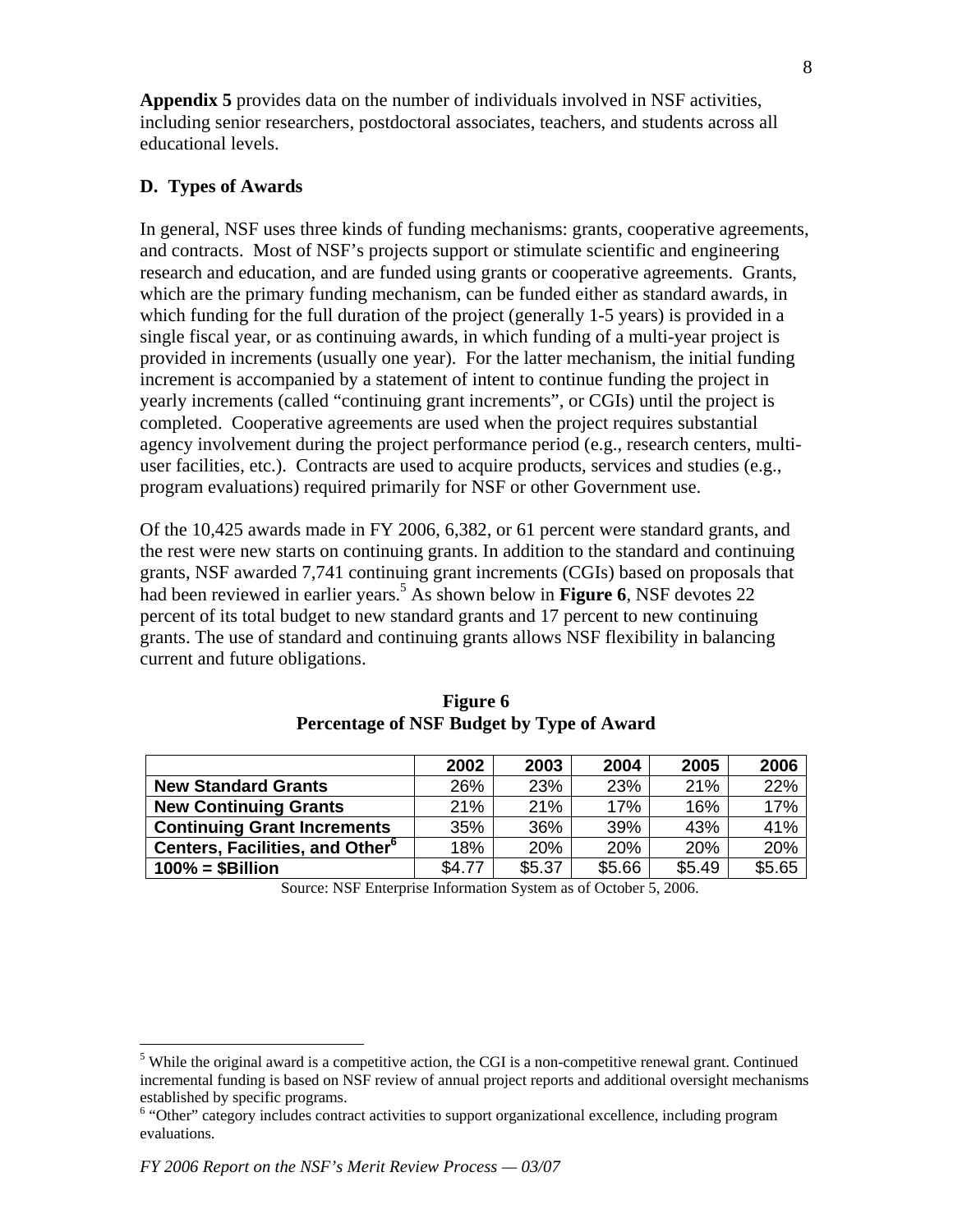#### **E. Awards by Sector/Institution**

In FY 2006, NSF awarded 76 percent of its budget to academic institutions, 15 percent to non-profit and other organizations, 7 percent to for-profit businesses, and 2 percent to Federal agencies and laboratories. This overall distribution of funds by type of organization has remained fairly constant over the past five years.

For **Figure 7**, academic institutions are categorized according to the proportion of NSF funding they receive. As indicated in **Figure 7**, the percentages of NSF awards made to the "top funded" (i.e., the institutions receiving the largest proportion of NSF funding) ten, top funded fifty, and top funded one hundred academic institutions have varied little over the past five years. NSF has as a performance goal for FY 2007 to increase or maintain the percentage of proposals received from academic institutions not in the top 100 of NSF funding recipients.<sup>7</sup>



**Figure 7 Percent of Awards to Top Funded Academic Institutions**

Source: NSF Enterprise Information System as of October 5, 2006.

NSF also tracks success rates for different types of academic institutions. For FY 2006, the success rate for *research-intensive Ph.D. institutions*, defined as the top 100 Ph.D. granting institutions ranked according to the amount of FY 2006 funding received from NSF, was 27 percent. In comparison, the rate for *non-research intensive Ph.D. institutions* in FY 2006 (i.e., the Ph.D.-granting institutions that are not in the top 100

<sup>&</sup>lt;sup>7</sup> See NSF's FY 2007 Budget Request to Congress, 6 February 2006, "Performance Information," available on the web at http://www.nsf.gov/about/budget/fy2007/toc.jsp.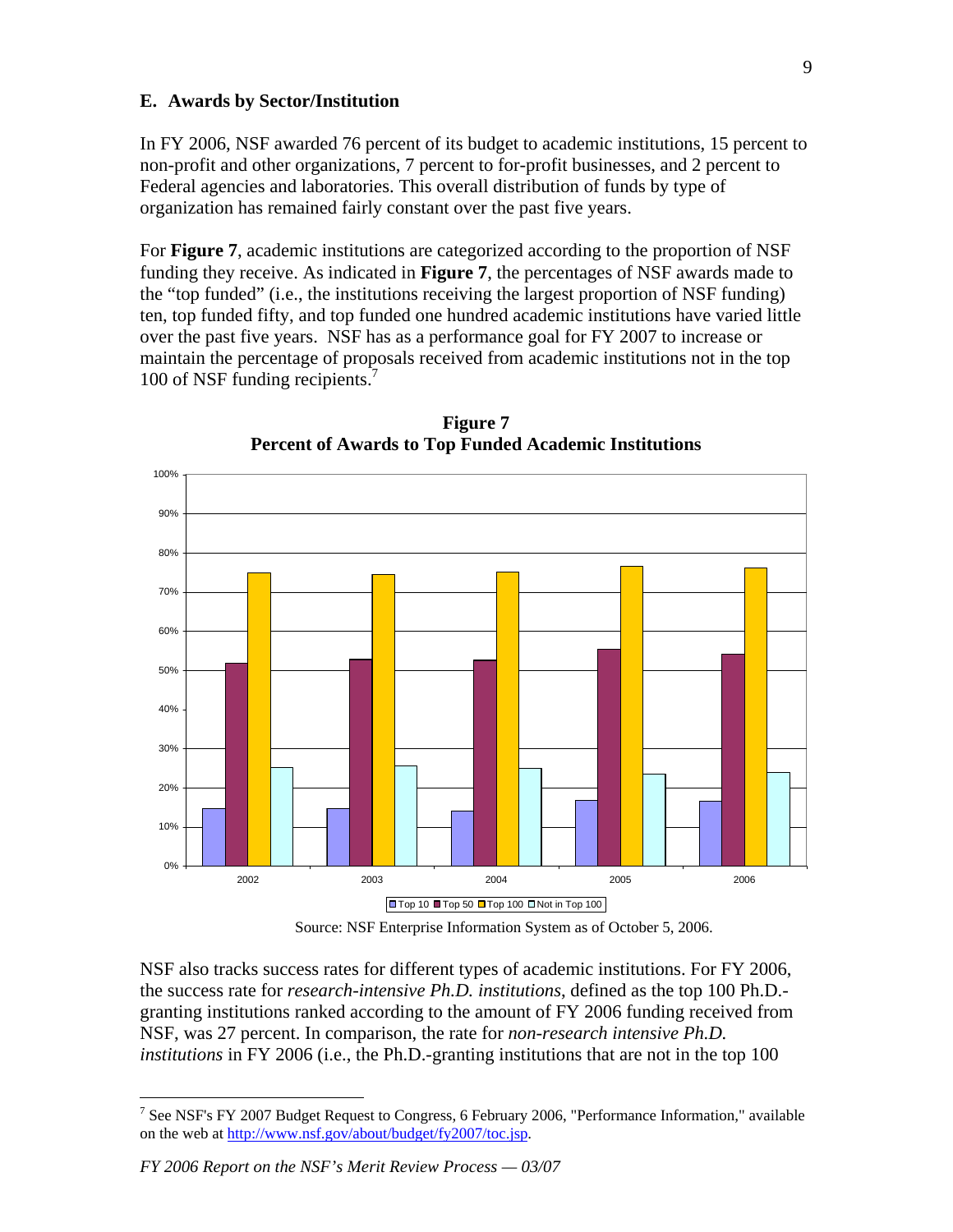NSF-funded category) was 18 percent. Two- and four-year institutions experienced success rates of 26 percent and 23 percent, respectively for FY 2006. For minorityserving institutions, the FY 2006 success rate was 20 percent, up from 18 percent last year.

The Experimental Program to Stimulate Competitive Research (EPSCoR) is a program that promotes geographic diversity of the participants in NSF programs. The mission of EPSCoR is to assist the National Science Foundation in its statutory function "to strengthen research and education in science and engineering throughout the United States and to avoid undue concentration of such research and education." The EPSCoR program is directed at those jurisdictions that have historically received lesser amounts of NSF Research and Development (R&D) funding. During FY 2001-2006 EPSCoR jurisdictions increased in number, from 22 in FY 2001 to 27 in FY 2006. Twenty-five states, the Commonwealth of Puerto Rico and the U. S. Virgin Islands currently participate. **Appendix 6** has data on proposals, awards, and funding rates for the EPSCoR jurisdictions.

In the past year, NSF made a number of outreach presentations to diverse institutions across the country in an effort to increase awareness and improve the transparency of the NSF merit review process.<sup>8</sup> Two Regional Grants Conferences, organized by the NSF Policy Office and hosted by the University of South Florida and the University of Colorado at Boulder, were held in FY 2006. Nine "NSF Days", organized by the Office of Legislative and Public Affairs, were held throughout the year in Alabama, California, Colorado, Georgia, Illinois, Kentucky, Maryland, New Mexico, and South Carolina. Representatives from most of NSF's directorates and offices attend each of these conferences, and hold separate focused sessions for faculty in specific disciplines in addition to providing general information about proposal preparation and the merit review process. NSF also reaches out to the community by hosting an information booth at scientific meetings such as the Annual Meeting of the American Association for the Advancement of Science (AAAS). In addition to these larger NSF-wide organized efforts, outreach workshops were sponsored by several of the individual directorates, as well as some of the NSF-wide programs (such as CAREER and the Major Research Instrumentation Program). Finally, program officers frequently conduct outreach on an individual basis, when visiting institutions or participating in scientific meetings. A major emphasis running through all of NSF's outreach is to encourage the submission of proposals submitted by scientists and engineers from underrepresented groups. Outreach efforts included workshops for tribal colleges and minority-serving institutions, including historically black colleges and universities, and those institutions eligible for support through EPSCoR.

#### **F. Time to Decision (Proposal Dwell Time)**

It is important for applicants to receive a timely funding decision. NSF's FY 2006 GPRA performance goal was, for at least 70 percent of proposals, to inform applicants whether their proposals have been declined or recommended for funding within six months of receipt. As indicated in **Figure 8**, NSF is surpassing this goal. The achievement of this

 $8$  A description of numerous outreach events, both past and planned, is available on the NSF web page at http://www.nsf.gov/events/.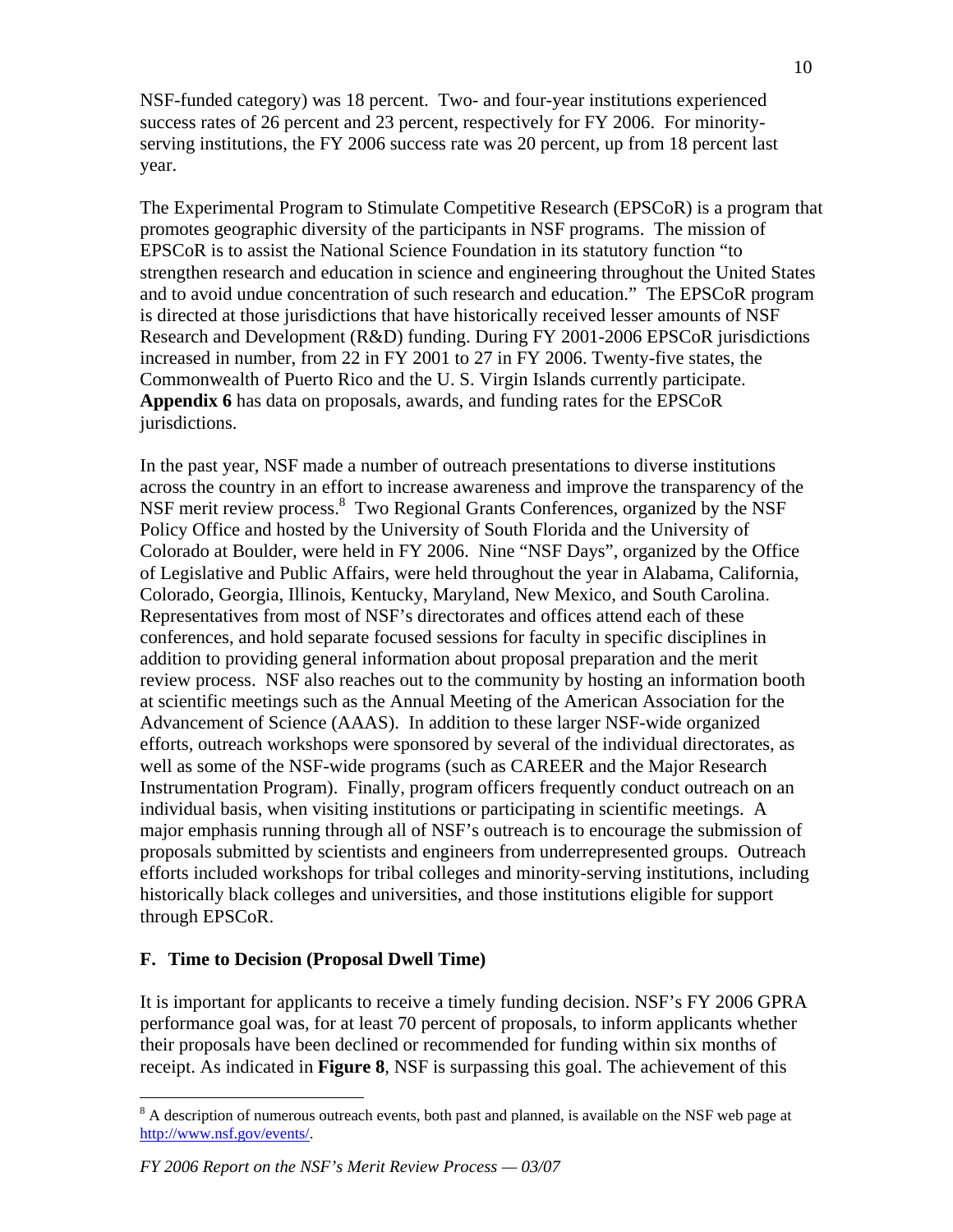goal is particularly significant because of major increases in the number of proposals submitted, thus adding to the workload of program staff.

#### **Figure 8 Proposal Dwell Time Percentage of Proposals Processed Within 6 Months**

|            | FY 2001 |     | FY 2002   FY 2003   FY 2004   FY 2005   FY 2006 |     |     |     |
|------------|---------|-----|-------------------------------------------------|-----|-----|-----|
| Percentage | 63%     | 74% | 77%                                             | 77% | 76% | 78% |

Source: NSF Enterprise Information System as of October 5, 2006.

### **III. The NSF Merit Review Process**

#### **A. Merit Review Criteria**

In FY 1998 the National Science Board approved the use of the two current NSF merit review criteria now in effect:

**Intellectual Merit.** *What is the intellectual merit of the proposed activity? How important is the proposed activity to advancing knowledge and understanding within its own field or across different fields? How well qualified is the proposer (individual or team) to conduct the project? (If appropriate, the reviewer will comment on the quality of prior work.) To what extent does the proposed activity suggest and explore creative and original concepts? How well conceived and organized is the proposed activity? Is there sufficient access to resources?* 

**Broader Impacts.** *What are the broader impacts of the proposed activity? How well does the activity advance discovery and understanding while promoting teaching, training, and learning? How well does the proposed activity broaden the participation of underrepresented groups (e.g., gender, ethnicity, disability, geographic, etc.)? To what extent will it enhance the infrastructure for research and education, such as facilities, instrumentation, networks and partnerships? Will the results be disseminated broadly to enhance scientific and technological understanding? What may be the benefits of the proposed activity to society?* 

Careful consideration is also given to the following in making funding decisions: 1) *Integration of Research and Education* and 2) *Integrating Diversity into NSF Programs, Projects, and Activities*, as is indicated in the **Grant Proposal Guide.** In addition, NSF programs may have additional review criteria specific to the goals and objectives of the program. These review criteria are described in the program announcement or solicitation.

Effective October 1, 2002, NSF returned without review proposals that failed to address separately both merit review criteria within the Project Summary. In FY 2006, NSF returned a total of 134 proposals without review due to the failure to address both merit review criteria. 176 proposals were returned without review for this reason in FY 2005, and 236 were returned in FY 2004.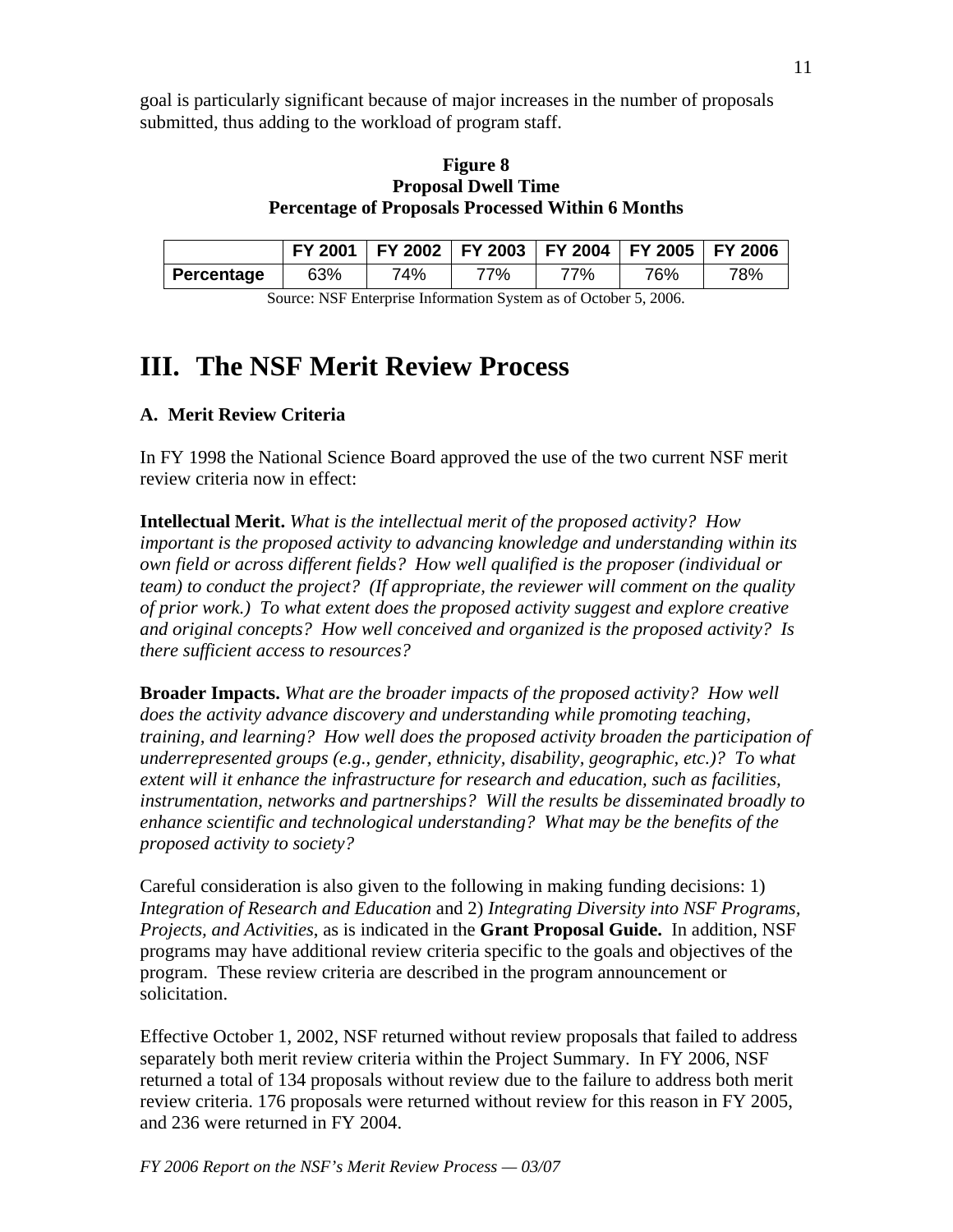#### **B. Description of NSF Merit Review Process**

The NSF merit review process includes the steps listed below and is depicted in **Figure 9**:

- The proposal arrives electronically, and NSF staff assign the proposal to the appropriate program(s) for review. Some programs also include preliminary proposals as part of the application process. See **Appendix 2** for more information about preliminary proposals. Proposals that do not comply to NSF regulations, as stated in the *Grant Proposal Guide*, may be returned without review.
- The program officer (or team of program officers) reviews the proposal and assigns it to at least three experts from outside the Foundation. NOTE: **Small Grants for Exploratory Research** (SGER) proposals do not require external review. See **Appendix 7** for more information about SGER proposals.

The review process is overseen by a Division Director, or other appropriate NSF official. The program officer or team:

- selects reviewers and panel members, based on program officer's knowledge, references listed in proposal, recent publications in science and engineering journals, presentations at professional meetings, reviewer recommendations, bibliographic and citation databases, and proposal author's suggestions.
- checks for conflicts of interest. In addition to checking proposals and selecting reviewers with no apparent potential conflicts, NSF staff provide reviewers guidance and instruct them how to declare potential conflicts. All program officers receive conflict-of-interest training annually.
- synthesizes the comments of the reviewers and panel (if reviewed by a panel), as provided in the individual reviewer analyses and the panel summary.
- makes a recommendation to award or decline the proposal, taking into account external reviews, panel discussion, and other factors such as portfolio balance and amount of funding available.
- A Division Director, or other appropriate NSF official, reviews all program officer recommendations. For award recommendations, a grants officer in the Office of Budget, Finance, and Award Management performs an administrative review. Large awards receive additional review. The Director's Review Board reviews award recommendations with an average annual award amount of 2.5 percent or more of the awarding Division's annual budget. The National Science Board reviews recommended awards with an annual award amount of one per cent or more of the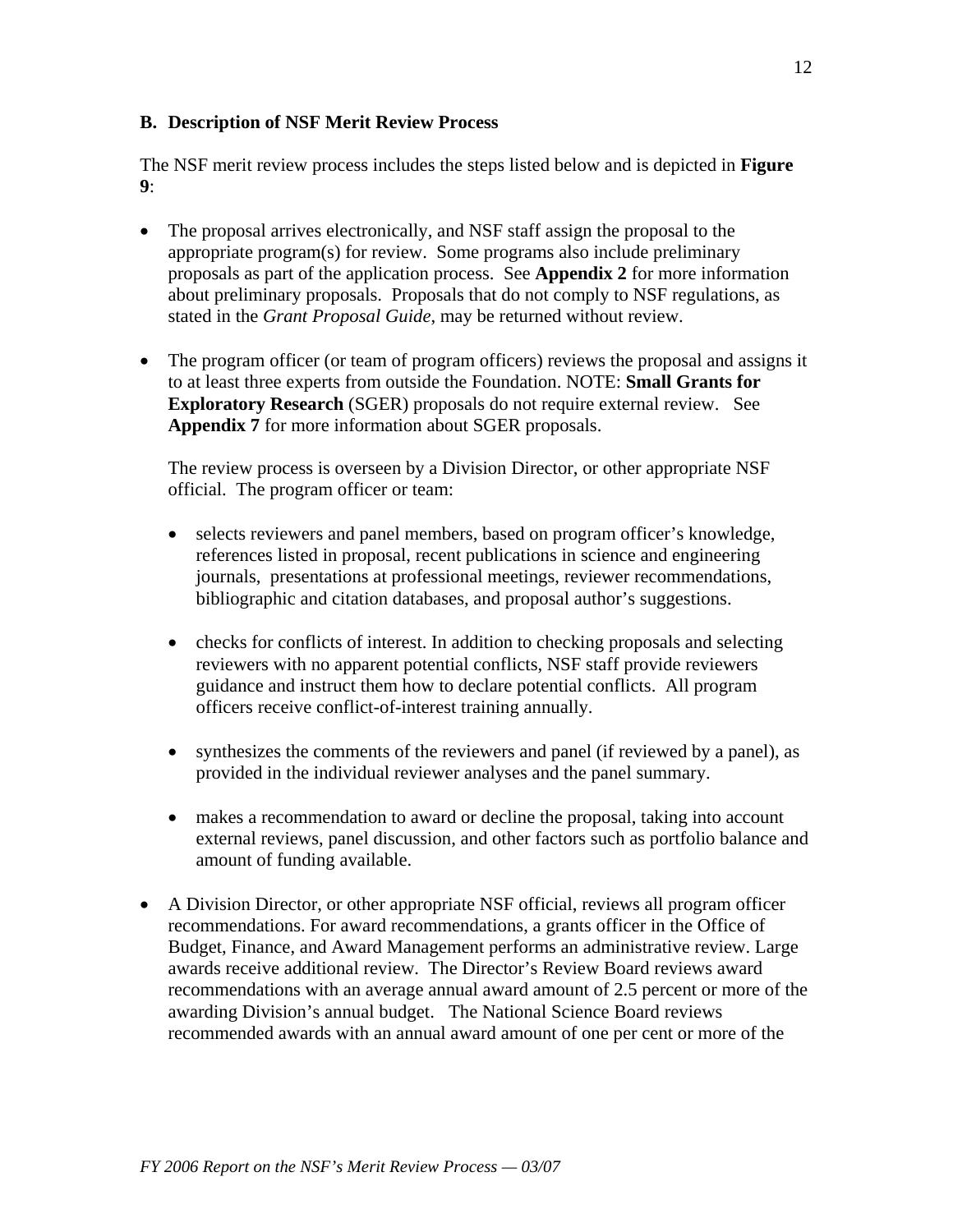awarding Directorate's annual budget.<sup>9</sup> In FY 2006, NSB reviewed and approved 7 recommended awards.



**Figure 9 Diagram of the NSF Merit Review Process** 

To ensure that this process, which leads to funding decisions, remains robust, NSF has a variety of mechanisms in place to review the merit review process itself, as follows:

- An external Committee of Visitors (COVs), whose membership is comprised of scientists, engineers, and educators, assesses each program every 3-5 years. COVs examine the integrity and efficiency of merit review processes and the results from the programmatic investments.
- Advisory Committees (whose membership is also comprised of scientists, engineers, and educators) review COV reports and directorate/office responses and provide guidance to the Foundation's directorates and offices based on the reports.
- The Government Performance and Results Act of 1993 (GPRA) was established to provide strategic planning and performance measurement in the Federal Government. The NSF-wide Advisory Committee for GPRA Performance Assessment (AC/GPA), a single committee of external experts convened yearly to assess results, evaluates the Foundation's portfolios and their linkages to strategic outcome goals. The AC/GPA uses Committee of Visitor reports, internal and external directorate assessments of

<sup>&</sup>lt;sup>9</sup> Other items requiring NSB prior approval include new programs, major construction projects that meet certain specifications, and awards involving policy issues.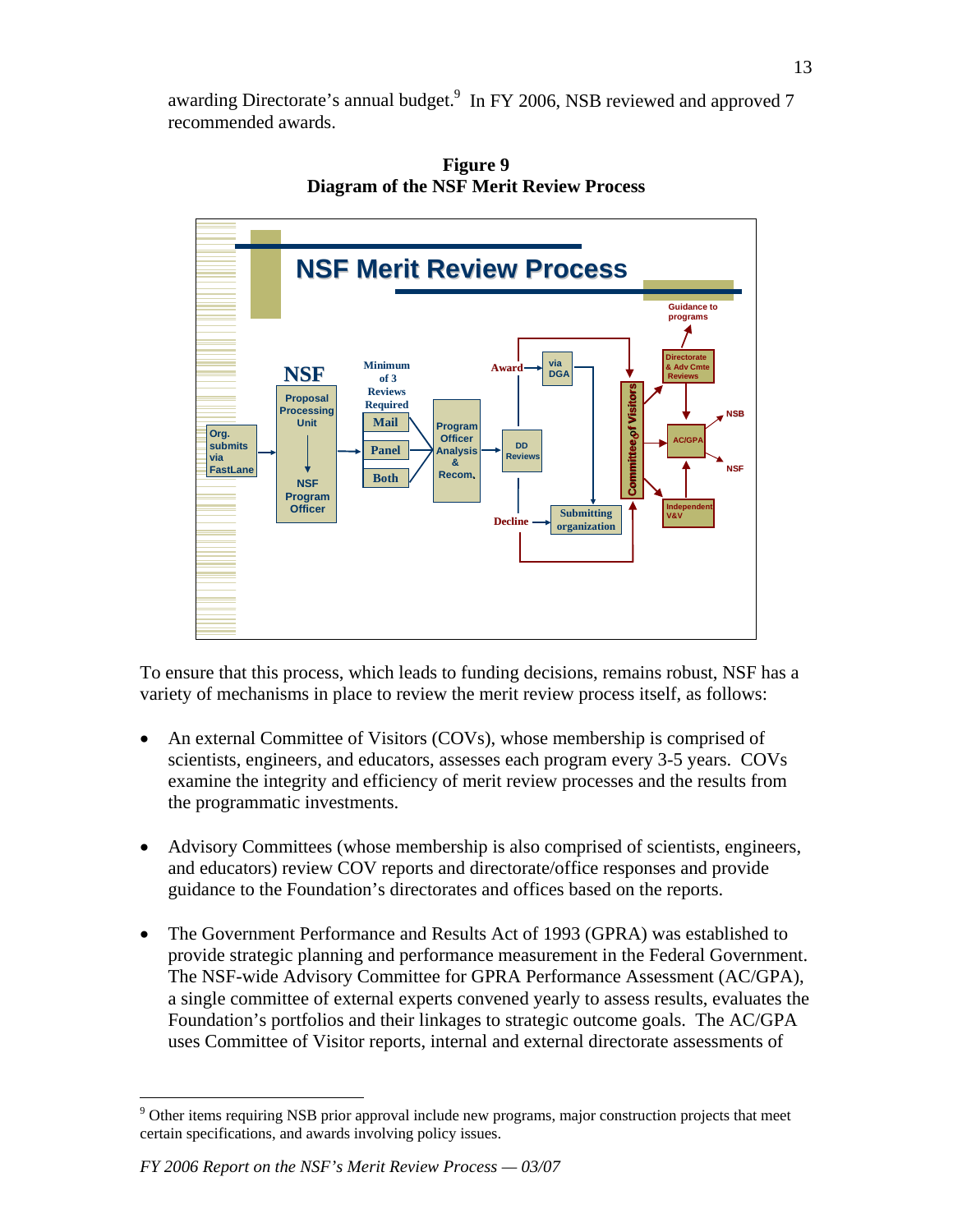particular programs, investigator project reports, and directorate/division collections of outstanding accomplishments from awards in order to perform the evaluation.

- An external contractor performs an independent verification and validation of the Foundation's performance measurements.
- The National Science Board's Audit and Oversight Committee reviews the findings presented by the AC/GPA.
- The Program Assessment Rating Tool (PART), developed by the Office of Management and Budget, is used to assess program performance of federal agencies in four areas: Program Purpose and Design, Strategic Planning, Program Management, and Program Results/Accountability.

Additional information about COVs, role of Advisory Committees, AC/GPA, PART, and the verification and validation process is provided in **Appendix 8**.

Section IV describes special activities NSF has been conducting regarding the implementation of several aspects of the merit review process as indicated above.

#### **C. Program Officer Award/Decline Recommendation**

As noted above, the narrative comments and summary ratings provided by external reviewers are essential inputs that inform the judgment of the program officers who formulate award and decline recommendations to NSF's senior management.

NSF program officers are experts themselves in the scientific areas that they manage. They have advanced educational training (i.e., a Ph.D. or equivalent credentials) in science or engineering, plus experience as appropriate in research, education, and/or administration. They are expected to produce and manage a balanced portfolio of awards that addresses a variety of considerations and objectives. When making funding decisions, in addition to information contained in the external proposal reviews, NSF program officers evaluate proposals in the larger context of their overall portfolio and consider issues such as:

- Support for high-risk proposals with potential for transformative advances in a field;
- Different approaches to significant research questions;
- Capacity building in a new and promising research area;
- Potential impact on human resources and infrastructure;
- NSF core strategies, such as 1) the integration of research and education and 2) broadening participation;
- Achievement of special program objectives and initiatives;
- Other available funding sources; and
- Geographic distribution.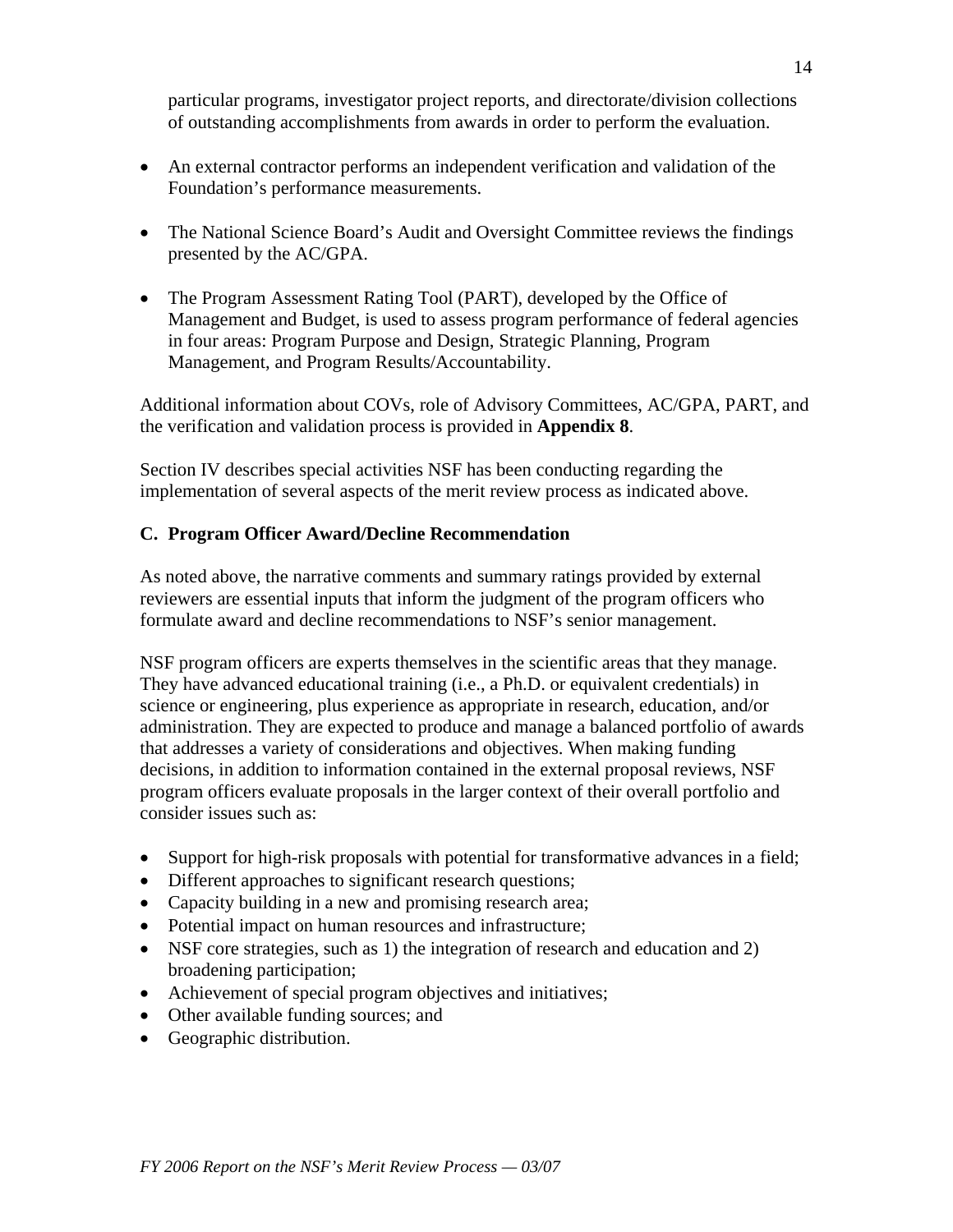#### **D. Review Information to Proposer and Appeal Process**

Proposers receive notification of the award/decline decision, copies of all reviews used in the decision with reviewer-identifying information redacted, and a copy of the panel summary (if panel review was conducted). A "context statement" is also sent that explains the broader context under which any given proposal was reviewed. Program Officers are also expected to provide additional communication (either in writing or by phone) to proposers in the case of a decline recommendation if the basis for the decision is not provided in the panel summary.

If, after receiving the reviews and other documentation of the decision, an unsuccessful proposer would like additional information, he or she may ask the program officer for further clarification. If, after considering the additional information, the applicant is not satisfied that the proposal was fairly handled and reasonably reviewed, he or she may request formal reconsideration. In response to concerns from the National Science Board and the Office of Inspector General, NSF implemented, beginning in FY 2006, a policy to include information about the reconsideration process in all decline notifications.<sup>10</sup> A reconsideration request can be based on the applicant's perception of procedural errors or on disagreements over the substantive issues dealt with by reviewers. If the relevant NSF Assistant Director or Office Director upholds the original action, the applicant's institution may request a second reconsideration from the Foundation's Deputy Director.

NSF declines approximately 30,000 proposals a year but receives only 30-50 requests for formal reconsideration. The number of requests for formal reconsideration and resulting decisions at both the Assistant Director and Director levels from FY 2002 through FY 2006 are displayed in **Appendix 9**. NSF received 35 formal reconsideration requests in FY 2006; 34 decline decisions were upheld and one was reversed.

#### **E. Methods of External Review**

NSF's merit review process relies on extensive use of knowledgeable experts from outside the Foundation. NSF policy, as stated in the *Proposal and Award Manual,*  requires at least three external reviews for each award or decline recommendation on a proposal, unless the requirement has been waived. $^{11}$ 

NSF programs obtain external peer review by three principal methods: (1) "mail-only," (2) "panel-only," and (3) "mail-plus-panel" review. The total numbers of reviews and the average numbers of reviews per proposal obtained by the three different review methods are presented in **Figure 10**. As expected, the mail-plus-panel method had the highest number of reviews per proposal, averaging nearly eight, while the mail-only method averaged around four. Directorate-level data for FY 2006 are presented in **Appendix 10.** 

<sup>&</sup>lt;sup>10</sup> Please note that certain types of proposals are not eligible for reconsideration. See NSF's Grant Policy Manual, Chapter 10, available on the NSF web page at http://www.nsf.gov/publications/pub summ.jsp?ods key=gpm.

<sup>&</sup>lt;sup>11</sup> Exceptions include proposals for Small Grants for Exploratory Research (SGER) and workshop and symposia proposals. For workshop and symposia proposals, however, the program officer may obtain external reviews whenever he or she deems that such review is appropriate.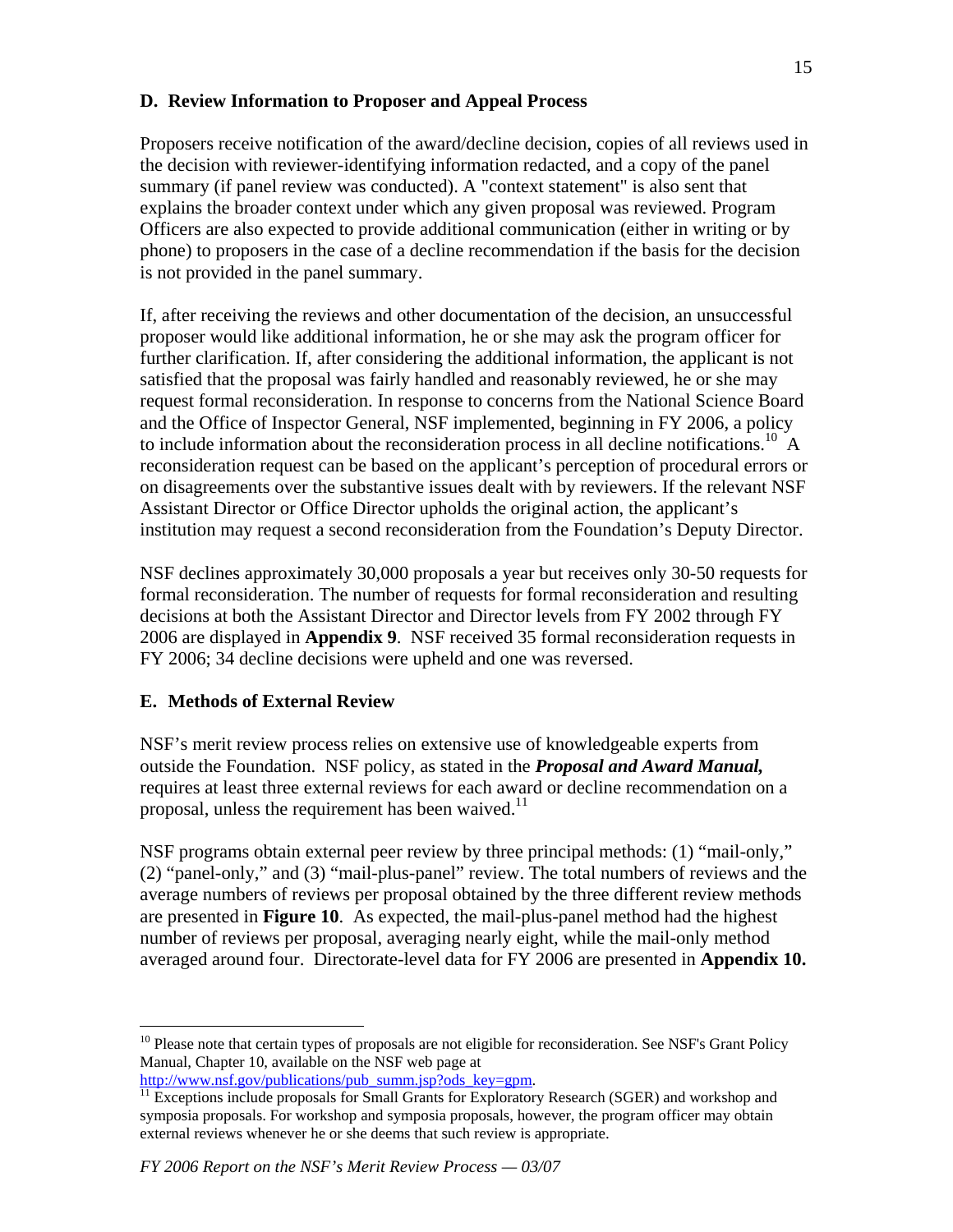# FY 2006 Report on the NSF Merit Review Process

### **I.** Introduction

The National Science Foundation Act of 1950 directs the Foundation "to initiate and support basic scientific research and programs to strengthen scientific research potential and science education programs at all levels."<sup>1</sup> NSF achieves its unique mission by making merit-based awards to researchers, educators, and students at approximately 1,740 U.S. colleges, universities and other institutions. The merit review process is at the very heart of NSF's selection of the projects through which its mission is achieved.

This year NSF made 10,425 awards from 42,352 proposals submitted. All proposals are evaluated using the two NSB approved criteria: intellectual meritd broader impacts As stated in the NSF Grant Proposal Guidensideration is also given to how well the proposed activity 1) fosters the integration of research and education, and 2) broadens opportunities to include a diversity of participants, particularly from underrepresented groups. Additional criteria, as stated in the program announcement or solicitation, may be required to highlight the specific objectives of certain programs or activities. About 96 percent of NSF's proposals are evaluated by external reviewers as well as by NSF staff.

This FY 2006 Report on the NSF Merit Review Pnosessis to a National Science Board (NSB) policy endorsed in 1977 and amended in 1984, requesting that the NSF Director submit an annual report on the NSF merit review process. In this report, data are presented on both the merit review outcome in FY 2006 and the process itself. In this context, NSF has highlighted a few issues that impact the merit review process. Section II of this report provides summary data about proposals, awards, and success rates. Section III provides information about the process by which proposals are reviewed and awarded. Section IV provides information about special activities in FY 2006 on aspects of the merit review process; in particular, 1) quality and transparency of the review process; 2) impact of proposal and award management mechanisms; and 3) transformational research.

#### П. **Proposals and Awards**

### A. Proposals, Awards and Success Rates

During FY 2006, NSF acted on 42,352 proposals, as shown in **Figure 1**. This resulted in 10,425 awards for a success rate of 25%. Although there are variations from one year to the next, there is a general trend of increase in the number of proposals and decrease in the success rate since FY 2000. Appendix 1 provides proposals, awards, and success rate data by NSF directorate and office.

 $1$  42 CFR 16 §1862, available at

http://www4.law.cornell.edu/uscode/html/uscode42/usc sec 42 00001862----000-.html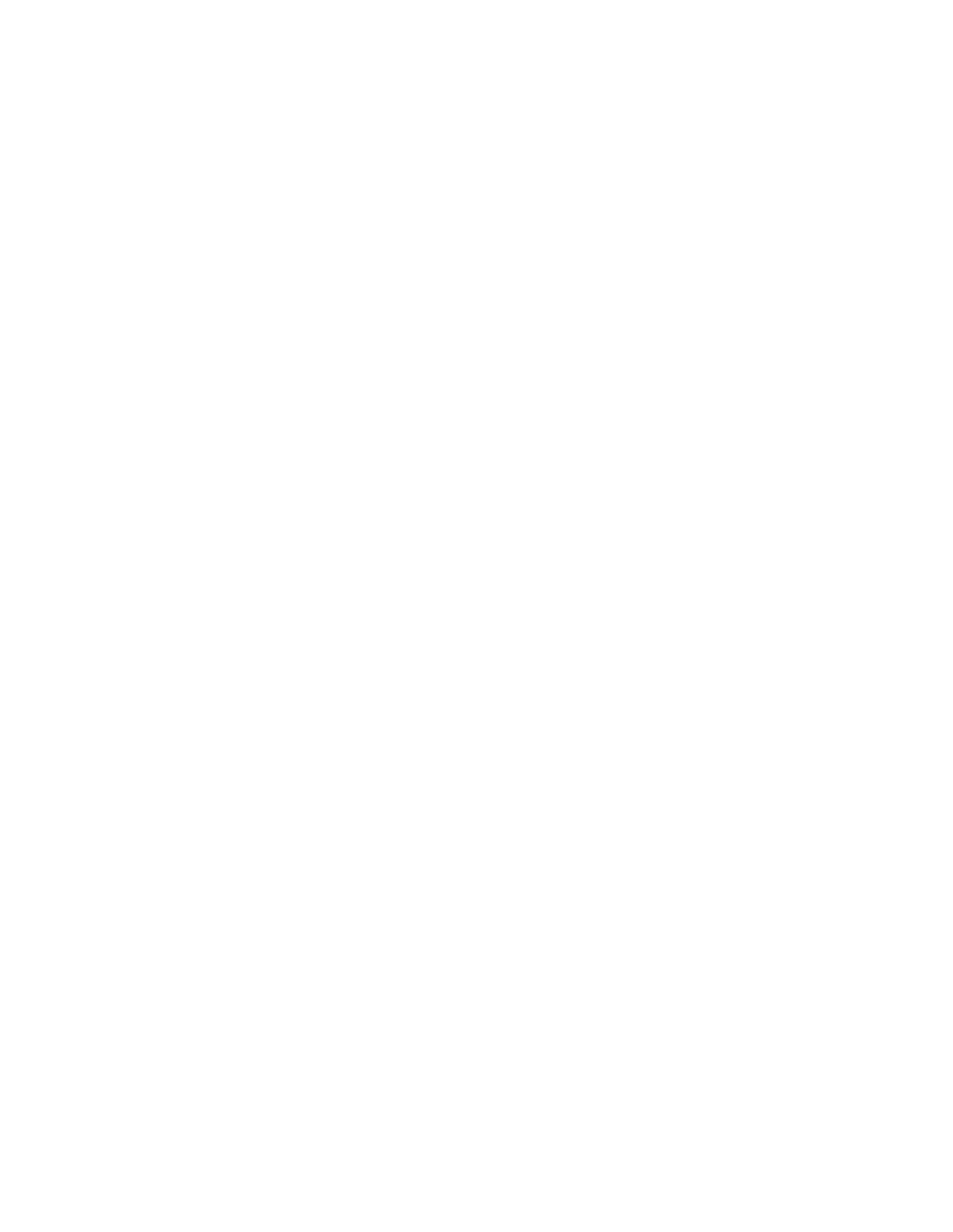NSF-funded catego) was 18 percent Two- and four-year institutions experienced success rates of 26 percent and 23 percespectively for F\2006. For minorityserving institutions, the F\2006 success rates 20 percet up from 18 percentlast year.

The Experinental Program to Stimulate Competitive Resench (EPSCoR) is arpgram that promotes geographic diversity of the paint plants in NSF program The mission of EPSCoR is to assist the National Scieffoundation in its atutory function to strengthen research and edtion in science and enginity throughout the Unitedtates and to avoid undue concentration of such a a set and education. The PPSCoR program is directed at those juisdictions that have historically eceived lesser apoints of NSF Research and Development (R&D) fundiDouring F\2001-2006 EPSCoR urisdictions increased in nuber, from 22 in FY2001 to 27 in FY2006. Twenty-five states, the Commonwelth of Puerto Rico and the U.S. Virgin Islands currently participate. Appendix 6 has data on proposals, awaraled funding rates for the EPSCoR *urisdictions* 

In the patyear, NSF rade a nurber of outeach presentation divese institutions across the country in an effort to increase and sension over the transparency of the NSF merit review process. Two Regional Grants Confences, organized by the NSF Policy Office and hosted by the University South Florida and the University of Colorado at Boulder, were held in E006. Nine NSF Days, organized by the Office of Legislative and Public Affairs, were het toughout the year in alabama, California, Colorado, Georgia, Illinois, Kentucky, Marland, New Mexico, and South Carolina. Representatives frommost of NSF's directorates and fotces attend eachfothese conferences, and hold separate focused sestsiofaculty inspecifc dsciplines in addition to providing general infortation about proposal prepation and the rerit review process. NSF also readers out to the community by hosting an information booth at scientific meetings suclas the Annual Meeting of the merican Association for the Advancenent of Science (AAAS). In addition to these larger NSF-wide organized efforts, outreach workst ps were sonsored byseveral of the individul directorates, as well as some of the NSF-wide program (such as CAREER nad the Mapr Research Instrumentation Program Finally, programpfficers frequently conduct outreach on an individual basis, when visitig institutions or participating in scietific meeting. A mapremphasis runing through all 6NSFs outreach is to expurage the subission of proposals stamitted by scientists and enginees from underrepesented graps. Outreach efforts included workshops for tribal colless and mority-serving institutions, including historically black colleges rad universities, and those intertions eligible for support through EPSCoR.

#### F. Time to De cision (Proposal Dwell Time)

It is important for applicants to receive timely funding decision. NSFs FY2006 GPRA performance goal was, for a bast 70 percent of proposals inform applicants whether their proposals have been declined or reconded for funding whin six months of receipt. As indicated iffigure 8, NSF is surpassing this goal. The achies at this

 $8$  A desciption of numerousoutreach events, both pastand plarned is available on the NSF web page at http://www.nsf.gov/events/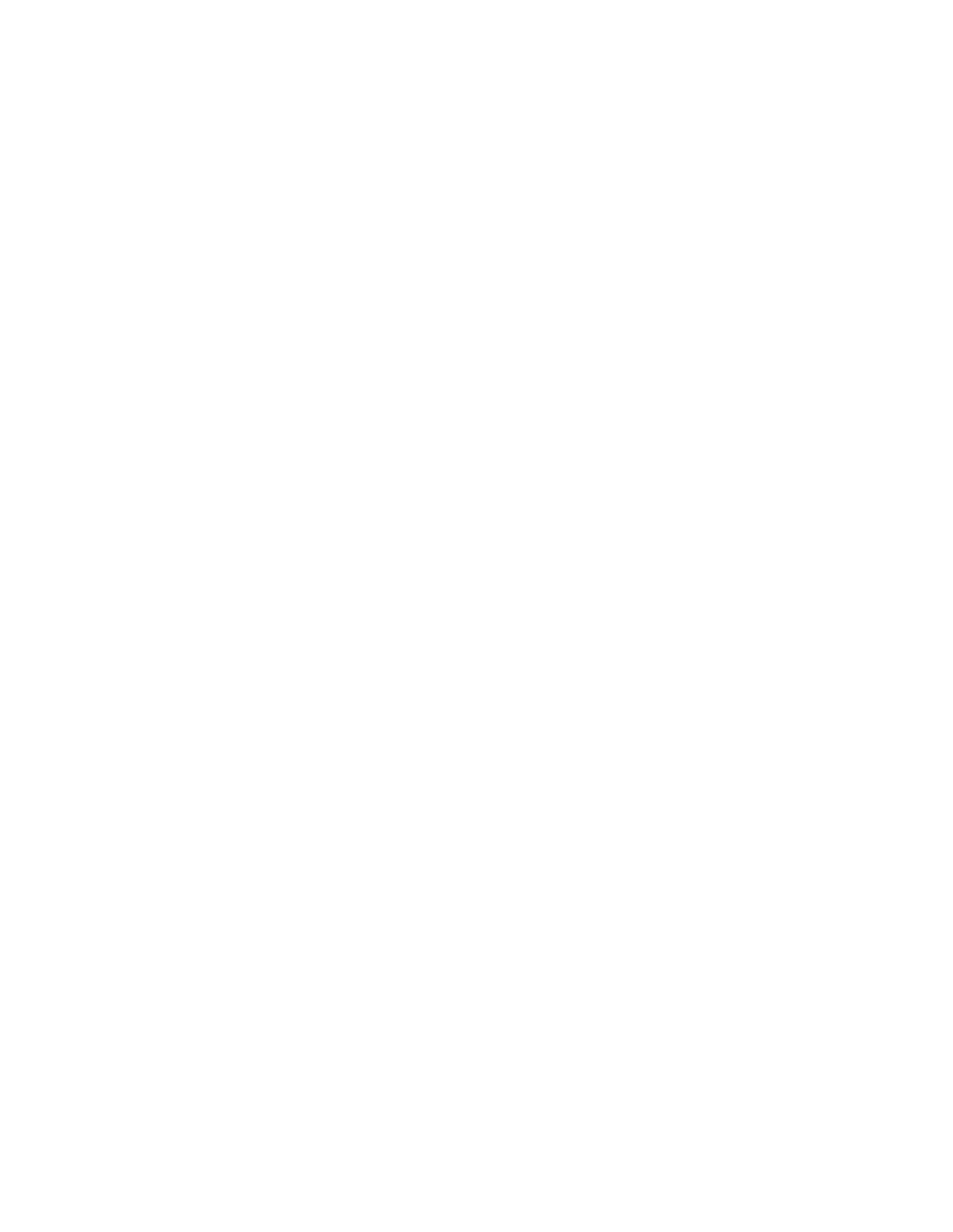As indicated above, Small Grants for Exploratory Research (SGER) do not require external review, only review by NSF staff. See **Appendix 7** for more information about SGER proposals.

#### **F. Data on Reviewers**

NSF maintains a central electronic database of more than 300,000 reviewers (which includes both mail reviewers and panelists). Program officers identify potential reviewers using a variety of sources including their own knowledge of the discipline, applicant suggestions, references attached to proposals, published papers, scientific citation indexes and other similar databases, and input from other mail reviewers and panelists. During FY 2006, approximately 46,000 individuals served on panels, conducted a mail review for one or more proposals, or served in both functions. About 16,000 of these reviewers had never reviewed an NSF proposal before. The reviewers came from all 50 states in addition to the District of Columbia, Puerto Rico, Virgin Islands, and other U.S. jurisdictions. More than 6,000 reviewers came from outside of the United States. Moreover, reviewers came from a range of institutions, including two-year and four-year colleges and universities, Master's level and Ph.D.-granting universities, industry, and government. NSF also maintains data on numbers of reviewers from each state, territory, and country as well as by type of institution.

In FY 2001, NSF developed systems and policies to request demographic data electronically from all reviewers to determine the participation of underrepresented groups in the NSF reviewer pool. The goal was to establish a baseline for participation of underrepresented groups in NSF proposal review activities. In FY 2006, out of a total of 41,989 distinct reviewers who returned reviews, 10,508 – about 25 percent -- provided demographic information. Out of the 10,508 who provided information, 3,780 (36%) indicated they were members of an underrepresented group (i.e., minority or women).

During FY 2004, NSF altered the FastLane reviewer module to make it more convenient for reviewers to provide demographic information and, as a result, NSF has seen a slight increase in the proportion of reviewers providing demographic information after the FastLane change. In FY 2006, 25 percent provided information in comparison to 22 percent in FY 2005 and 17 percent in FY 2004. However, provision of demographic data is voluntary and, given the low response rate, there is not enough information to establish a baseline. This remains a challenge that the Foundation continues to address.

NSF continually updates its Library resources, including databases, web pages, and directories, and conducts frequent tutorials on finding reviewers. Other activities include the collection and sharing of potential reviewer data from associations serving groups that are underrepresented in science and engineering, and encouraging participation of members of underrepresented groups in NSF workshops and conferences. Some NSF divisions actively solicit new reviewers through their web pages and their outreach activities. To improve the transparency of this process for the proposer, the next version of the *Grant Proposal Guide* will have a new section in Chapter III: NSF Proposal Processing & Review, describing how reviewers are selected by the NSF program officers.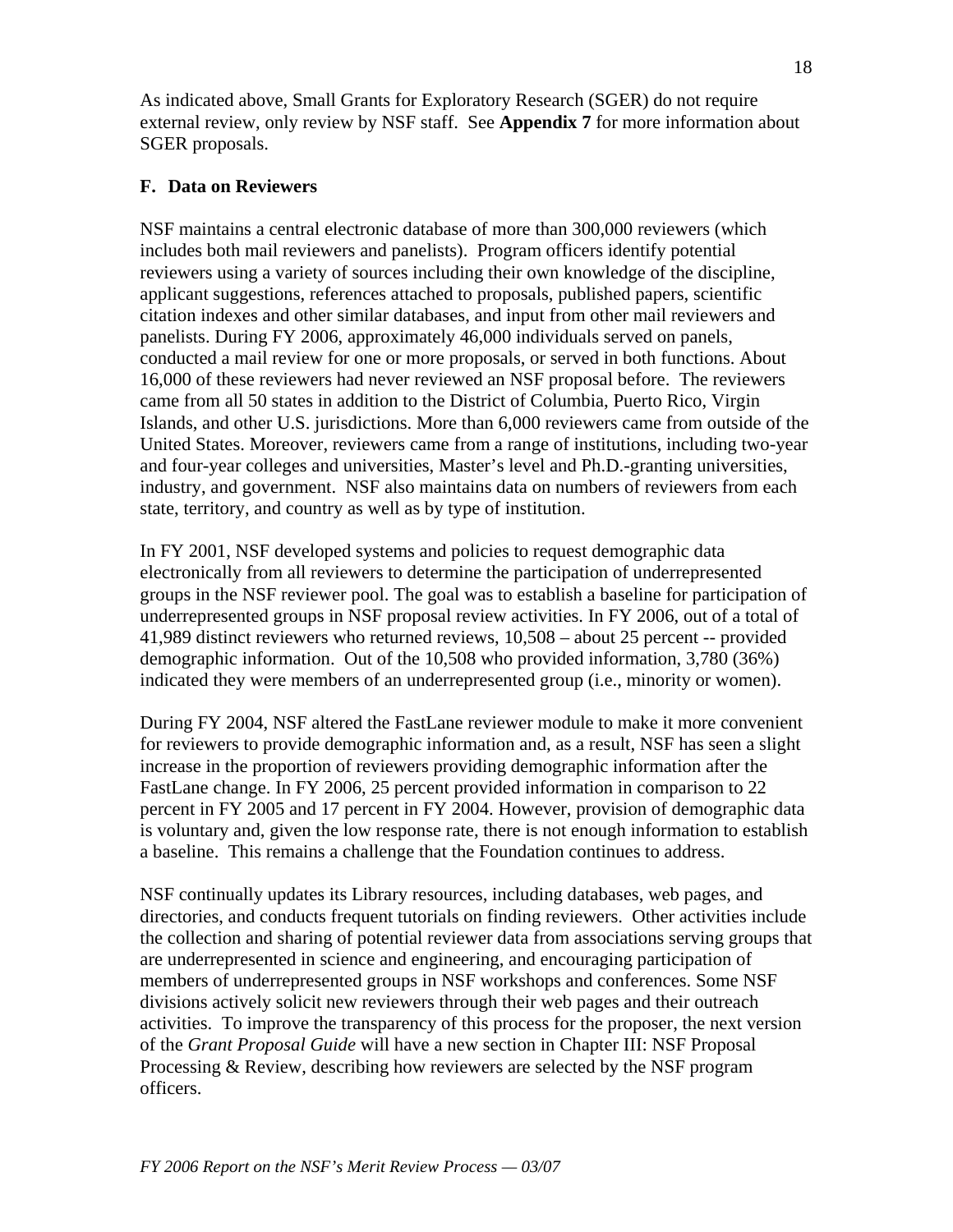Participation in the peer review process is voluntary. Panelists are reimbursed for expenses; mail reviewers receive no financial compensation. In FY 2006, NSF requested 60,188 mail reviews, of which there were 36,780 positive responses. This 61 percent response rate in FY 2006 is up slightly from 60 percent in FY 2005 and 59 percent in FY 2004.

#### **G. Reviewer Proposal Ratings and Impact of Budget Constraints**

The NSF merit review system emphasizes reviewer narratives in addition to numerical ratings. The written comments provided by reviewers, the summary of panel discussions, and the expert judgments of program officers are important components of the merit review system. Summary ratings are another indicator of reviewer judgment. The distribution of average summary ratings of reviews for awarded and declined proposals is provided in **Figure 12**.



**Figure 12 Distribution of Average Reviewer Ratings, FY 2006**

Source: NSF Enterprise Information System as of October 5, 2006.

These data indicate considerable overlap among the average reviewer ratings of successful and unsuccessful proposals, most notably in the range of "very good" average ratings.12 **Appendices 13-15** indicate that this overlap among the average reviewer ratings is present and similar in degree for each of the three proposal review methods used by NSF (panel-only, mail-only, and mail plus panel).

<sup>&</sup>lt;sup>12</sup> The corresponding numerical ratings, on a five-point scale, are as follows: Excellent  $(4.5 – 5.0)$ ; Very Good – Excellent  $(4.0 - 5.5)$ ; Good – Very Good  $(3.0 - 5.4)$ ; Fair – Good  $(2.0 - 5.3)$ ; and Poor – Fair (<2.0). Proposals with "No Score" include Small Grants for Exploratory Research and workshop/symposia proposals that do not require external review.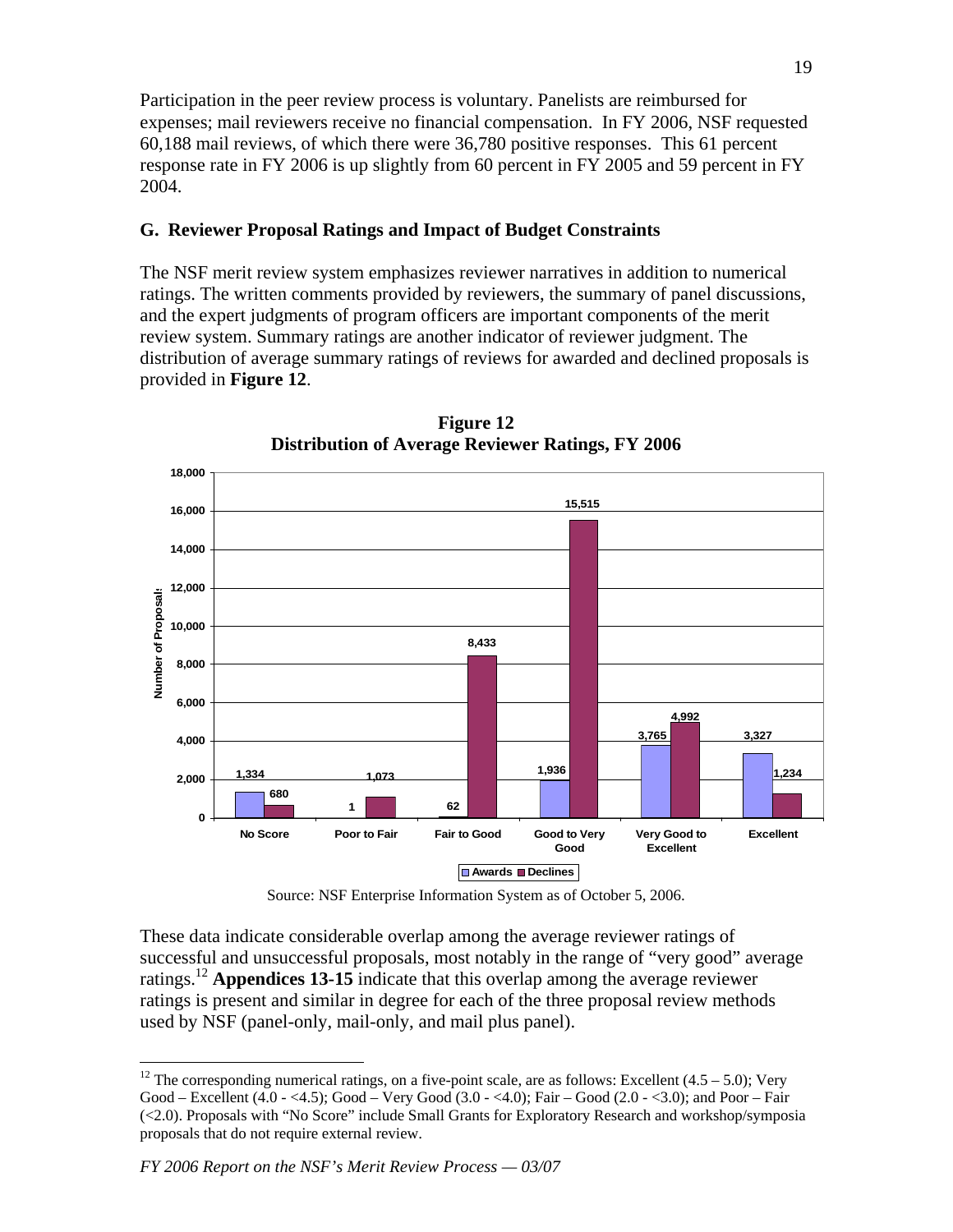A large number of potentially fundable proposals are declined each year. One measure of the magnitude is the number of proposals highly rated by external reviewers that are declined, as indicated in **Figure 12** above. As shown in **Figure 13**, close to \$1.9 billion was requested for declined proposals in FY 2006 that had received ratings at least as high as the average rating (4.2) for an awarded proposal. Over the last ten years, NSF's capacity to fund these highly rated proposals has diminished. In FY 1997, the ratio of awards to highly rated declines was 5:1; in FY 2006, that ratio had dropped to less than 2:1. NSF is thus supporting a smaller proportion of potentially fundable proposals. These declined proposals represent a rich portfolio of unfunded opportunities, proposals that if funded may have produced substantial research and education benefits.





Source: NSF Enterprise Information System as of October 5, 2006.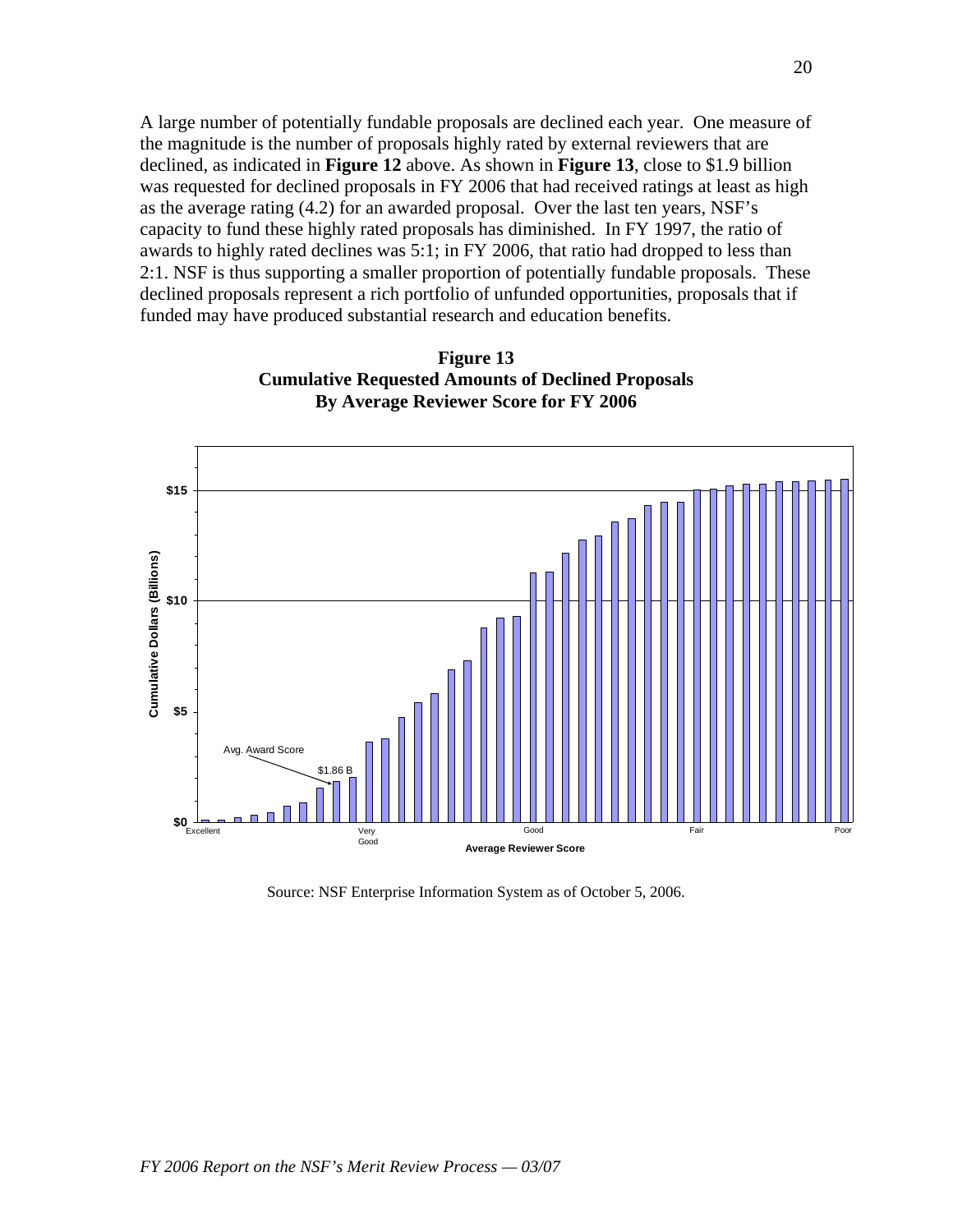#### **H. Program Officer Characteristics and Workload**

The number of program officers increased from 400 in FY 2005 to 438 in FY 2006, a nearly 10 percent increase. The characteristics of NSF program officers are presented in **Figure 14**.

| <b>Program Officers</b>                              | <b>Total</b> | <b>Percent</b> |
|------------------------------------------------------|--------------|----------------|
| Total                                                | 438          | 100%           |
| <b>Gender</b>                                        |              |                |
| Male                                                 | 282          | 64%            |
| Female                                               | 156          | 36%            |
| Race                                                 |              |                |
| Minority                                             | 97           | 22%            |
| White, Non-Hispanic                                  | 341          | 78%            |
| <b>Employment</b>                                    |              |                |
| Permanent                                            | 212          | 48%            |
| Visiting Scientists, Engineers & Educators<br>(VSEE) | 53           | 12%            |
| Temporary                                            | 44           | 10%            |
| Intergovernmental Personnel Act (IPA)                | 129          | 29%            |

#### **Figure 14 Distribution of NSF Program Officers by Characteristics As of October 1, 2006**

Source: NSF Division of Human Resource Management

Program Officers can be permanent NSF employees or non-permanent employees (includes Visiting Scientist, Engineer, or Educator; Temporary; and Intergovernmental Personnel Act categories). About half of the program officers fall into the non-permanent category. Some non-permanent program officers are "on loan" as visiting scientists, engineers, and educators (VSEEs) for up to three years from their host institutions. Others are employed through grants to the home institutions under the terms of the Intergovernmental Personnel Act (IPA). Non-permanent employees provide NSF with new ideas and fresh science and engineering perspectives. They bring knowledge of the most recent disciplinary and interdisciplinary developments to enhance NSF's responsiveness and agility. Whether they are hired as temporary or permanent, incoming NSF program officers receive training in the merit review process.

The number of proposals that the program officers handle has increased significantly over the last several years. In addition, with the growing emphasis on interdisciplinary and cross-directorate programs, program officers are handling an increasing number of programmatic activities. While NSF was able to increase the number of program officers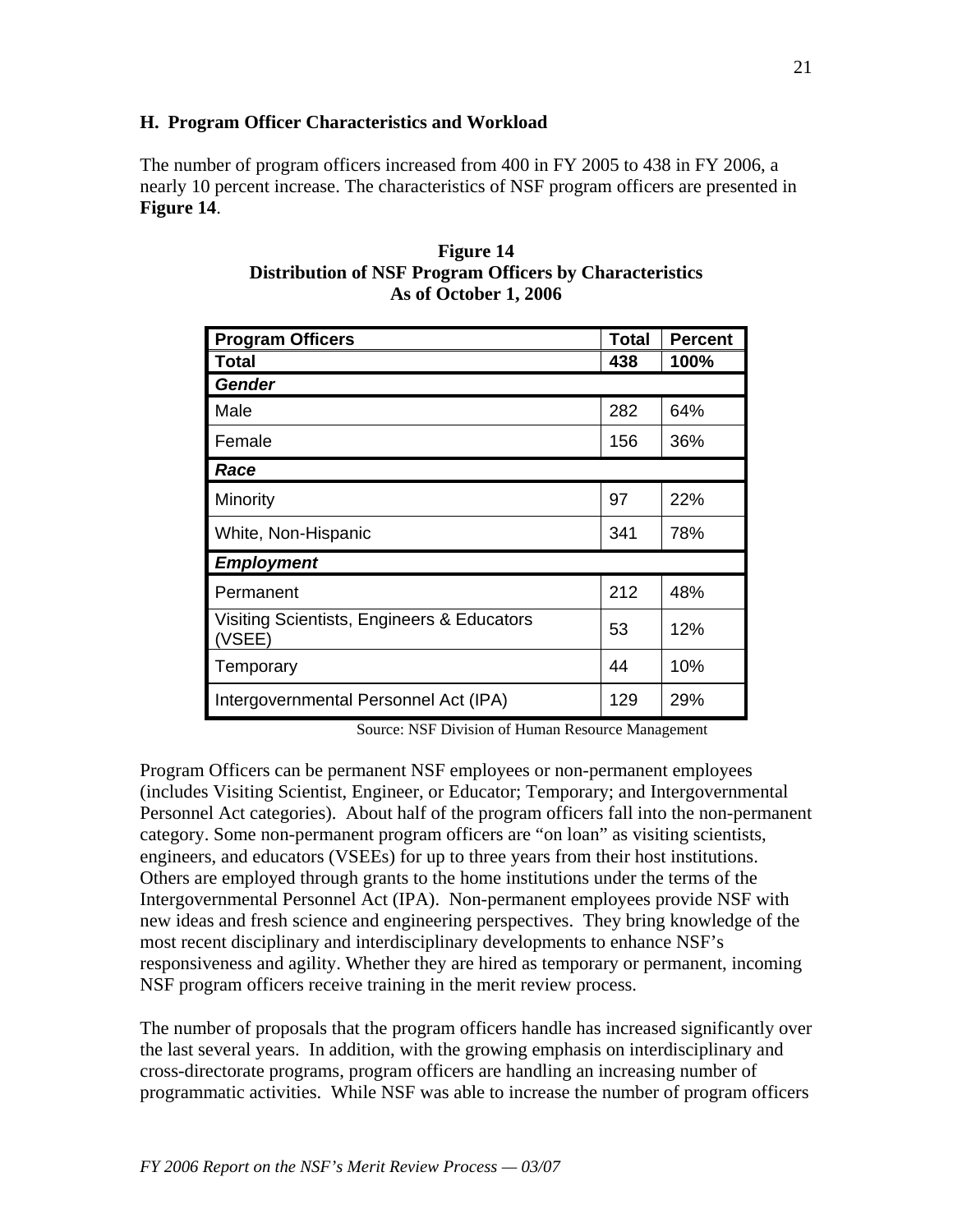in FY 2006, workload concerns are still present and frequently highlighted by NSF's Committees of Visitors (see **Appendix 8**).

NSF has revitalized its professional development opportunities for program staff, offering in-house courses in project management, leadership, and communication through the NSF Academy. New NSF Program Staff (including, for example, Program Officers, Division Directors) also attend the NSF Program Manager Seminar, which is a four day off-site orientation to NSF and the merit review process.

### **IV. Special Activities on Merit Review Process**

#### **A. Quality and Transparency**

The NSB was requested by Congress to conduct a review of the NSF merit review process. The Board issued its report in September 2005, concluding that the NSF merit review process is a fair and effective way to review the more than 40,000 proposals the Foundation receives annually in a wide variety of subject areas. The Board provided several recommendations for NSF to improve the transparency and effectiveness of the NSF merit review process, while preserving the ability of the program officers to identify the most innovative proposals and effectively diversify and balance NSF's research and education portfolio.<sup>13</sup>

In response to the Board's recommendations, NSF has undertaken an agency-wide effort to address quality of reviews, transparency of the award/decline decision, and support of transformational research. To date the following actions have been taken:

- The FY 2007 NSF Budget Request includes the operation of a credible, efficient merit review system as a strategic goal.
- A merit review performance indicator has been added to the Senior Executive Service (SES) annual personal performance plans.
- Standards have been developed for the Major Research Instrumentation Program and were tested in FY 2006 as possible agency-wide standards for the merit review process.
- Sessions have been conducted with senior staff of all NSF Directorates and Offices to raise issues regarding merit review process. All directorates currently have underway activities that address the transparency and effectiveness of the merit review process.
- Sessions have been conducted at the Annual Division Director retreats on the merit review process and mechanisms to address quality of review, transparency of award/decline decision, and support of transformational research.
- Sessions have been conducted with NSF Administrative Officers (AOs) regarding their role and responsibilities in helping to ensure the quality of documentation of the merit review. AOs have supervisory responsibilities for administrative staff and oversee general operations.

<sup>13</sup>*Report of the National Science Board on the National Science Foundation's Merit Review System*, NSB-05-119. Available on the web at http://www.nsf.gov/nsb/documents/2005/0930/merit\_review.pdf.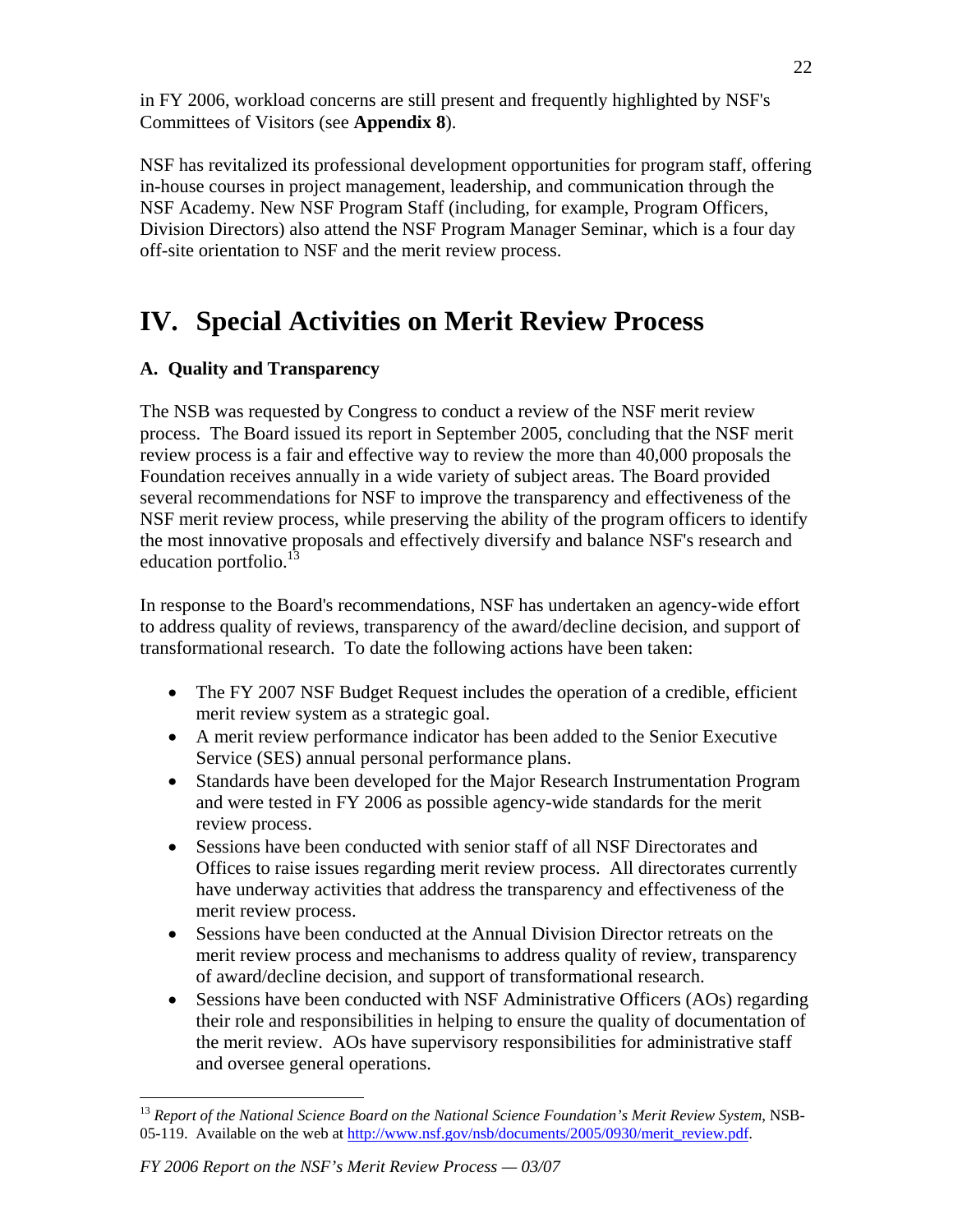- An external NSF web page is being designed to inform the research and education community of the NSF review process. A mock-up of the site has been completed and its review is now underway.
- An internal NSF web page is being designed to provide merit review process information to NSF staff. The website will include the standards expected, effective practices, and examples of reviews, panel summaries, program officer analyses, and program officer communications to principal investigators. A mock-up of the site has been completed and its review is now underway.
- Training sessions on the merit review process were developed in FY 2006 and implemented in the Program Management Seminar for new NSF staff.
- Two NSF Forums were conducted on the Merit Review Process in FY 2006 to identify issues and effective practices.
- Metrics are under development to assess the transparency and quality of the merit review process.
- The Director's Award for Merit Review Excellence was initiated in FY 2006, with the inaugural year awardees recognized at the Annual Director's Award Ceremony in June 2006.

#### **B. Impact of Proposal and Award Management Mechanisms (IPAMM)**

The IPAMM working group, initiated in April 2006, has broad representation from across NSF. The working group is charged to:

*identify best practices to achieve an appropriate balance between proposal success rates, award size, and award duration.* 

The working group analyzed funding rate trends over the last ten years, and has formulated hypotheses related to factors associated with and impacts resulting from changes in funding rates and proposal submission rates. To date the working group has gathered important background data to test these hypotheses, such as PI profiles, likelihood of a PI being funded over multiple years, number of proposals a PI submits before being successful, trends in funding rates for a variety of subgroups, and drivers that increase proposal submission. The working group is also conducting case studies of practices related to proposal submissions.

As part of the IPAMM study, the working group has elicited external input through discussions with many of the Advisory Committees and small focus groups with new rotator program officers during the Fall of 2006. In addition, a web-based survey was administered in January 2007 to the approximately 45,000 PIs that submitted research proposals to NSF in FY 2004-2006. The survey was designed to help:

- Identify drivers that increase submissions
- Assess PI perceptions regarding success rates
- Assess impacts of increasing proposal submission rates on the PI and reviewer community
- Identify perceptions and issues related to transformational research
- Identify trends in customer satisfaction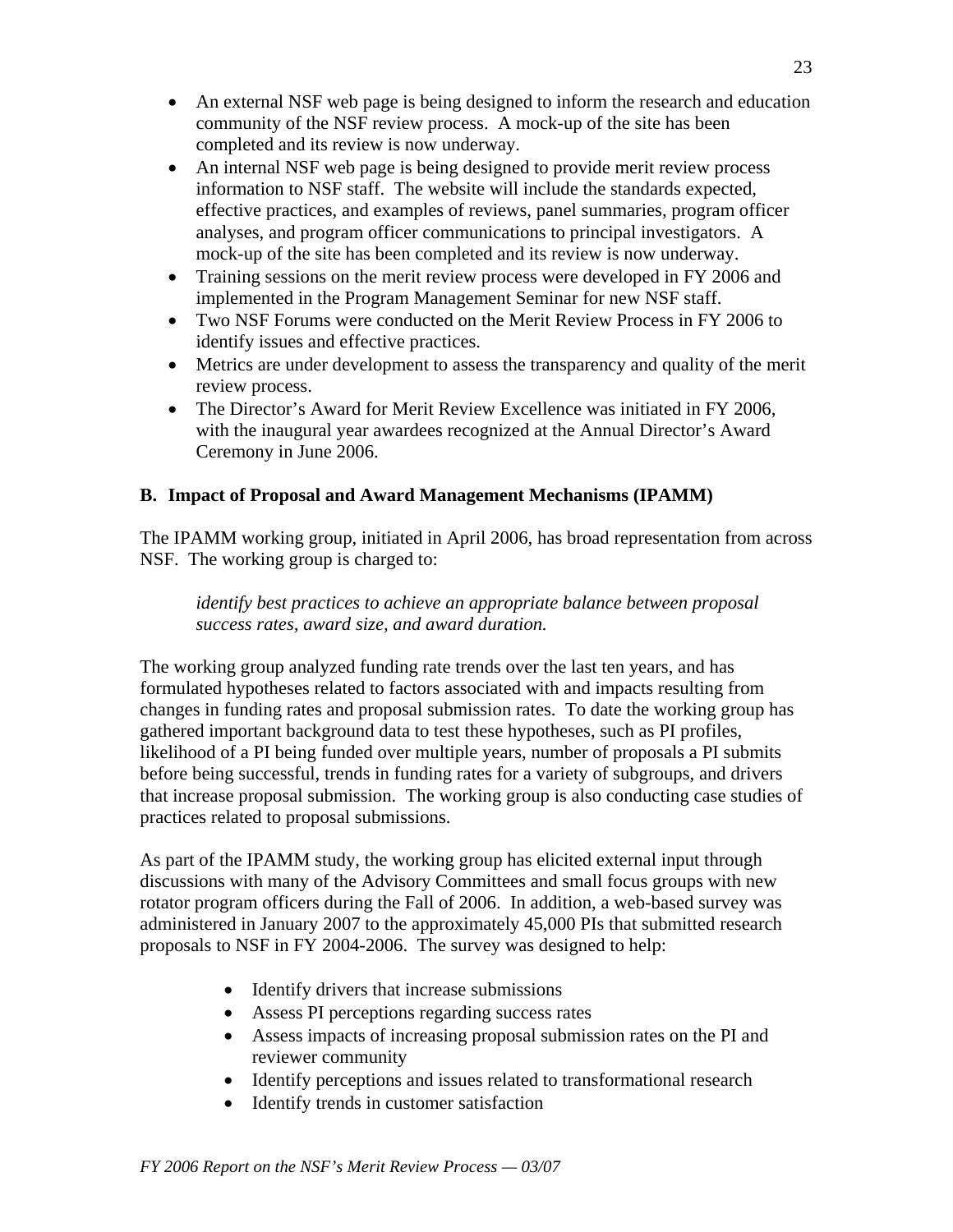The survey results are being analyzed in February-March, 2007. The data will be analyzed as a whole, and will also be stratified by NSF Directorate/Office and by institution type, to assess differences among these groups. The results will be further validated through discussions with large focus groups of rotator program directors.

The NSB has been provided updates on the working group activities and its data analyses. The IPAMM working group will complete a draft report in Spring 2007 for submission to the NSF Director and Deputy Director.

#### **C. Transformational Research**

NSF has several mechanisms that provide variations within the merit review process for the submission and review of proposals that are potentially transformative. These include:

- **Small Grants in Exploratory Research (SGER).** Proposals for small-scale, exploratory, high-risk research may be submitted as SGER proposals. Characterizations of research supported through SGER include:
	- o preliminary work on untested and novel ideas;
	- o ventures into emerging and potentially transformative research ideas;
	- o application of new expertise or new approaches to "established" research topics;
	- o having a severe urgency with regard to availability of, or access to data, facilities or specialized equipment, including quick-response research on natural or anthropogenic disasters and similar unanticipated events; or
	- o efforts of similar character likely to catalyze rapid and innovative advances.

With SGERs, proposers are particularly encouraged to contact an NSF Program Officer to discuss their ideas and, based on these discussion, an abbreviated proposal is submitted. Also, NSF does not require external review of SGER proposals; the award decision may be based on an internal review only. See **Appendix 7** for additional information about SGERs.

- **Creativity Extensions.** A program officer may recommend the extension of funding for research grants beyond the initial period for which the grant was awarded for a period of up to two years. The objective of such extensions is to offer the most creative investigators an extended opportunity to pursue adventurous, "high-risk" opportunities in the same general research area, but not necessarily covered by the original/current proposal. Awards eligible for such an extension are generally three-year continuing grants. Special Creativity Extensions are initiated by the NSF program officer based on progress during the first two years of a three-year grant; PIs will be informed of such action a year in advance of the expiration of the grant.
- **Accomplished Based Renewals**. For an Accomplishment Based Renewal proposal, the Project Description is replaced with copies of reprints and possibly preprints of publications resulting from the research supported by NSF (including research supported by other sources that is closely related to the NSF supported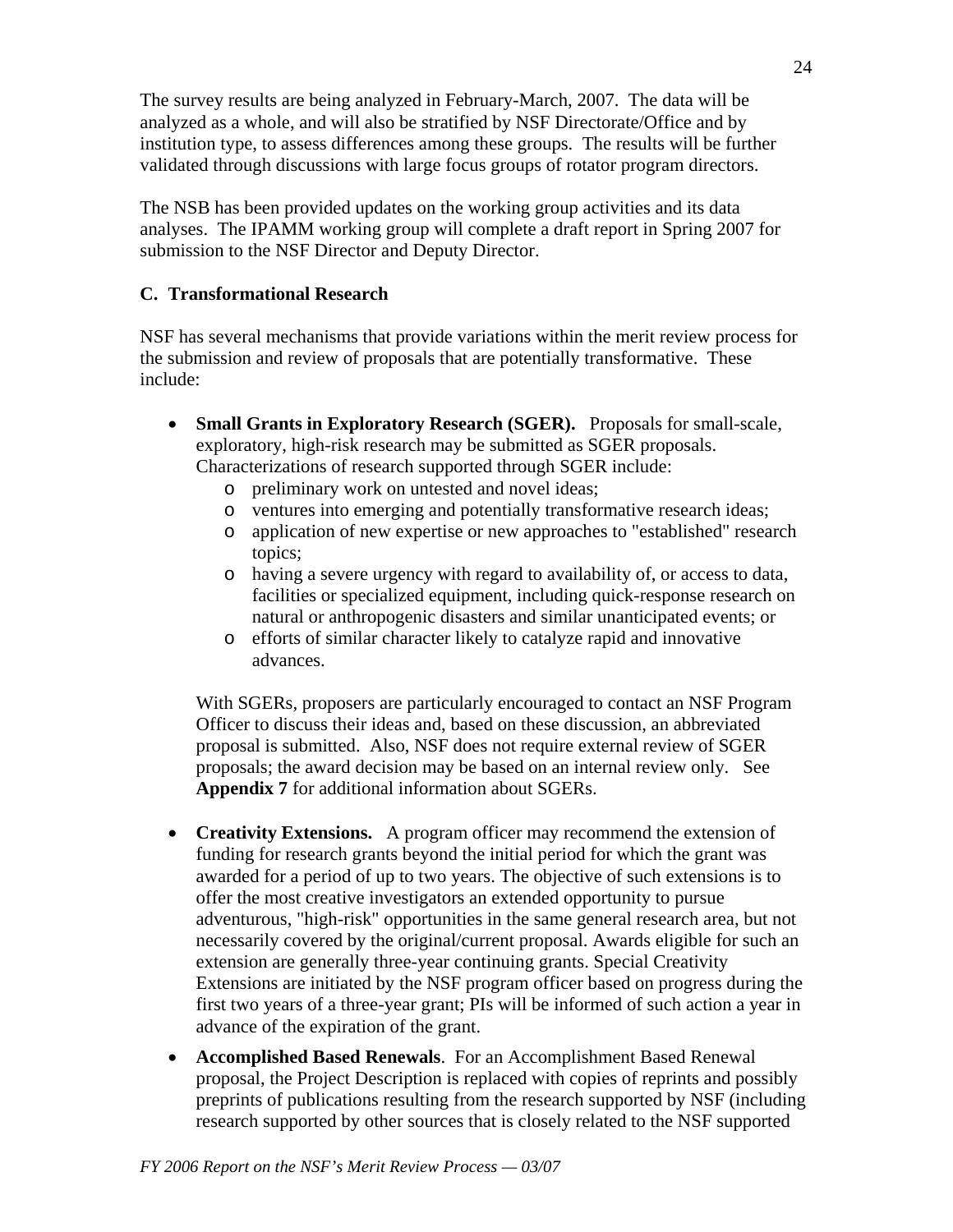research) during the preceding three to five year period. Based on this information, the proposal receives external and internal review. See **Appendix 16**  for more information about Accomplished Based Renewals.

• **Guidance to Reviewers and Panels.** Program Officers use different approaches to emphasize to reviewers and panelists NSF's interest in supporting potentially transformational research, even if the proposals are considered "high-risk." For example, some Program Officers emphasize this in their opening remarks to a panel. Other Program Officers conduct a concluding summary session with panels, during which there may be discussions about proposals that may have received mixed reviews but some reviewers consider having high potential. These discussions provide further input to the program officers' decision on whether or not to recommend a proposal for funding.

Nevertheless, reviewing and identifying potentially transformational research presents unique challenges. The National Science Board is completing a report on Transformational Research, with recommendations to NSF based on workshops conducted by the Board, as well as discussions of the NSB Task Force on Transformational Research and the full Board. Although the Board report has not been released, NSF has benefited from the discussions of the Board.

Also, the current NSF Director has made clear in his speeches his vision for the Foundation's support of transformational research, declaring that NSF must support research at the frontier and that NSF's role is not to fund 'safe science.'

Consequently, NSF is currently placing particular focus on ways to increase the promotion and support of potentially transformational research. The recently developed NSF Strategic Plan specifically identifies transformational science and engineering research in the Foundation's *Discovery* goal.

NSF leadership will continue to work with the Board in identifying further steps to advance NSF's promotion and support of transformational research.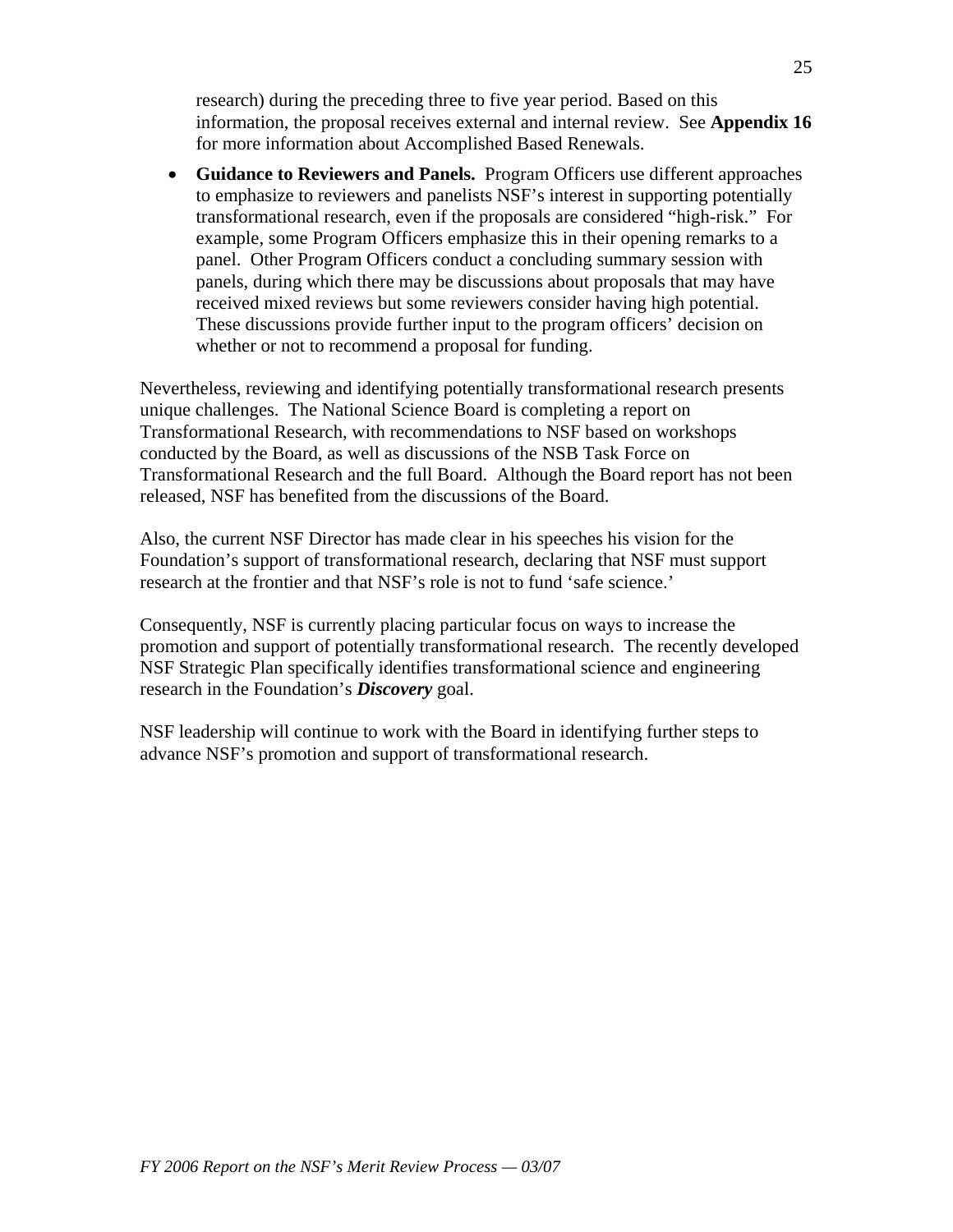|                  |                     | <b>Fiscal Year</b> |                  |        |                     |                  |  |
|------------------|---------------------|--------------------|------------------|--------|---------------------|------------------|--|
|                  |                     | 2002               | 2003             | 2004   | 2005                | 2006             |  |
| <b>NSF</b>       | Proposals           | 35,165             | 40,075           | 43,851 | 41,722              | 42,352           |  |
|                  | Awards              | 10,406             | 10,844           | 10,380 | 9,757               | 10,425           |  |
|                  | <b>Funding Rate</b> | 30%                | 27%              | 24%    | 23%                 | 25%              |  |
| <b>BIO</b>       | Proposals           | 5,143              | 5,591            | 6,063  | 6,475               | 6,617            |  |
|                  | Awards              | 1,400              | 1,448            | 1,432  | 1,355               | 1,202            |  |
|                  | <b>Funding Rate</b> | 27%                | 26%              | 24%    | 21%                 | 18%              |  |
| <b>CISE</b>      | Proposals           | 4,317              | 5,270            | 6,276  | $\overline{5}$ ,238 | 4,843            |  |
|                  | Awards              | 1,039              | 1,175            | 1,017  | 1,088               | 1,280            |  |
|                  | <b>Funding Rate</b> | 24%                | 22%              | 16%    | 21%                 | 26%              |  |
| EHR              | Proposals           | 3,966              | 4,111            | 4,644  | 3,699               | 3,254            |  |
|                  | Awards              | 1,044              | 890              | 925    | 736                 | 824              |  |
|                  | <b>Funding Rate</b> | 26%                | 22%              | 20%    | 20%                 | 25%              |  |
| <b>ENG</b>       | Proposals           | 6,883              | 9,076            | 8,994  | 8,692               | 9,423            |  |
|                  | Awards              | 1,726              | 1,945            | 1,753  | 1,493               | 1,730            |  |
|                  | <b>Funding Rate</b> | 25%                | 21%              | 19%    | 17%                 | 18%              |  |
| <b>GEO</b>       | Proposals           | 4,114              | 4,230            | 4,267  | 4,676               | 4,603            |  |
|                  | Awards              | 1,450              | 1,515            | 1,419  | 1,315               | 1,418            |  |
|                  | <b>Funding Rate</b> | 35%                | 36%              | 33%    | 28%                 | 31%              |  |
| <b>MPS</b>       | Proposals           | 5,996              | 6,694            | 7,184  | 7,083               | 7,466            |  |
|                  | Awards              | 2,105              | 2,268            | 2,175  | 2,071               | 2,221            |  |
|                  | <b>Funding Rate</b> | 35%                | 34%              | 30%    | 29%                 | 30%              |  |
| $\overline{OCI}$ | Proposals           | 223                | 342              | 220    | $\overline{116}$    | 130              |  |
|                  | Awards              | 54                 | 56               | 47     | 75                  | 42               |  |
|                  | <b>Funding Rate</b> | 24%                | 16%              | 21%    | 65%                 | 32%              |  |
| OISE             | Proposals           | 608                | 670              | 851    | 822                 | $\overline{712}$ |  |
|                  | Awards              | 334                | 373              | 386    | 333                 | 319              |  |
|                  | <b>Funding Rate</b> | 55%                | 56%              | 45%    | 41%                 | 45%              |  |
| OPP              | Proposals           | 572                | $\overline{557}$ | 689    | 816                 | 775              |  |
|                  | Awards              | 264                | 241              | 268    | 281                 | 238              |  |
|                  | <b>Funding Rate</b> | 46%                | 43%              | 39%    | 34%                 | 31%              |  |
| <b>SBE</b>       | Proposals           | 3,279              | 3,491            | 4,619  | 4,089               | 4,520            |  |
|                  | Awards              | 931                | 894              | 939    | 1,004               | 1,144            |  |
|                  | <b>Funding Rate</b> | 28%                | 26%              | 20%    | 25%                 | 25%              |  |
| Other            | Proposals           | 64                 | 12               | 44     | 16                  | 9                |  |
|                  | Awards              | 59                 | 12               | 19     | 6                   |                  |  |
|                  | <b>Funding Rate</b> | 92%                | 100%             | 43%    | 38%                 | 78%              |  |

**Appendix 1 Proposals, Awards and Success Rates By Directorate, FY 2002-2006** 

The following are not included in the above statistics: 7,742 Continuing Grant Increments (CGIs), 3,379 supplements, and 384 contracts.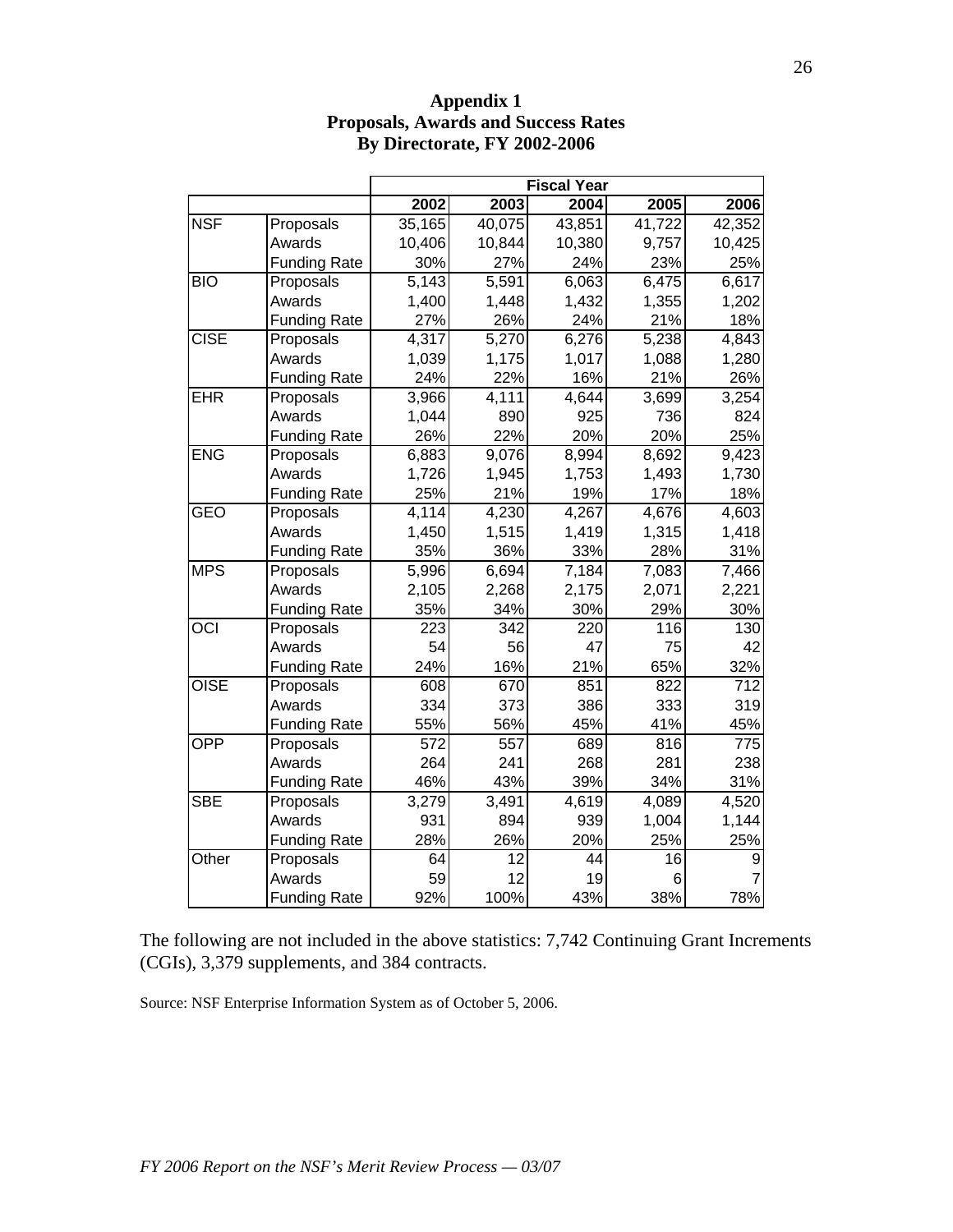#### **Appendix 2 Preliminary Proposals**

Some NSF programs invite the submission of preliminary proposals. Normally, preliminary proposals require only enough information to make fair and reasonable decisions regarding whether or not the proposer should submit a full proposal. Review practices for preliminary proposals range from a) non-binding advice from program officers encouraging or discouraging submission of a full proposal, to b) formal recommendations from external reviewers or panels to invite or not invite a full proposal. A binding (invite/non-invite) decision is the type of mechanism used when the NSF decision made on the preliminary proposal is final, affecting the PI's eligibility to submit a full proposal. A non-binding (encourage/discourage) decision is the type of mechanism used when the NSF decision made on the preliminary proposal is advisory only. This means that submitters of both favorably and unfavorably reviewed proposals are eligible to submit full proposals.

In FY 2006, NSF received a total of 1,874 preliminary proposals, compared to 2,120 in FY 2005 and 2,310 in FY 2004. For those proposals subject to non-binding advice, NSF encouraged the submission of full proposals in 509 cases and discouraged submission of a full proposal in 770 cases. For the proposals subject to binding advice through formal recommendations, NSF invited the submission of a full proposal in 136 cases and did not invite the submission of a full proposal in 458 cases. One preliminary proposal was withdrawn.

|                |                     |      |                 |                 |       | <b>Fiscal Year</b> |       |       |       |
|----------------|---------------------|------|-----------------|-----------------|-------|--------------------|-------|-------|-------|
|                |                     | 1999 | 2000            | 2001            | 2002  | 2003               | 2004  | 2005  | 2006  |
| American       | Proposals           | 58   | 90 <sub>l</sub> | 118             | 100   | 112                | 93    | 94    | 93    |
| Indian/Alaska  | Awards              | 19   | 34              | 52 <sub>l</sub> | 30    | 28 I               | 23    | 24    | 30    |
| <b>Native</b>  | <b>Funding Rate</b> | 33%  | 38%             | 44%             | 30%   | 25%                | 25%   | 26%   | 32%   |
| Black/         | Proposals           | 539  | 522             | 668             | 748   | 822                | 900   | 813   | 881   |
| African        | Awards              | 146  | 169             | 180             | 207   | 192                | 208   | 193   | 197   |
| American       | <b>Funding Rate</b> | 27%  | 32%             | 27%             | 28%   | 23%                | 23%   | 24%   | 22%   |
| Hispanic       | Proposals           | 807  | 854             | 955             | 1,041 | 1,191              | 1,432 | 1,436 | 1,483 |
| lor            | Awards              | 245  | 258             | 285             | 300   | 342                | 347   | 322   | 374   |
| Latino         | <b>Funding Rate</b> | 30%  | 30%             | 30%             | 29%   | 29%                | 24%   | 22%   | 25%   |
| <b>Native</b>  | Proposals           | 37   | 41              | 23 <sub>l</sub> | 32    | 37                 | 47    | 21    | 25    |
| Hawaiian/      | Awards              | 13   | 19              | 6               |       | 12 <sub>l</sub>    |       |       |       |
| Pacific Island | <b>Funding Rate</b> | 35%  | 46%             | 26%             | 22%   | 32%                | 9%    | 19%   | 28%   |

#### **Appendix 3 Proposals, Awards and Success Rates By Minority PI Ethnic/Racial Status, FY 1999-2006**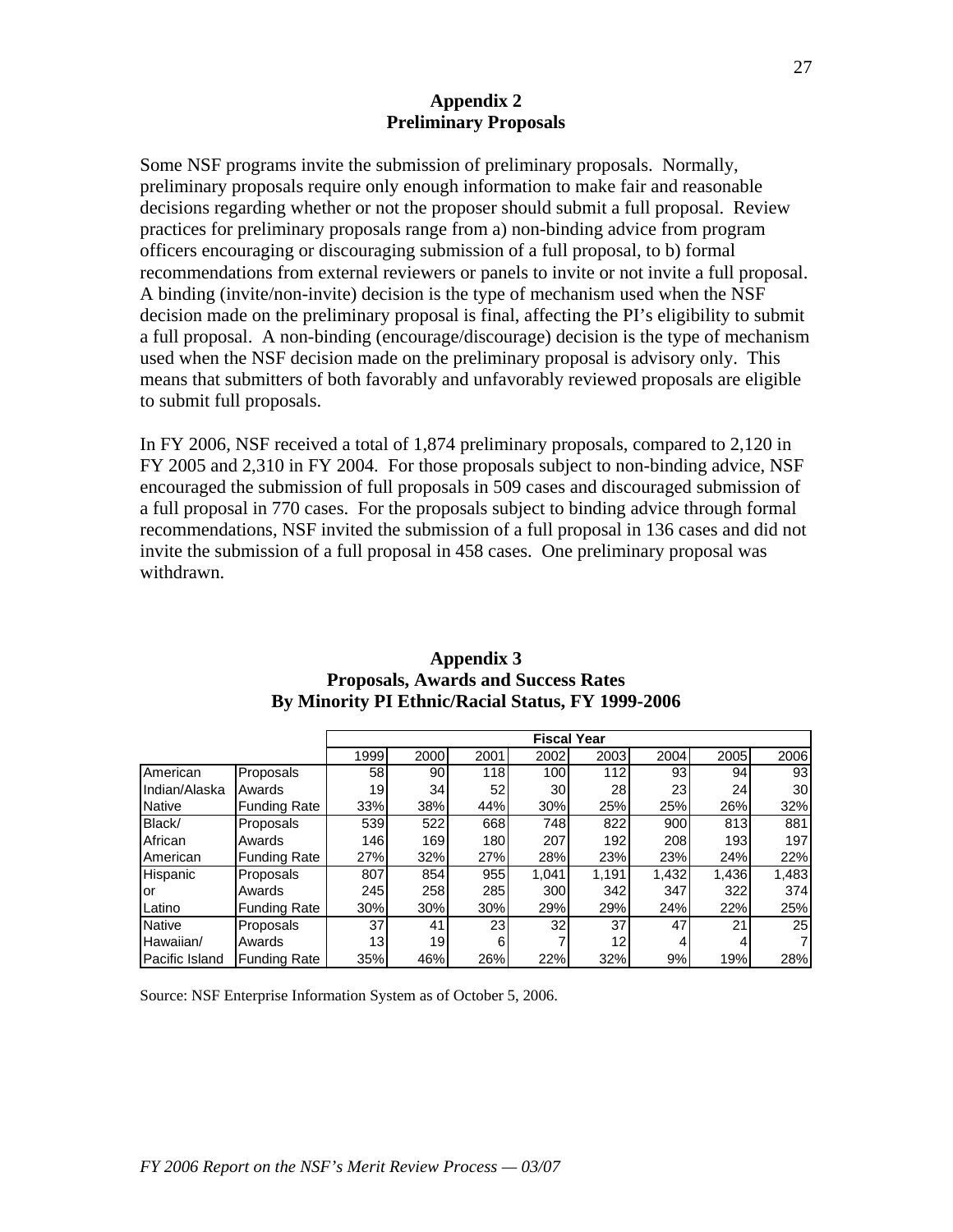|             |         |           |           | <b>Fiscal Year</b> |           |           |           |
|-------------|---------|-----------|-----------|--------------------|-----------|-----------|-----------|
|             |         | 2001      | 2002      | 2003               | 2004      | 2005      | 2006      |
| <b>NSF</b>  | Median  | \$84,387  | \$85,839  | \$100,000          | \$101,566 | \$103,965 | \$101,698 |
|             | Average | \$113,833 | \$115,656 | \$135,609          | \$139,522 | \$143,669 | \$134,565 |
| <b>BIO</b>  | Median  | \$108,333 | \$110,000 | \$126,000          | \$133,191 | \$140,000 | \$139,972 |
|             | Average | \$143,512 | \$136,509 | \$177,305          | \$171,074 | \$183,939 | \$190,585 |
| <b>CISE</b> | Median  | \$92,000  | \$93,511  | \$113,333          | \$113,333 | \$112,431 | \$116,667 |
|             | Average | \$130,289 | \$135,788 | \$158,899          | \$166,517 | \$150,523 | \$145,863 |
| <b>ENG</b>  | Median  | \$80,946  | \$83,965  | \$99,997           | \$96,677  | \$97,054  | \$90,000  |
|             | Average | \$99,506  | \$102,060 | \$119,470          | \$119,704 | \$117,456 | \$110,031 |
| <b>GEO</b>  | Median  | \$76,667  | \$80,168  | \$102,667          | \$114,730 | \$116,492 | \$110,394 |
|             | Average | \$98,917  | \$103,439 | \$146,475          | \$150,181 | \$147,690 | \$148,520 |
| <b>MPS</b>  | Median  | \$86,243  | \$83,319  | \$100,000          | \$100,000 | \$100,000 | \$100,000 |
|             | Average | \$114,421 | \$111,617 | \$128,585          | \$130,043 | \$135,423 | \$119,637 |
| OCI         | Median  | \$75,000  | \$125,000 | \$134,333          | \$365,408 | \$160,522 | \$253,153 |
|             | Average | \$82,882  | \$176,289 | \$160,262          | \$401,828 | \$315,044 | \$287,458 |
| <b>OISE</b> | Median  | \$8,784   | \$9,800   | \$10,000           | \$10,000  | \$14,996  | \$32,500  |
|             | Average | \$17,429  | \$16,441  | \$20,869           | \$15,003  | \$90,980  | \$59,006  |
| <b>OPP</b>  | Median  | \$77,789  | \$81,517  | \$126,143          | \$141,452 | \$122,106 | \$132,234 |
|             | Average | \$113,164 | \$130,343 | \$144,392          | \$204,126 | \$180,487 | \$150,488 |
| <b>SBE</b>  | Median  | \$63,377  | \$62,950  | \$77,388           | \$77,948  | \$84,050  | \$85,164  |
|             | Average | \$80,709  | \$78,035  | \$89,488           | \$90,373  | \$110,184 | \$102,560 |

**Appendix 4 Median and Average Award Amounts by Directorate, Research Awards, FY 2001-2006**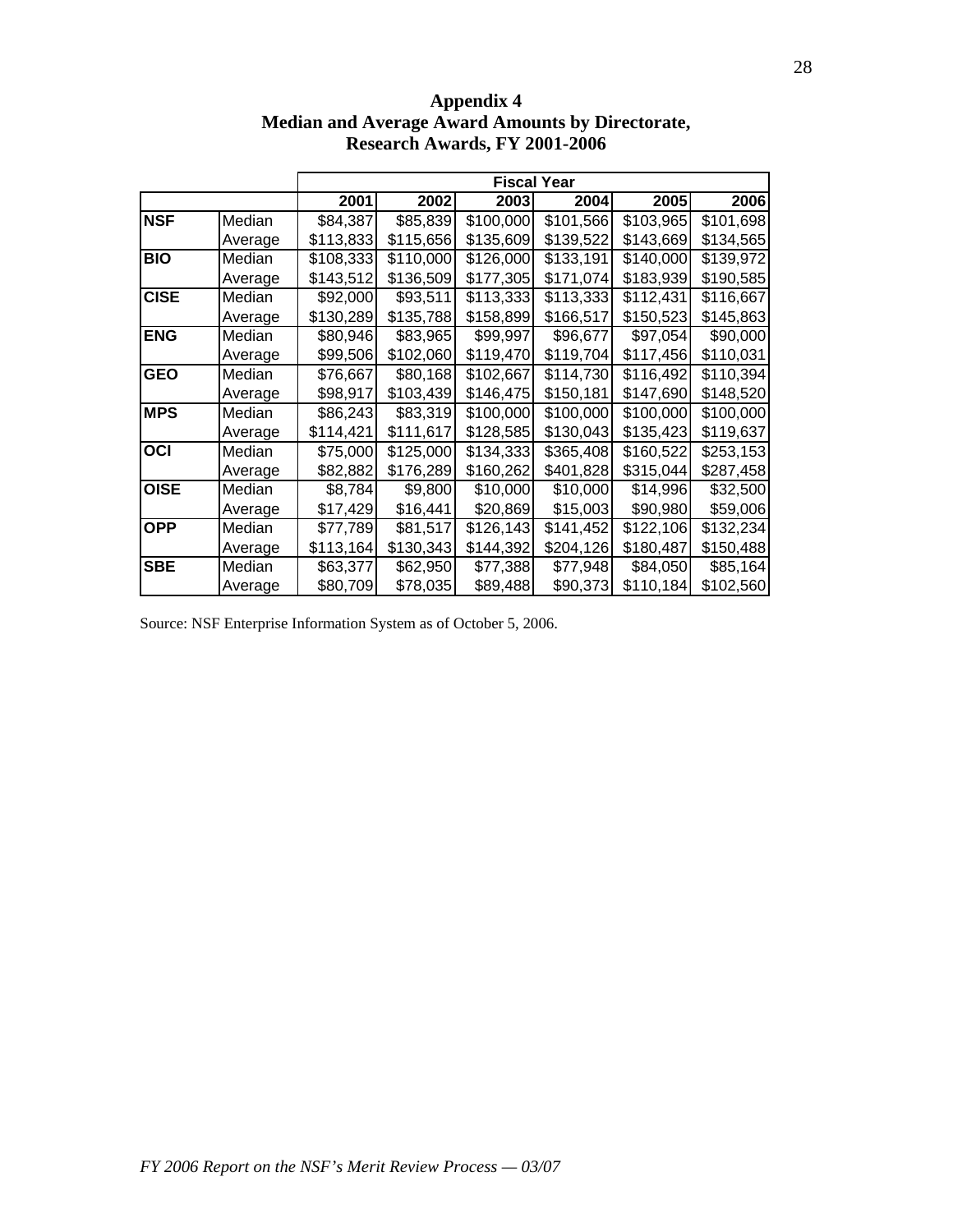#### **Appendix 5 Number of People Involved in NSF Activities**

In FY 2006, an estimated 226,000 senior researchers, post-doctoral associates, teachers and students across all levels were directly involved in NSF programs and activities, receiving salaries, stipends, or participant support.

|                                | FY 2006 Estimate |
|--------------------------------|------------------|
| <b>Senior Researchers</b>      | 34,915           |
| <b>Other Professionals</b>     | 13,140           |
| <b>Postdoctoral Associates</b> | 5,540            |
| <b>Graduate Students</b>       | 31,990           |
| <b>Undergraduate Students</b>  | 21,345           |
| K-12 Students                  | 22,850           |
| K-12 Teachers                  | 96,040           |
| Total, Number of People        | 225,820          |

Source: NSF FY 2008 Budget Request

In addition, NSF programs indirectly impact many millions of people. These programs reach K-12 students, K-12 teachers, the general public, and researchers through activities including workshops; informal science activities such as museums, television, videos, and journals; outreach efforts; and dissemination of improved curriculum and teaching methods.

#### **Appendix 6 EPSCoR: Jurisdictions, Proposal, Award, and Funding Data**

Twenty-five states, the Commonwealth of Puerto Rico, and the U.S. Virgin Islands are currently eligible to compete in the NSF EPSCoR program opportunities. The states are: Alabama, Alaska, Arkansas, Delaware, Hawaii, Idaho, Kansas, Kentucky, Louisiana, Maine, Mississippi, Montana, Nebraska, Nevada, New Hampshire, New Mexico, North Dakota, Oklahoma, Rhode Island, South Carolina, South Dakota, Tennessee, Vermont, West Virginia, and Wyoming.

The figure in **Appendix 6.1** shows the change over time of the funding rate of the EPSCoR jurisdictions in comparison with the overall NSF funding rate. The figure in **Appendix 6.2**  indicates, as a percentage of the overall NSF budget, the change in funding received by each of the EPSCoR jurisdictions, comparing their first three years in EPSCoR to the most recent three-year time period (FY 2004-2006). The table in **Appendix 6.3** shows the funding data for each EPSCoR jurisdiction (the year the jurisdiction joined EPSCoR is shown in parentheses below the name of that jurisdiction).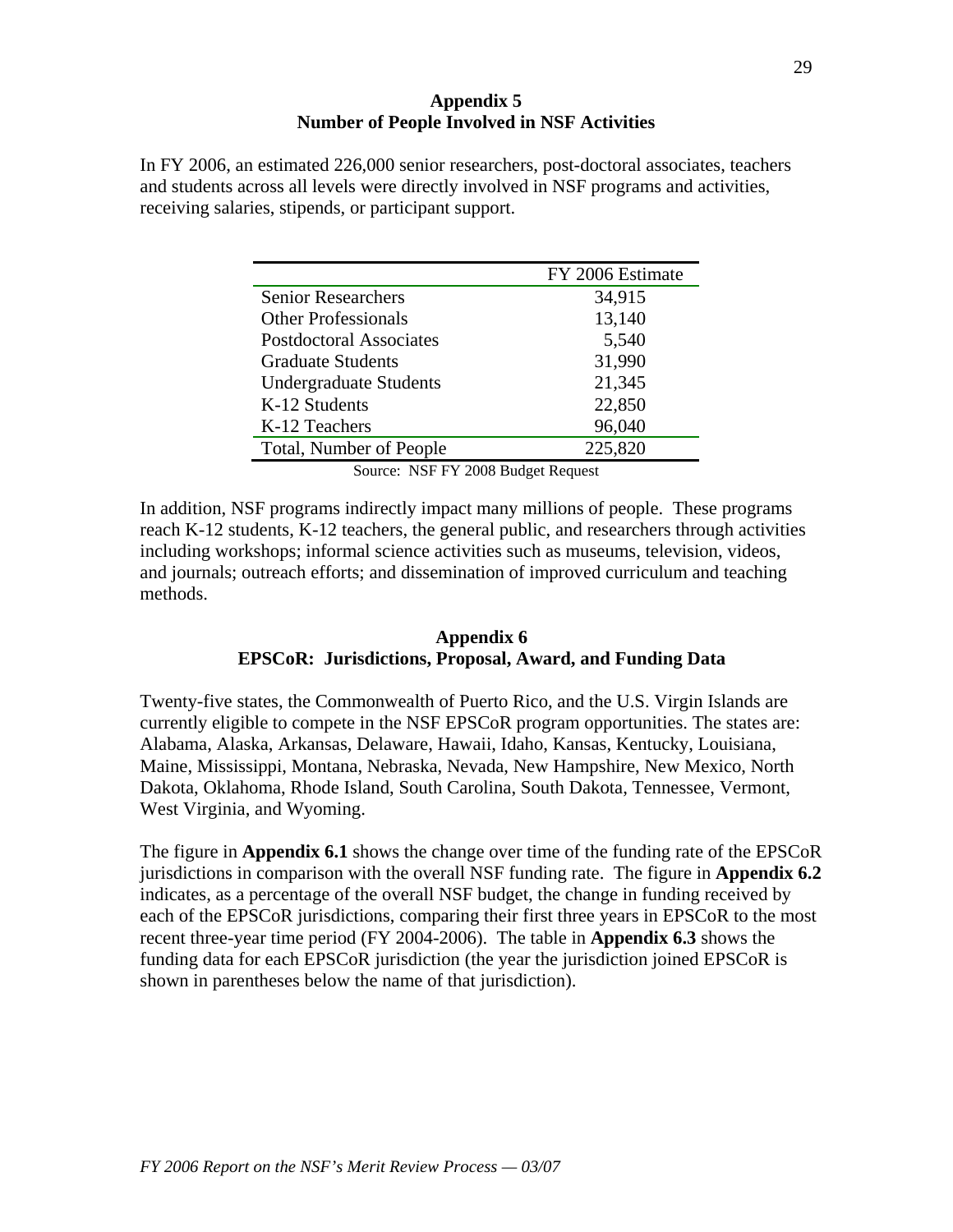**Appendix 6.1 Overall Funding Rates for EPSCoR Jurisdictions, FY 1996 – 2006** 



#### **Appendix 6.2**

**Funding to EPSCoR Jurisdictions as Percentage of the NSF Budget: First 3 Years in EPSCoR Compared to Most Recent 3 Year Period** 

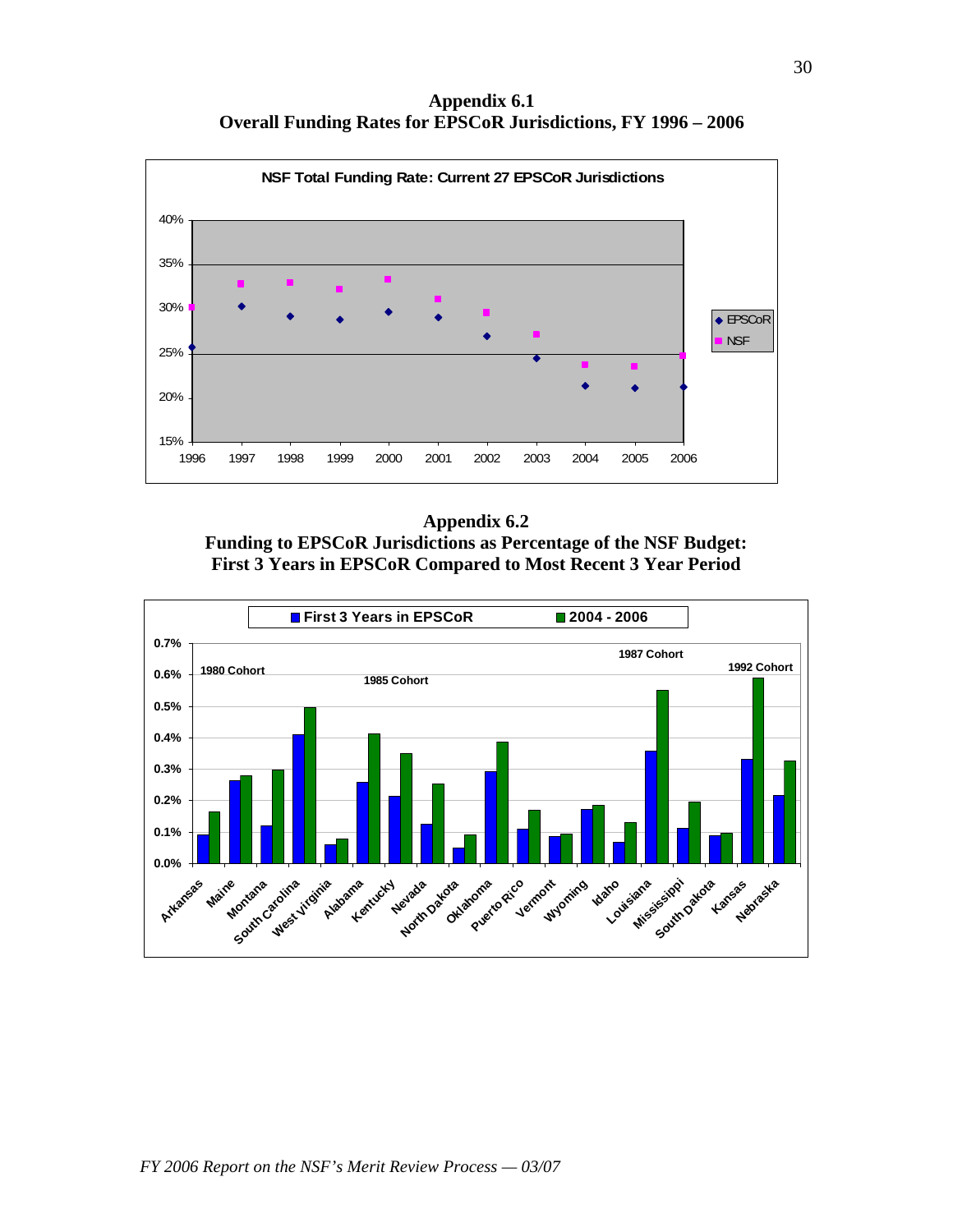|                    |                     | 2002   | 2003   | 2004   | 2005   | 2006   |
|--------------------|---------------------|--------|--------|--------|--------|--------|
| <b>NSF</b>         | Awards              | 10,339 | 10,798 | 10,367 | 9,772  | 10,450 |
|                    | Proposals           | 35,082 | 40,084 | 43,816 | 41,723 | 42,374 |
|                    | <b>Funding Rate</b> | 29%    | 27%    | 24%    | 23%    | 25%    |
| <b>AII EPSCoR</b>  | Awards              | 1,511  | 1,567  | 1,454  | 1,433  | 1,489  |
| jurisdictions      | Proposals           | 5,595  | 6,418  | 6,815  | 6,802  | 7,037  |
|                    | Funding Rate        | 27%    | 24%    | 21%    | 21%    | 21%    |
| Alabama            | Awards              | 82     | 81     | 99     | 78     | 84     |
| (1985)             | Proposals           | 385    | 443    | 488    | 483    | 530    |
|                    | <b>Funding Rate</b> | 21%    | 18%    | 20%    | 16%    | 16%    |
| <b>Alaska</b>      | Awards              | 37     | 74     | 63     | 52     | 63     |
| (2000)             | Proposals           | 132    | 200    | 211    | 203    | 209    |
|                    | <b>Funding Rate</b> | 28%    | 37%    | 30%    | 26%    | 30%    |
| <b>Arkansas</b>    | Awards              | 38     | 43     | 45     | 29     | 47     |
| (1980)             | Proposals           | 186    | 201    | 236    | 191    | 209    |
|                    | <b>Funding Rate</b> | 20%    | 21%    | 19%    | 15%    | 22%    |
| <b>Delaware</b>    | Awards              | 49     | 64     | 50     | 54     | 50     |
| (2003)             | Proposals           | 194    | 239    | 266    | 254    | 247    |
|                    | <b>Funding Rate</b> | 25%    | 27%    | 19%    | 21%    | 20%    |
| <b>Hawaii</b>      | Awards              | 71     | 71     | 66     | 89     | 77     |
| (2001)             | Proposals           | 216    | 247    | 252    | 265    | 240    |
|                    | <b>Funding Rate</b> | 33%    | 29%    | 26%    | 34%    | 32%    |
| Idaho              | Awards              | 27     | 33     | 24     | 31     | 29     |
| (1987)             | Proposals           | 130    | 153    | 148    | 140    | 148    |
|                    | <b>Funding Rate</b> | 21%    | 22%    | 16%    | 22%    | 20%    |
| <b>Kansas</b>      | Awards              | 74     | 79     | 70     | 88     | 76     |
| (1992)             | Proposals           | 329    | 338    | 388    | 367    | 393    |
|                    | <b>Funding Rate</b> | 22%    | 23%    | 18%    | 24%    | 19%    |
| Kentucky           | Awards              | 71     | 66     | 72     | 62     | 52     |
| (1985)             | Proposals           | 266    | 298    | 337    | 307    | 293    |
|                    | <b>Funding Rate</b> | 27%    | 22%    | 21%    | 20%    | 18%    |
| Louisiana          | Awards              | 95     | 98     | 107    | 100    | 117    |
| (1987)             | Proposals           | 375    | 455    | 517    | 514    | 548    |
|                    | <b>Funding Rate</b> | 25%    | 22%    | 21%    | 19%    | 21%    |
| <b>Maine</b>       | Awards              | 76     | 53     | 41     | 50     | 36     |
| (1980)             | Proposals           | 189    | 190    | 197    | 192    | 181    |
|                    | <b>Funding Rate</b> | 40%    | 28%    | 21%    | 26%    | 20%    |
| <b>Mississippi</b> | Awards              | 51     | 33     | 43     | 32     | 48     |
| (1987)             | Proposals           | 152    | 181    | 238    | 226    | 293    |
|                    | <b>Funding Rate</b> | 34%    | 18%    | 18%    | 14%    | 16%    |
| <b>Montana</b>     | Awards              | 43     | 67     | 54     | 43     | 52     |
| (1980)             | Proposals           | 136    | 189    | 194    | 193    | 242    |
|                    | <b>Funding Rate</b> | 32%    | 35%    | 28%    | 22%    | 21%    |
| Nebraska           | Awards              | 48     | 44     | 52     | 41     | 59     |
| (1992)             | Proposals           | 201    | 233    | 242    | 226    | 238    |
|                    | <b>Funding Rate</b> | 24%    | 19%    | 21%    | 18%    | 25%    |

**Appendix 6.3 Funding Rates by EPSCoR Jurisdiction, FY 2002 - 2006**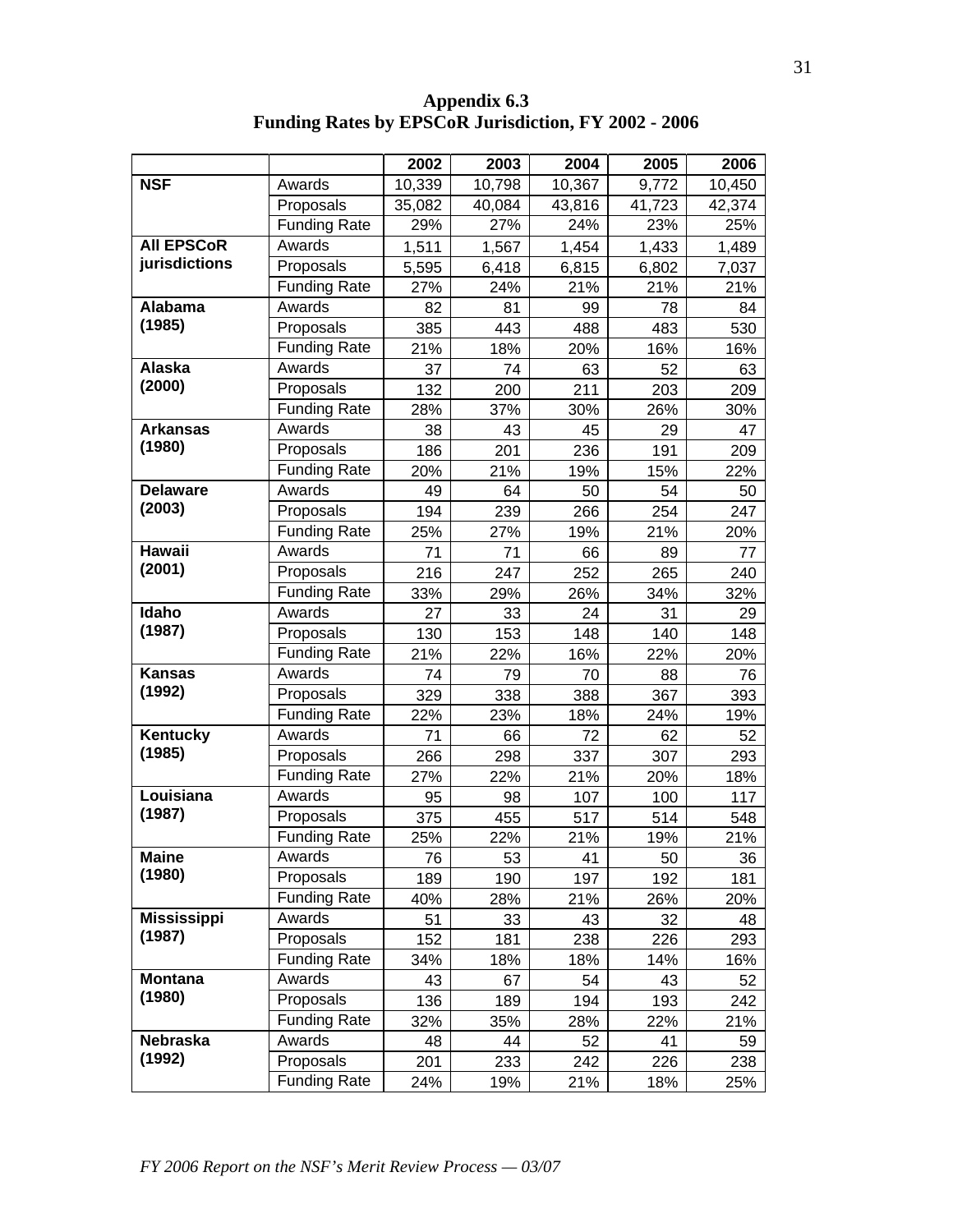|                       |                     | 2002 | 2003 | 2004 | 2005 | 2006 |
|-----------------------|---------------------|------|------|------|------|------|
| <b>Nevada</b>         | Awards              | 40   | 45   | 31   | 40   | 42   |
| (1985)                | Proposals           | 176  | 160  | 159  | 203  | 200  |
|                       | <b>Funding Rate</b> | 23%  | 28%  | 19%  | 20%  | 21%  |
| <b>New Hampshire</b>  | Awards              | 68   | 67   | 53   | 64   | 53   |
| (2004)                | Proposals           | 200  | 244  | 232  | 280  | 243  |
|                       | <b>Funding Rate</b> | 34%  | 27%  | 23%  | 23%  | 22%  |
| <b>New Mexico</b>     | Awards              | 101  | 117  | 90   | 80   | 91   |
| (2001)                | Proposals           | 355  | 406  | 378  | 352  | 348  |
|                       | <b>Funding Rate</b> | 28%  | 29%  | 24%  | 23%  | 26%  |
| <b>North Dakota</b>   | Awards              | 30   | 29   | 20   | 19   | 22   |
| (1985)                | Proposals           | 127  | 127  | 140  | 154  | 170  |
|                       | <b>Funding Rate</b> | 24%  | 23%  | 14%  | 12%  | 13%  |
| <b>Oklahoma</b>       | Awards              | 73   | 61   | 65   | 55   | 74   |
| (1985)                | Proposals           | 270  | 302  | 338  | 327  | 342  |
|                       | <b>Funding Rate</b> | 27%  | 20%  | 19%  | 17%  | 22%  |
| <b>Puerto Rico</b>    | Awards              | 18   | 20   | 20   | 16   | 19   |
| (1985)                | Proposals           | 82   | 115  | 106  | 119  | 140  |
|                       | <b>Funding Rate</b> | 22%  | 17%  | 19%  | 13%  | 14%  |
| <b>Rhode Island</b>   | Awards              | 106  | 105  | 128  | 117  | 140  |
| (2004)                | Proposals           | 297  | 291  | 340  | 334  | 353  |
|                       | <b>Funding Rate</b> | 36%  | 36%  | 38%  | 35%  | 40%  |
| <b>South Carolina</b> | Awards              | 101  | 110  | 80   | 90   | 86   |
| (1980)                | Proposals           | 382  | 472  | 452  | 453  | 464  |
|                       | <b>Funding Rate</b> | 26%  | 23%  | 18%  | 20%  | 19%  |
| <b>South Dakota</b>   | Awards              | 24   | 23   | 12   | 21   | 14   |
| (1987)                | Proposals           | 99   | 86   | 93   | 101  | 97   |
|                       | <b>Funding Rate</b> | 24%  | 27%  | 13%  | 21%  | 14%  |
| <b>Tennessee</b>      | Awards              | 115  | 111  | 102  | 113  | 99   |
| (2004)                | Proposals           | 440  | 521  | 540  | 585  | 564  |
|                       | <b>Funding Rate</b> | 26%  | 21%  | 19%  | 19%  | 18%  |
| <b>U.S. Virgin</b>    | Awards              | 3    | 0    | 2    | 2    | 1    |
| <b>Islands</b>        | Proposals           | 3    | 1    | 6    | 5    | 6    |
| (2002)                | <b>Funding Rate</b> | 100% | 0%   | 33%  | 40%  | 17%  |
| Vermont               | Awards              | 22   | 24   | 21   | 22   | 16   |
| (1985)                | Proposals           | 81   | 113  | 111  | 129  | 119  |
|                       | <b>Funding Rate</b> | 27%  | 21%  | 19%  | 17%  | 13%  |
| <b>West Virginia</b>  | Awards              | 24   | 18   | 17   | 16   | 19   |
| (1980)                | Proposals           | 107  | 111  | 105  | 100  | 121  |
|                       | <b>Funding Rate</b> | 22%  | 16%  | 16%  | 16%  | 16%  |
| Wyoming               | Awards              | 24   | 31   | 27   | 29   | 23   |
| (1985)                | Proposals           | 85   | 102  | 101  | 99   | 99   |
|                       | Funding Rate        | 28%  | 30%  | 27%  | 29%  | 23%  |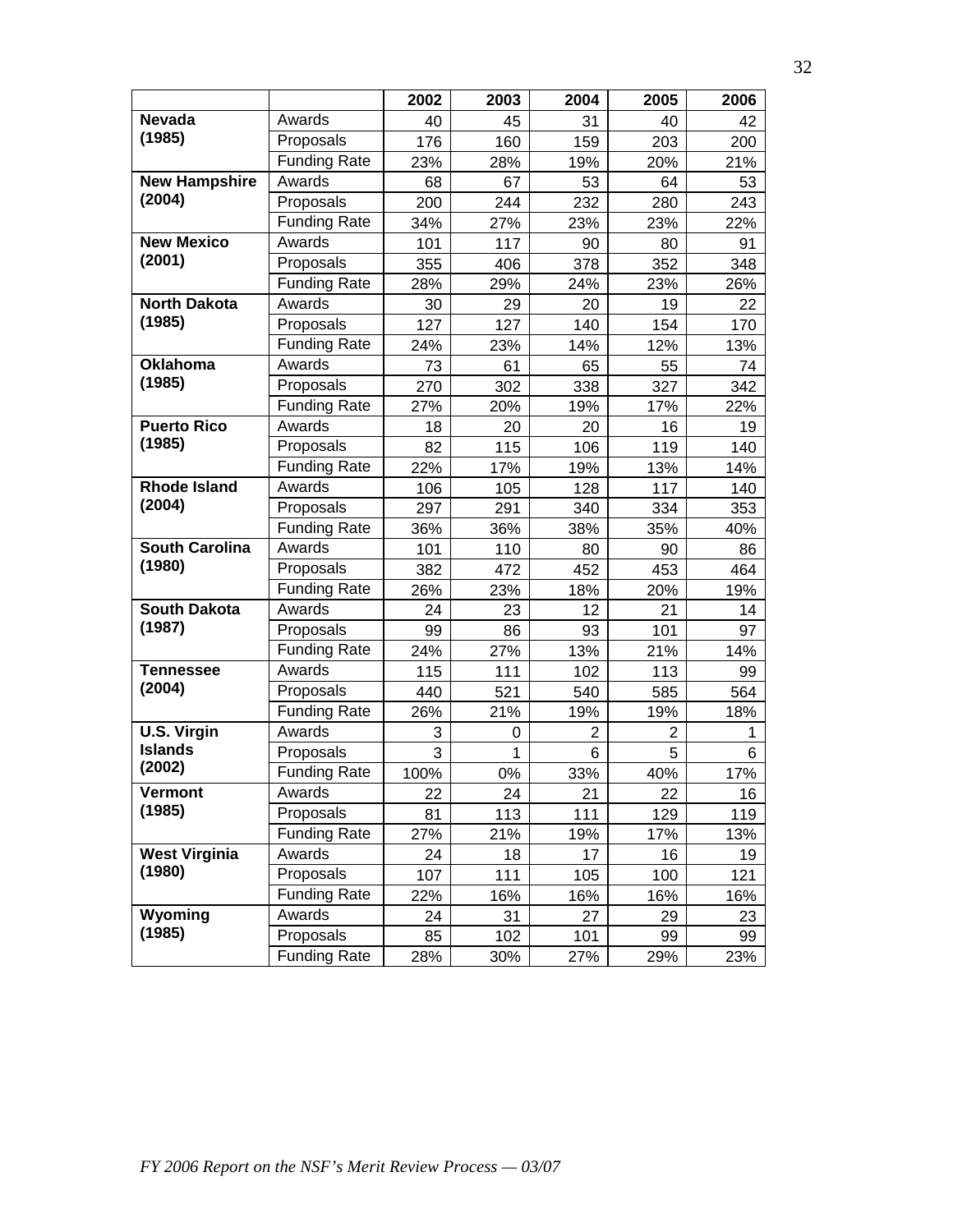#### **Appendix 7 Small Grants for Exploratory Research (SGER)**

Since the beginning of FY 1990, the Small Grants for Exploratory Research (SGER) option has permitted program officers throughout the Foundation to make small-scale grants *without formal external review*. Characteristics of activities that can be supported by an SGER award include:

- preliminary work on untested and novel ideas;
- ventures into emerging and potentially transformative research ideas;
- application of new expertise or new approaches to "established" research topics;
- having a severe urgency with regard to availability of, or access to data, facilities or specialized equipment, including quick-response research on natural or anthropogenic disasters and similar unanticipated events; or
- efforts of similar character likely to catalyze rapid and innovative advances.

Potential SGER applicants are encouraged to contact an NSF program officer before submitting an SGER proposal to determine its appropriateness for funding. Directoratelevel data on SGER proposals and awards are presented in the table in **Appendix 7.1**  (below). In FY 2006, NSF made 472 SGER awards, compared to 387 awards in FY 2005, and 382 awards in FY 2004. The increase in FY 2006 is in large part due to the number of SGERs awarded to collect ephemeral data immediately following Hurricane Katrina.

In September 2003, NSF raised the maximum SGER award threshold from \$100,000 to \$200,000. Program officers may obligate up to five percent of their program budget per fiscal year for SGER awards. The average size of an SGER award in FY 2006 was around \$85,000, up from \$70,000 in FY 2005. The total amount awarded to SGERs in FY 2006 was approximately \$40 million compared to \$27 million in the previous year. This represents about 0.7 percent of the operating budget for research and education.

NSF initiated a study of the SGER portfolio in FY 2006 to determine the effectiveness and impact of the SGER mechanism. The results of the study are expected in FY 2007.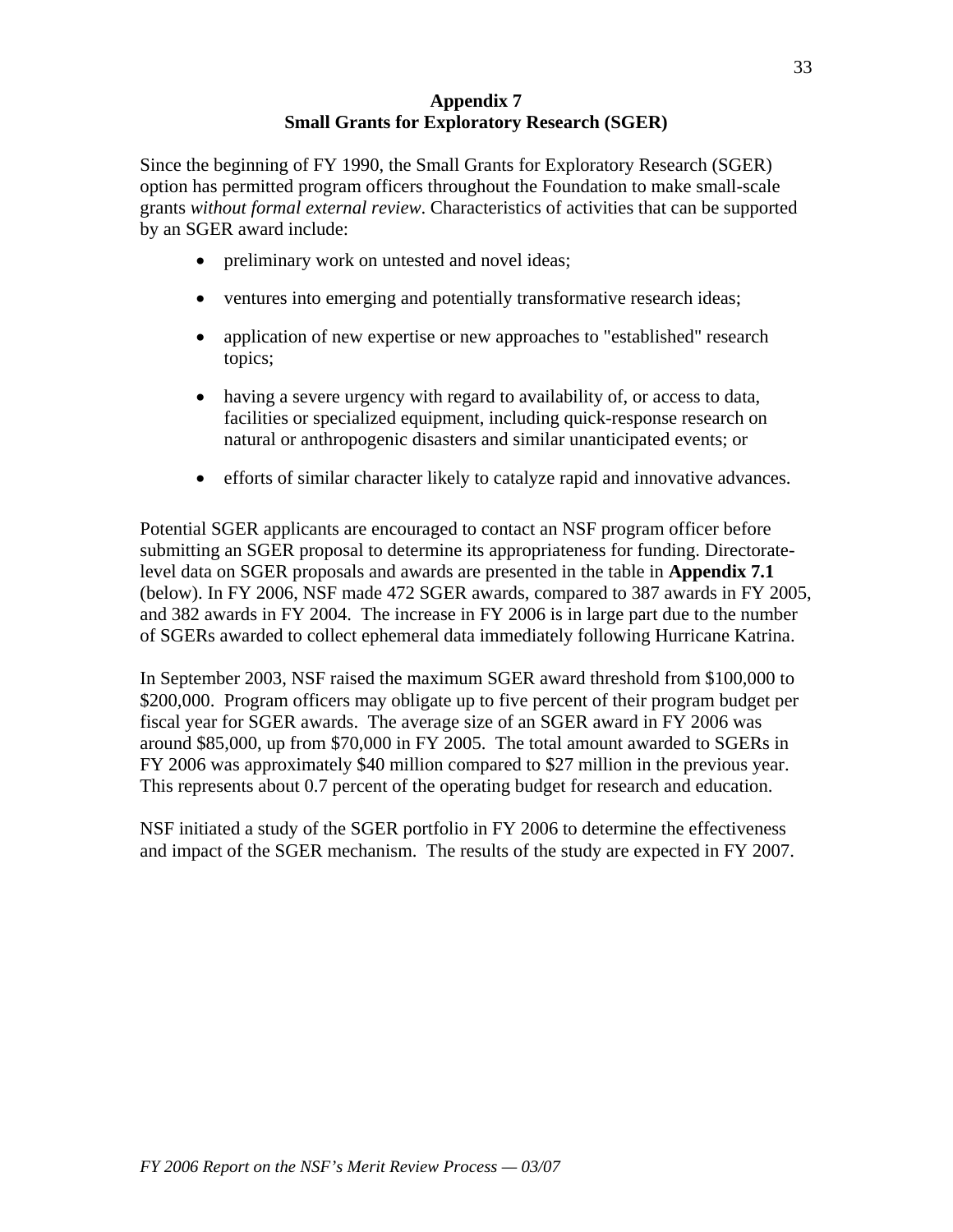|             |                  | <b>Fiscal Year</b> |              |                 |  |  |
|-------------|------------------|--------------------|--------------|-----------------|--|--|
|             |                  | 2004               | 2005         | 2006            |  |  |
| NSF         | Proposals        | 640                | 504          | 697             |  |  |
|             | Awards           | 382                | 387          | 472             |  |  |
|             | Total \$         | \$29,493,932       | \$26,980,122 | \$40,022,729    |  |  |
|             | % of Obligations | 0.5%               | 0.5%         | 0.7%            |  |  |
|             | Average \$       | \$77,209           | \$69,716     | \$84,794        |  |  |
| <b>BIO</b>  | Proposals        | 65                 | 55           | 55              |  |  |
|             | Awards           | 52                 | 38           | 49              |  |  |
|             | Total \$         | \$5,392,558        | \$3,020,321  | \$5,366,962     |  |  |
|             | % of Obligations | 0.9%               | 0.5%         | 0.9%            |  |  |
|             | Average \$       | \$103,703          | \$79,482     | \$109,530       |  |  |
| <b>CSE</b>  | Proposals        | 51                 | 82           | 89              |  |  |
|             | Awards           | 48                 | 71           | 88              |  |  |
|             | Total \$         | \$3,170,389        | \$6,678,905  | \$10,249,890    |  |  |
|             | % of Obligations | 0.6%               | 1.4%         | 2.0%            |  |  |
|             | Average \$       | \$87,814           | \$94,069     | \$116,476       |  |  |
| <b>EHR</b>  | Proposals        | 17                 | 15           | 16              |  |  |
|             | Awards           | 16                 | 11           | 16              |  |  |
|             | Total \$         | \$2,092,916        | \$1,498,645  | \$818,176       |  |  |
|             | % of Obligations | 0.2%               | 0.2%         | 0.1%            |  |  |
|             | Average \$       | \$130,807          | \$136,240    | \$51,136        |  |  |
| <b>ENG</b>  | Proposals        | 127                | 176          | 180             |  |  |
|             | Awards           | 119                | 126          | 145             |  |  |
|             | Total \$         | \$8,147,351        | \$6,708,778  | \$11,210,530    |  |  |
|             | % of Obligations | 1.4%               | 1.1%         | 1.8%            |  |  |
|             | Average \$       | \$68,465           | \$53,244     | \$77,314        |  |  |
| <b>GEO</b>  | Proposals        | 68                 | 62           | 83              |  |  |
|             | Awards           | 64                 | 59           | 79              |  |  |
|             | Total \$         | \$3,508,457        | \$3,414,557  | \$4,393,904     |  |  |
|             | % of Obligations | 0.4%               | 0.5%         | 0.5%            |  |  |
|             | Average \$       | \$54,820           | \$57,874     | \$55,619        |  |  |
| <b>MPS</b>  | Proposals        | 272                | 21           | 39              |  |  |
|             | Awards           | 45                 | 18           | 31              |  |  |
|             | Total \$         | \$4,423,294        | \$1,663,544  | \$2,636,865     |  |  |
|             | % of Obligations | 0.4%               | 0.1%         | 0.2%            |  |  |
|             | Average \$       | \$98,295           | \$92,419     | \$85,060        |  |  |
| OCI         | Proposals        | 0                  | 11           | 2               |  |  |
|             | Awards           | 0                  | 11           | 2               |  |  |
|             | Total \$         | \$1,044,683        | \$1,458,472  | \$182,371       |  |  |
|             | % of Obligations | 0.8%               | 1.2%         | 0.1%            |  |  |
|             | Average \$       | N/A                | \$132,588    | <u>\$91,186</u> |  |  |
| <b>OISE</b> | Proposals        | 0                  | 0            | 0               |  |  |
|             | Awards           | 0                  | 0            | 0               |  |  |
|             | Total \$         | \$62,200           | \$102,000    | \$147,753       |  |  |
|             | % of Obligations | 0.2%               | 0.2%         | 0.3%            |  |  |
|             | Average \$       | N/A                | N/A          | N/A             |  |  |
| <b>OPP</b>  | Proposals        | 18                 | 24           | 16              |  |  |
|             | Awards           | 16                 | 24           | 16              |  |  |
|             | Total \$         | \$695,961          | \$1,197,306  | \$483,973       |  |  |
|             | % of Obligations | 0.2%               | 0.3%         | 0.1%            |  |  |
|             | Average \$       | \$43,498           | \$49,888     | \$30,248        |  |  |
| <b>SBE</b>  | Proposals        | 22                 | 58           | 217             |  |  |
|             | Awards           | 22                 | 29           | 46              |  |  |
|             | Total \$         | \$820,999          | \$1,237,594  | \$4,532,305     |  |  |
|             | % of Obligations | 0.4%               | 0.6%         | 2.0%            |  |  |
|             | Average \$       | \$37,318           | \$42,676     | \$98,528        |  |  |

**Appendix 7.1 SGER Funding Trends by Directorate, FY 2004-2006**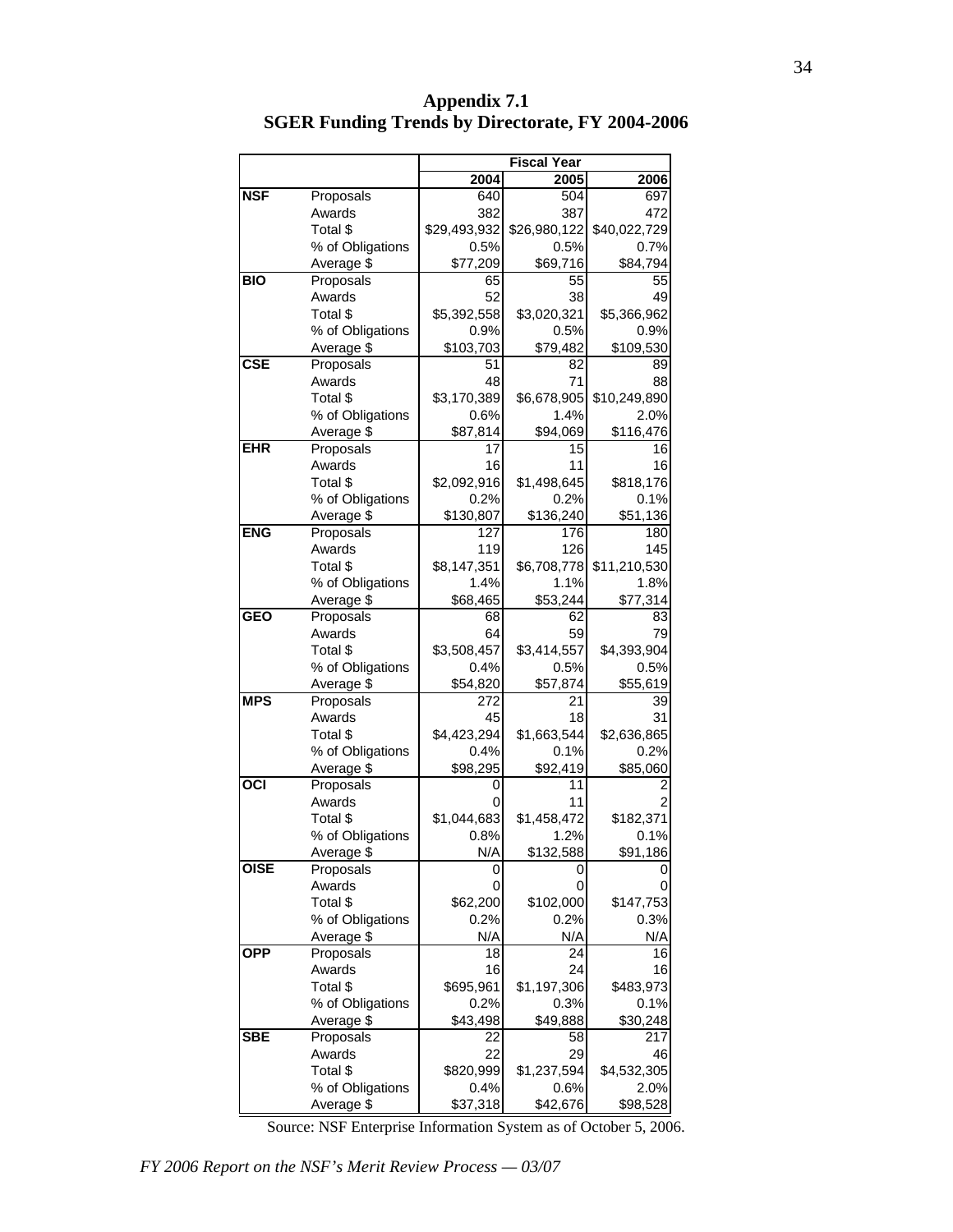#### **Appendix 8 Merit Review Process Oversight Mechanisms**

Performance evaluation of the operation of the merit review system is supported with information from the following activities:

- **Program Evaluation by Committees of Visitors (COVs).** To ensure the highest quality in processing and recommending proposals for awards, NSF convenes external groups of experts, called Committees of Visitors (COVs), to review each program approximately every three to five years. This includes disciplinary programs in the various directorates and offices, and the cross-disciplinary programs managed across directorates. The COVs (comprised of scientists, engineers and educators from academe, industry, and government) convene at NSF for a two to three day assessment. These experts evaluate the integrity and efficiency of the processes used for proposal review and program decision-making. In addition, the COVs provide a retrospective assessment of the quality of results of NSF's programmatic investments. The COV reports, written as answers and commentary to specific questions, are submitted for review through Advisory Committees to the directorates and the NSF Director. Questions include aspects of the program portfolio, such as the balance of high-risk, multidisciplinary, and innovative projects. The recommendations of COVs are reviewed by management and taken into consideration by NSF when evaluating existing programs and future directions for the Foundation.<sup>14</sup>
- **Advisory Committee (AC) Reporting on Directorate/Office Performance.**  Advisory committees regularly provide community perspectives to the research and education directorates, the Office of Cyberinfrastructure, Office of International Science and Engineering , and Office of Polar Programs. They are typically composed of 15-25 experts who have broad experience in academia, industry and government. The role of the ACs is to provide advice on priorities, address program effectiveness, review COV reports, and examine directorate/office responses to COV recommendations. In FY 2001 and previous years, directorate/office advisory committees assessed directorate/office progress in achieving NSF-wide GPRA goals. With the advent of the AC/GPA (see below), advisory committees no longer assess directorate progress toward these goals.
- **Advisory Committee for GPRA Performance Assessment (AC/GPA)** During FY 2002, NSF determined that a more efficient and effective process for the assessment of agency performance with respect to GPRA strategic goals was to charge a single external committee of experts with review of all Foundation accomplishments. The AC/GPA consists of approximately 25 external experts from various fields of science, engineering, mathematics and education. The AC/GPA looks at Foundation-wide portfolios linked to the agency's strategic outcome goals of Ideas, People, Tools, and Organizational Excellence and their associated performance indicators. In June 2005, the AC/GPA convened to assess results, using COV reports, investigator project reports, and collections of outstanding accomplishments from awards as reported by NSF program officers. This external assessment found that, overall, in FY 2004, NSF

<sup>&</sup>lt;sup>14</sup> The COV reports and directorate responses are available electronically as a link from the NSF GPRA web page, http://www.nsf.gov/about/performance/.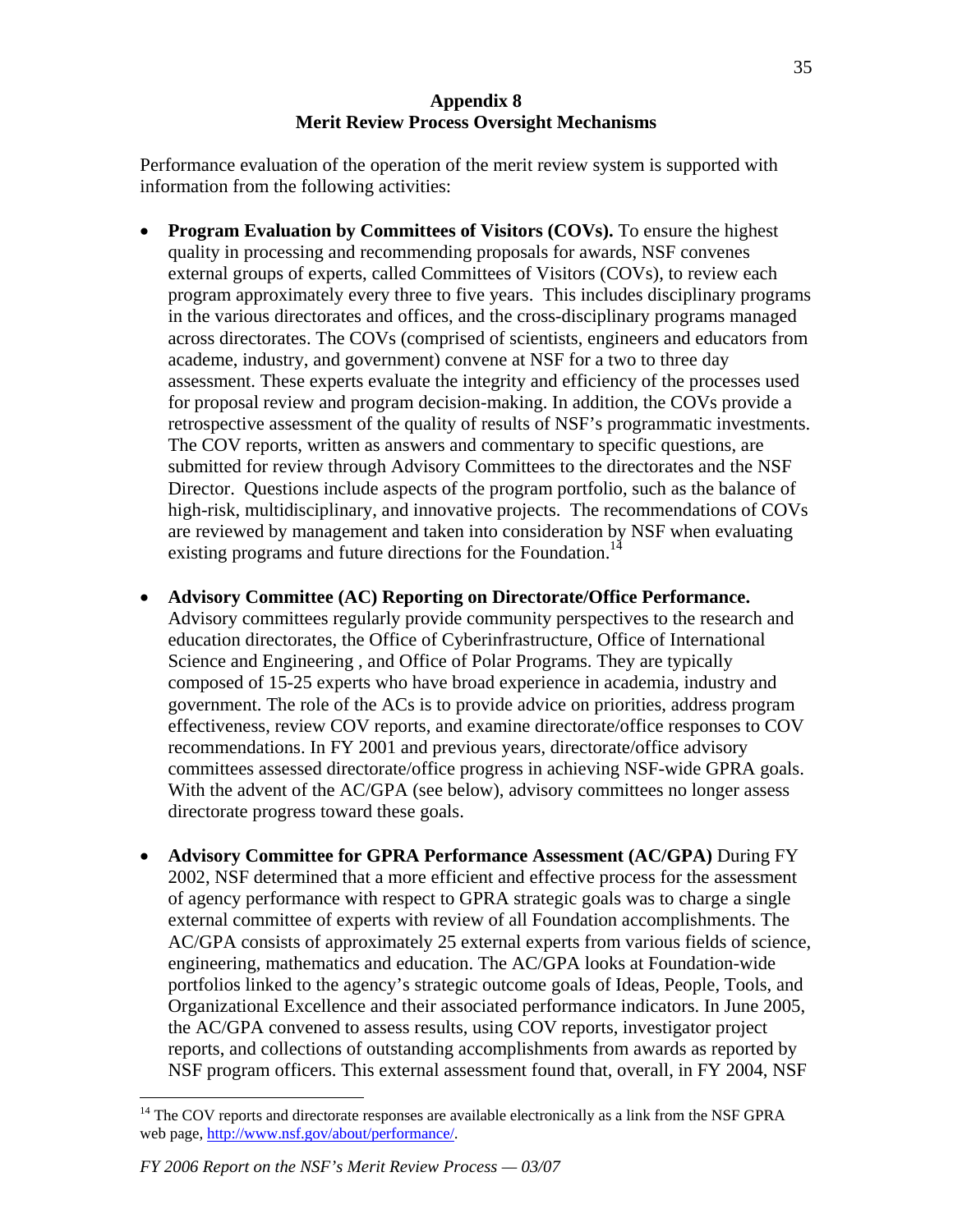achieved all four of its strategic outcome goals. With regard to merit review, the AC/GPA concluded "that the MRP [Merit Review Process] is effective in the processing and reviewing of a large and increasing volume of proposals and in the engagement of a broad and diverse segment of talent in the NSF's science and engineering enterprises. While the MRP will always, in our view, require vigilance and a commitment to continuous improvement, when taken as a whole and when one looks at the results as illustrated in the People, Ideas, and Tools portfolios, clearly the process remains a major positive force in advancing the frontiers of science, mathematics, and engineering."<sup>15</sup>

- **Assessment Utilizing the Program Assessment Rating Tool (PART).** The Program Assessment Rating Tool was developed by the Office of Management and Budget (OMB) to assess program performance in four areas: Program Purpose and Design, Strategic Planning, Program Management, and Program Results / Accountability. In February 2005, results from PART assessments were released on the "Institutions," "Collaborations," and "Polar Research Tools, Facilities, and Logistics" programs and the Biocomplexity in the Environment priority area. All four areas were rated "effective," the highest possible rating from OMB for the PART. Again, NSF received the top three scores of all research and development programs assessed, and NSF programs were ranked with five in the top fifteen out of the over 600 programs assessed across the entire government that year. Each year, additional programs will be assessed for the first time and previous assessments will be updated to reflect new information and actions taken to enhance program management and results. All NSF programs and current priority areas will be assessed by the end of FY 2008.
- **Independent Verification and Validation of Performance Measurement for the Government Performance and Results Act and the Program Assessment Rating Tool.** NSF contracted with IBM Business Consulting Services to assess the validity of the data and reported results of NSF performance goals and to verify the reliability of the methods used by NSF to compile and report data for the performance measurement goals and objectives. The contractor's independent review, completed in October 2005, concluded that NSF made a concerted effort to report its performance results accurately and has effective systems, policies, and procedures to promote data quality. The review also verified that NSF relied on sound business policies and internal controls, and maintained adequate documentation of its processes and data.<sup>16</sup>

<sup>&</sup>lt;sup>15</sup> Report of the Advisory Committee for GPRA Performance Assessment, July 2005, page 48. Available at http://www.nsf.gov/pubs/2005/nsf05210/nsf05210.pdf.

<sup>&</sup>lt;sup>16</sup> IBM Business Consulting Services, "National Science Foundation: Government Performance and Results Act (GPRA) and Program Assessment Rating Tool (PART) Performance Measurement Validation and Verification, Report on FY 2005 Results," October 2005. In NSF's *FY 2005 Performance and Accountability Report*, Section 2, page 92. Available at http://www.nsf.gov/about/performance/reports.jsp.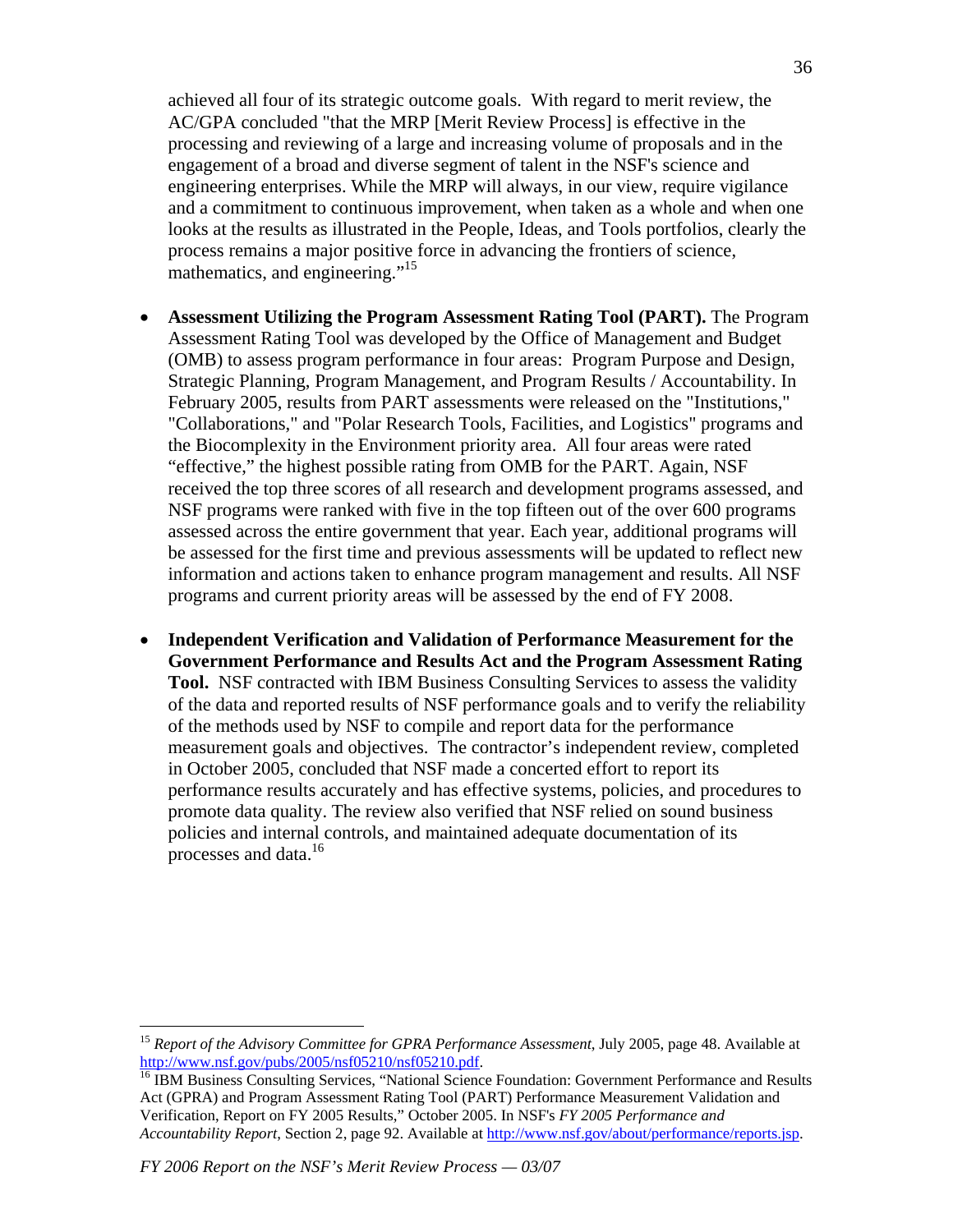#### **Appendix 9 Requests for Formal Reconsideration of Declined Proposals By Directorate, FY 2002-2006**

|             |                                               | <b>Fiscal Year</b> |                |                |                |                |  |  |
|-------------|-----------------------------------------------|--------------------|----------------|----------------|----------------|----------------|--|--|
|             |                                               | 2002               | 2003           | 2004           | 2005           | 2006           |  |  |
|             | First Level Reviews (by Assistant Directors): |                    |                |                |                |                |  |  |
| <b>BIO</b>  | Request                                       | 4                  | 4              | 3              | $\overline{2}$ | 4              |  |  |
|             | - Upheld                                      | 4                  | 4              | 3              | $\overline{2}$ | 4              |  |  |
|             | - Reversed                                    | 0                  | 0              | 0              | 0              | 0              |  |  |
| <b>CISE</b> | Request                                       | 1                  | 1              | $\overline{2}$ | 3              | 1              |  |  |
|             | - Upheld                                      | 0                  | 0              | $\overline{2}$ | 3              | 1              |  |  |
|             | - Reversed                                    | 0                  | 1              | 0              | 0              | 0              |  |  |
| <b>EHR</b>  | Request                                       | $\overline{2}$     | 3              | $\overline{2}$ | 7              | 4              |  |  |
|             | - Upheld                                      | $\overline{2}$     | 3              | $\overline{2}$ | 7              | 4              |  |  |
|             | - Reversed                                    | 0                  | 0              | 0              | 0              | 0              |  |  |
| <b>ENG</b>  | Request                                       | $\overline{2}$     | $\overline{c}$ | 3              | 3              | 6              |  |  |
|             | - Upheld                                      | $\overline{2}$     | $\overline{2}$ | 3              | 3              | 6              |  |  |
|             | - Reversed                                    | 0                  | $\overline{0}$ | 0              | 0              | 0              |  |  |
| GEO         | Request                                       | $\mathbf{1}$       | 4              | $\overline{4}$ | 0              | 0              |  |  |
|             | - Upheld                                      | 1                  | 4              | 4              | 0              | 0              |  |  |
|             | - Reversed                                    | 0                  | 0              | 0              | 0              | 0              |  |  |
| <b>MPS</b>  | Request                                       | 15                 | 4              | 24             | 15             | 16             |  |  |
|             | - Upheld                                      | 15                 | 4              | 24             | 15             | 15             |  |  |
|             | - Reversed                                    | 0                  | 0              | $\mathbf 0$    | 0              | 1              |  |  |
| <b>SBE</b>  | Request                                       | 1                  | $\overline{2}$ | 3              | 3              | $\overline{4}$ |  |  |
|             | - Upheld                                      | 0                  | $\overline{2}$ | 3              | 3              | 4              |  |  |
|             | - Reversed                                    | 1                  | 1              | 0              | 0              | 0              |  |  |
| Other       | Request                                       | 0                  | $\overline{0}$ | $\overline{0}$ | $\overline{0}$ | 0              |  |  |
|             | - Upheld                                      | 0                  | 0              | 0              | 0              | 0              |  |  |
|             | - Reversed                                    | O                  | 0              | 0              | $\overline{0}$ | 0              |  |  |
| Director):  | Second Level Reviews (by Deputy               |                    |                |                |                |                |  |  |
| O/DD        | Request                                       | 4                  | 5              | 7              | 2              | 0              |  |  |
|             | - Upheld                                      | 4                  | 4              | 7              | $\overline{2}$ | 0              |  |  |
|             | - Reversed                                    | 0                  | 1              | 0              | $\overline{0}$ | 0              |  |  |
|             | <b>Total Reviews First &amp; Second Level</b> |                    |                |                |                |                |  |  |
| <b>NSF</b>  | <b>Request</b>                                | 30                 | 26             | 49             | 35             | 35             |  |  |
|             | - Upheld                                      | 29                 | 24             | 48             | 35             | 34             |  |  |
|             | - Reversed                                    | 1                  | $\overline{2}$ | $\overline{1}$ | $\bf{0}$       | $\overline{1}$ |  |  |

Source: Office of the Director

Note:

The number of decisions (upheld or reversed) may not equal the number of requests in each year due to the carryover of the pending reconsideration request.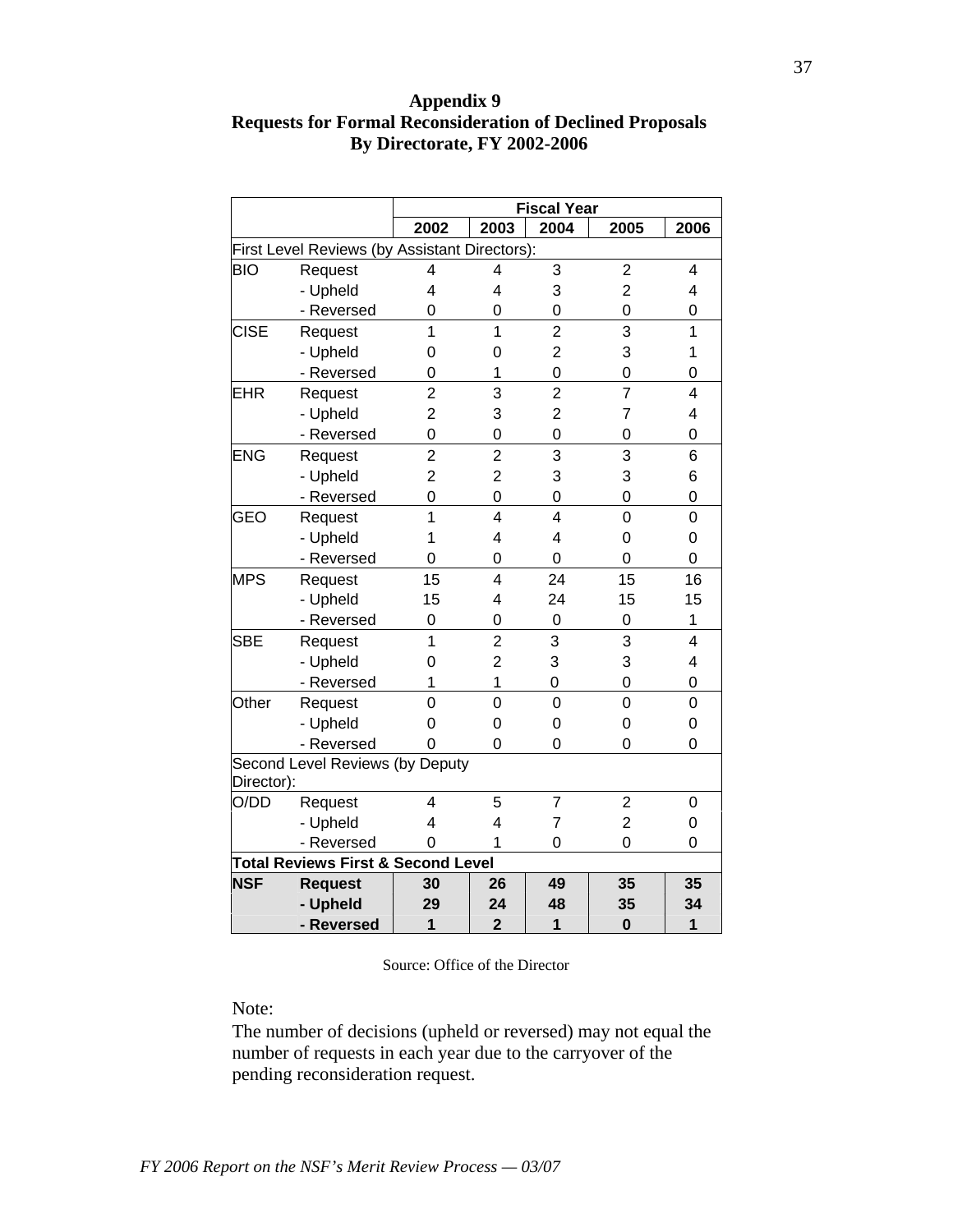|                |                | Methods of Review  |                |           |            |                        |                                             |                               |
|----------------|----------------|--------------------|----------------|-----------|------------|------------------------|---------------------------------------------|-------------------------------|
|                |                | <b>All Methods</b> | Mail + Panel   | Mail-Only | Panel-Only | <b>Not</b><br>Reviewed | <b>Returned</b><br>without<br><b>Review</b> | Withdrawn<br><b>Proposals</b> |
| <b>NSF</b>     | Reviews        | 239,149            | 99,907         | 16,938    | 122,304    |                        |                                             |                               |
|                | Proposals      | 40,628             | 14,349         | 3,895     | 22,384     | 1,724                  | 1,294                                       | 317                           |
|                | Rev/Prop       | 5.9                | 7.0            | 4.3       | 5.5        |                        |                                             |                               |
| <b>BIO</b>     | Reviews        | 41,596             | 36,145         | 481       | 4,970      |                        |                                             |                               |
|                | Proposals      | 6,421              | 5,237          | 90        | 1,094      | 197                    | 267                                         | 29                            |
|                | Rev/Prop       | 6.5                | 6.9            | 5.3       | 4.5        |                        |                                             |                               |
| <b>CSE</b>     | Reviews        | 23,887             | 1,459          | 461       | 21,967     |                        |                                             |                               |
|                | Proposals      | 4,612              | 227            | 112       | 4,273      | 231                    | 69                                          | 44                            |
|                | Rev/Prop       | 5.2                | 6.4            | 4.1       | 5.1        |                        |                                             |                               |
| <b>EHR</b>     | Reviews        | 21,196             | 472            | 259       | 20,465     |                        |                                             |                               |
|                | Proposals      | 3,225              | 72             | 77        | 3,076      | 29                     | 63                                          | 11                            |
|                | Rev/Prop       | 6.6                | 6.6            | 3.4       | 6.7        |                        |                                             |                               |
| <b>ENG</b>     | <b>Reviews</b> | 44,374             | 3,634          | 636       | 40,104     |                        |                                             |                               |
|                | Proposals      | 9,037              | 659            | 168       | 8,210      | 386                    | 451                                         | 32                            |
|                | Rev/Prop       | 4.9                | 5.5            | 3.8       | 4.9        |                        |                                             |                               |
| <b>GEO</b>     | <b>Reviews</b> | 29,010             | 23,035         | 3,688     | 2,287      |                        |                                             |                               |
|                | Proposals      | 4,425              | 3,209          | 788       | 428        | 176                    | 40                                          | 36                            |
|                | Rev/Prop       | 6.6                | 7.2            | 4.7       | 5.3        |                        |                                             |                               |
| <b>MPS</b>     | <b>Reviews</b> | 46,372             | 12,802         | 8,885     | 24,685     |                        |                                             |                               |
|                | Proposals      | 7,216              | 1,614          | 2,024     | 3,578      | 251                    | 282                                         | 88                            |
|                | Rev/Prop       | 6.4                | 7.9            | 4.4       | 6.9        |                        |                                             |                               |
| $\overline{a}$ | <b>Reviews</b> | 680                | $\overline{9}$ | 42        | 629        |                        |                                             |                               |
|                | Proposals      | 125                |                | 7         | 117        | 5                      | 10                                          | $\mathbf 0$                   |
|                | Rev/Prop       | 5.4                | 9.0            | 6.0       | 5.4        |                        |                                             |                               |
| <b>OISE</b>    | Reviews        | 2,442              | 316            | 1,312     | 814        |                        |                                             |                               |
|                | Proposals      | 595                | 43             | 346       | 206        | 117                    | 36                                          | 41                            |
|                | Rev/Prop       | 4.1                | 7.3            | 3.8       | 4.0        |                        |                                             |                               |
| <b>OPP</b>     | <b>Reviews</b> | 4,802              | 3,955          | 438       | 409        |                        |                                             |                               |
|                | Proposals      | 739                | 561            | 99        | 79         | 36                     | 6                                           | $\boldsymbol{9}$              |
|                | Rev/Prop       | 6.5                | 7.0            | 4.4       | 5.2        |                        |                                             |                               |
| <b>SBE</b>     | <b>Reviews</b> | 24,742             | 18,068         | 701       | 5,973      |                        |                                             |                               |
|                | Proposals      | 4,224              | 2,725          | 177       | 1,322      | 296                    | 51                                          | 27                            |
|                | Rev/Prop       | 5.9                | 6.6            | 4.0       | 4.5        |                        |                                             |                               |
| Other          | Reviews        | 48                 | 12             | 35        |            |                        |                                             |                               |
|                | Proposals      | 9                  | 1              | 7         |            | 0                      | 19                                          | $\pmb{0}$                     |
|                | Rev/Prop       | 5.3                | 12.0           | 5.0       | 1.0        |                        |                                             |                               |

#### **Appendix 10 Average Number of Reviews per Proposal By Method and Directorate, FY 2006**

Source: NSF Enterprise Information System as of October 5, 2006.

Notes:

- The "Not Externally Reviewed" category includes award and decline actions on proposals that were not externally reviewed, such as SGER and workshop proposals. The "Returned without Review" and "Withdrawn Proposal" categories include proposals that were neither awarded nor declined.
- The proposal totals shown in the "All Methods" category do not include the proposals shown in the "Not Externally Reviewed" category.
- There were 38,881 panel summaries in FY 2006. The review counts in the "all" methods", "mail + panel" and "panel-only" columns include both individual reviews and panel summaries.
- Withdrawn proposals include only those that underwent merit review.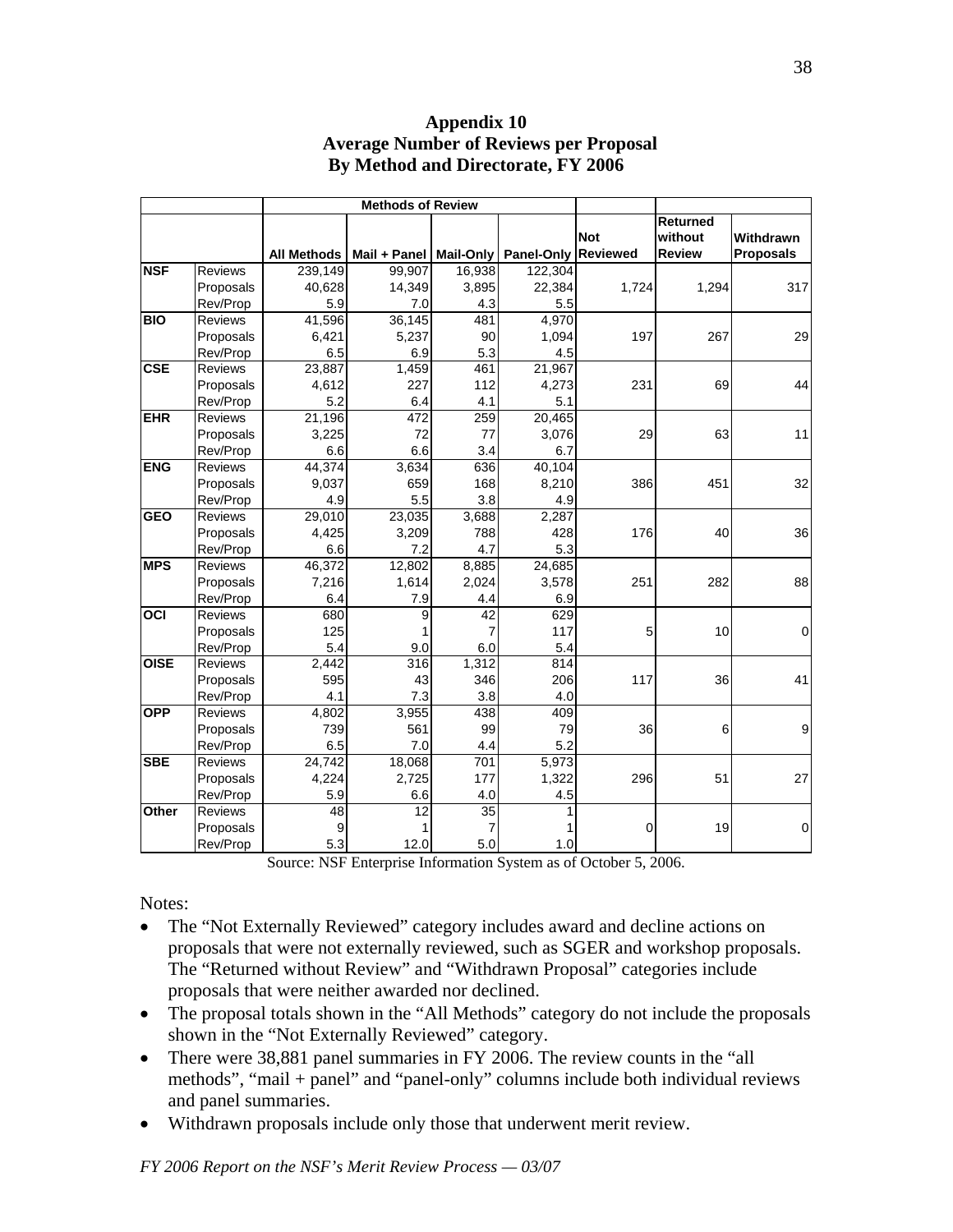|           |        |              |     |                                               |                  |        |            | <b>Not Externally</b>                 |                 |  |
|-----------|--------|--------------|-----|-----------------------------------------------|------------------|--------|------------|---------------------------------------|-----------------|--|
|           | Total  | Mail + Panel |     |                                               | <b>Mail-Only</b> |        | Panel-Only |                                       | <b>Reviewed</b> |  |
| <b>FY</b> |        |              |     | Proposals Proposals Percent Proposals Percent |                  |        |            | Proposals Percent   Proposals Percent |                 |  |
| 2006      | 42,352 | 14.349       | 34% | 3,895                                         | 9%               | 22,384 | 53%        | 1,724                                 | 4%              |  |
| 2005      | 41,722 | 13.919       | 33% | 3,656                                         | 9%               | 22,735 | 54%        | 1.412                                 | 3%              |  |
| 2004      | 43,851 | 13,345       | 31% | 4,496                                         | 10%              | 24,553 | 56%        | 1,457                                 | 3%              |  |
| 2003      | 40,075 | 12,683       | 32% | 4,579                                         | 11%              | 21,391 | 53%        | 1,388                                 | 3%              |  |
| 2002      | 35,164 | 11,346       | 32% | 4,838                                         | 14%              | 17,616 | 50%        | 1,364                                 | 4%              |  |
| 2001      | 31,942 | 9,367        | 29% | 5,460                                         | 17%              | 15,751 | 49%        | 1,364                                 | 4%              |  |
| 2000      | 29,507 | 9,296        | 32% | 6,048                                         | 20%              | 12,886 | 44%        | 1,277                                 | 4%              |  |
| 1999      | 28,579 | 8,918        | 31% | 6,452                                         | 23%              | 12,046 | 42%        | 1,163                                 | 4%              |  |
| 1998      | 28,422 | 8,486        | 30% | 6,974                                         | 25%              | 11,396 | 40%        | 1,566                                 | 6%              |  |
| 1997      | 30,258 | 8,812        | 29% | 7,855                                         | 26%              | 12,109 | 40%        | 1,482                                 | 5%              |  |
| 1996      | 30,199 | 8,562        | 28% | 7,812                                         | 26%              | 12,490 | 41%        | 1,335                                 | 4%              |  |
| 1995      | 30,432 | 8.400        | 28% | 8,581                                         | 28%              | 11.912 | 39%        | 1,539                                 | 5%              |  |
| 1994      | 30,336 | 7,059        | 23% | 8,687                                         | 29%              | 12,986 | 43%        | 1,604                                 | 5%              |  |
| 1993      | 30,038 | 7,032        | 23% | 8,886                                         | 30%              | 12,338 | 41%        | 1,782                                 | 6%              |  |

#### **Appendix 11 Methods of NSF Proposal Review FY 1993 – 2006**

Source: NSF Enterprise Information System as of October 1, 2006.

Panel-Only includes cases where panel was mailed proposal for review prior to panel.

#### **Appendix 12 Methods of NSF Proposal Review, By Directorates FY 2006**

|             |                     |        |              |           |            |           |            |           | Not Externally |
|-------------|---------------------|--------|--------------|-----------|------------|-----------|------------|-----------|----------------|
|             | Total               |        | Mail + Panel |           | Mail-Only  |           | Panel-Only | Reviewed  |                |
| Directorate | Proposals Proposals |        | Percent      | Proposals | Percent    | Proposals | Percent    | Proposals | Percent        |
| <b>NSF</b>  | 42,352              | 14,349 | 34%          | 3,895     | 9%         | 22,384    | 53%        | 1,724     | 4%             |
| <b>BIO</b>  | 6,618               | 5,237  | 79%          | 90        | 1%         | 1.094     | 17%        | 197       | 3%             |
| <b>CISE</b> | 4,843               | 227    | 5%           | 112       | 2%         | 4,273     | 88%        | 231       | 5%             |
| <b>EHR</b>  | 3,254               | 72     | 2%           | 77        | 2%         | 3,076     | 95%        | 29        | 1%             |
| <b>ENG</b>  | 9,423               | 659    | 7%           | 168       | 2%         | 8,210     | 87%        | 386       | 4%             |
| GEO         | 4.601               | 3.209  | 70%          | 788       | <b>17%</b> | 428       | 9%         | 176       | 4%             |
| <b>MPS</b>  | 7,467               | 1,614  | 22%          | 2,024     | 27%        | 3,578     | 48%        | 251       | 3%             |
| OCI         | 130                 |        | 1%           |           | 5%         | 117       | 90%        | 5         | 4%             |
| OISE        | 712                 | 43     | 6%           | 346       | 49%        | 206       | 29%        | 117       | 16%            |
| OPP         | 775                 | 561    | 72%          | 99        | <b>13%</b> | 79        | 10%        | 36        | 5%             |
| <b>SBE</b>  | 4,520               | 2.725  | 60%          | 177       | 4%         | 1,322     | 29%        | 296       | 7%             |
| Other       | 9                   |        | 11%          |           | <b>78%</b> |           | 11%        | 0         | 0%             |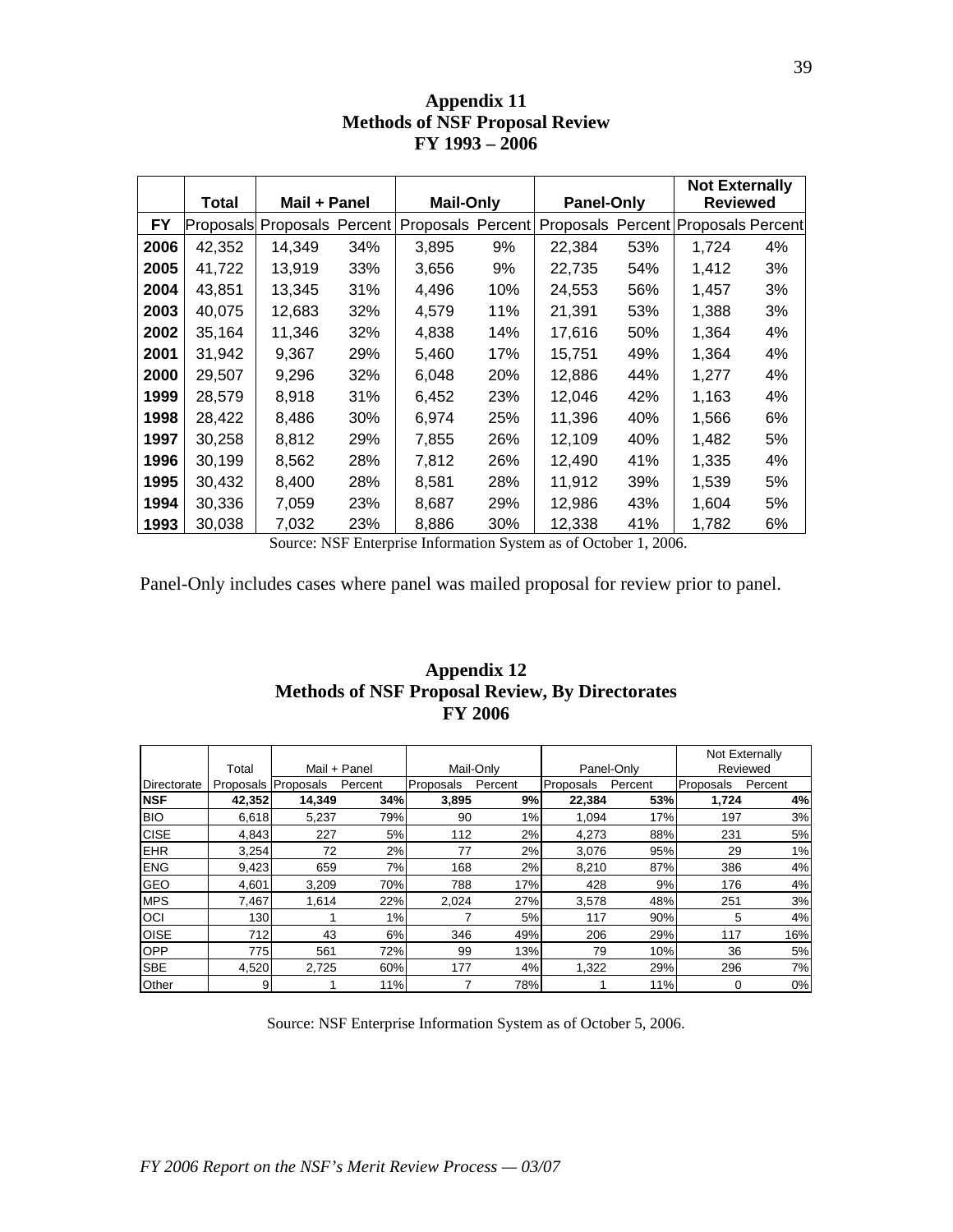

**Appendix 13 Distribution of Average Reviewer Ratings Panel-Only Reviewed, FY 2006** 

Source: NSF Enterprise Information System as of October 5, 2006.

Note:

• Number of FY 2006 Proposals – 17,532 Declines, 4,852 Awards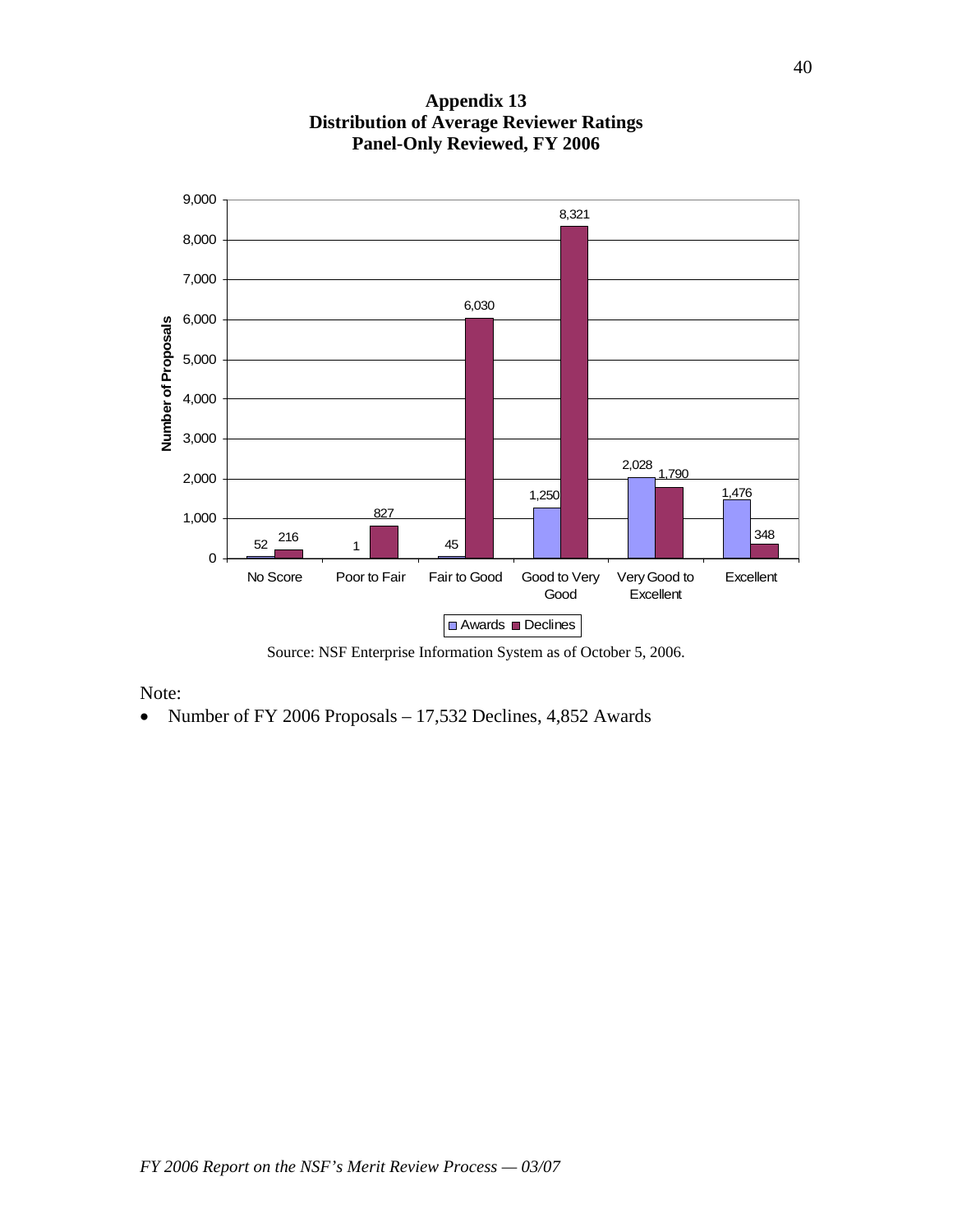

**Appendix 14 Distribution of Average Reviewer Ratings Mail-Only Reviewed, FY 2006** 

Source: NSF Enterprise Information System as of October 5, 2006.

Note:

• Number of FY 2006 Proposals – 2,673 Declines, 1,222 Awards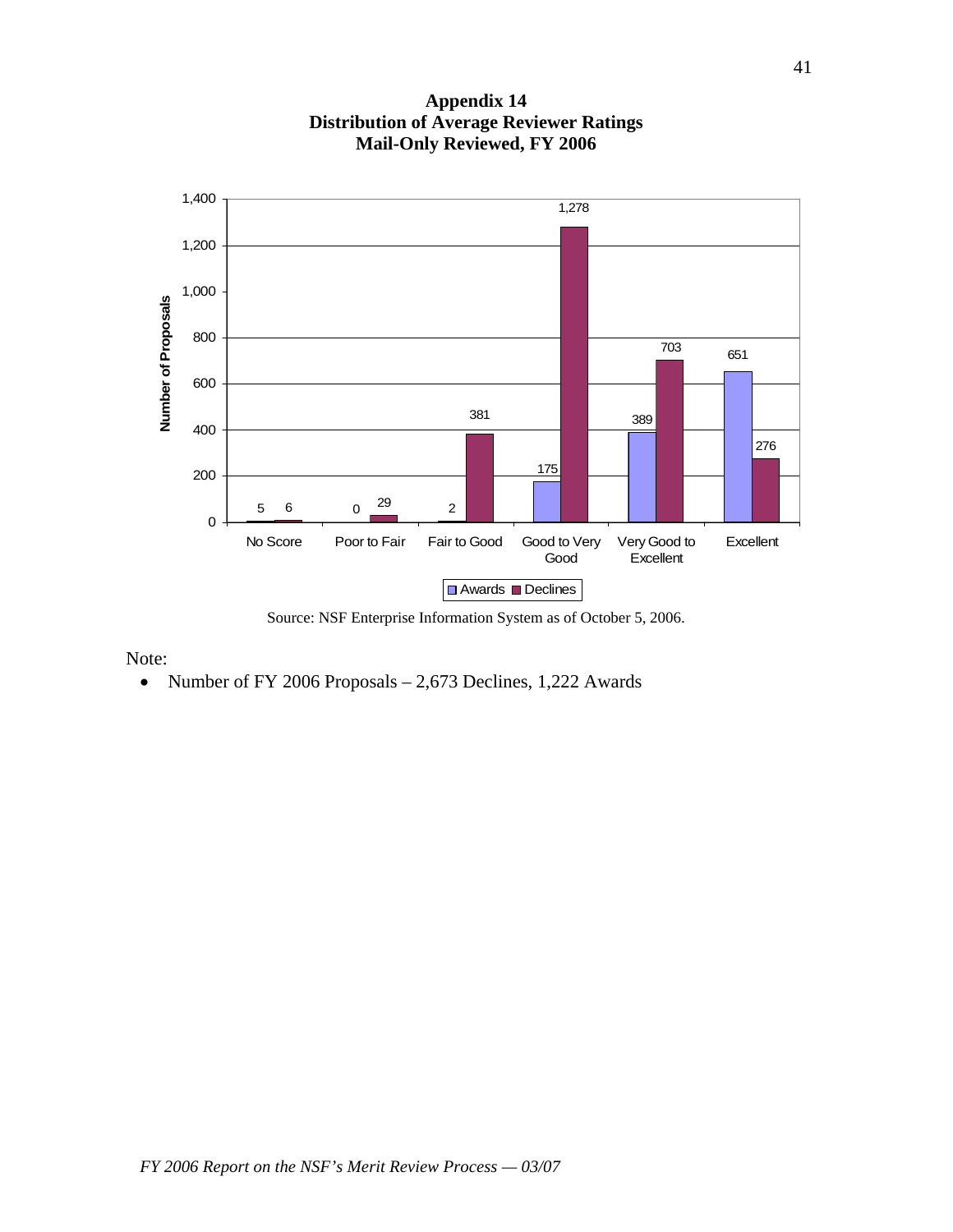

**Distribution of Average Reviewer Ratings Mail and Panel Reviewed, FY 2006** 

Source: NSF Enterprise Information System as of October 5, 2006.

Note:

• Number of FY 2006 Proposals  $-11,273$  Declines, 3,076 Awards

#### **Appendix 16 Accomplishment Based Renewals**

In an accomplishment based renewal, the project description is replaced by copies of no more than six reprints of publications resulting from the research supported by NSF (or research supported by other sources that is closely related to the NSF-supported research) during the preceding three- to five-year period. In addition, a brief (not to exceed four pages) summary of plans for the proposed support period must be submitted. All other information required for NSF proposal submission remains the same. The proposals undergo merit review in the tradition of the specific program. In 2006 there were 106 requests for accomplishment based renewals, 33 of which were awarded.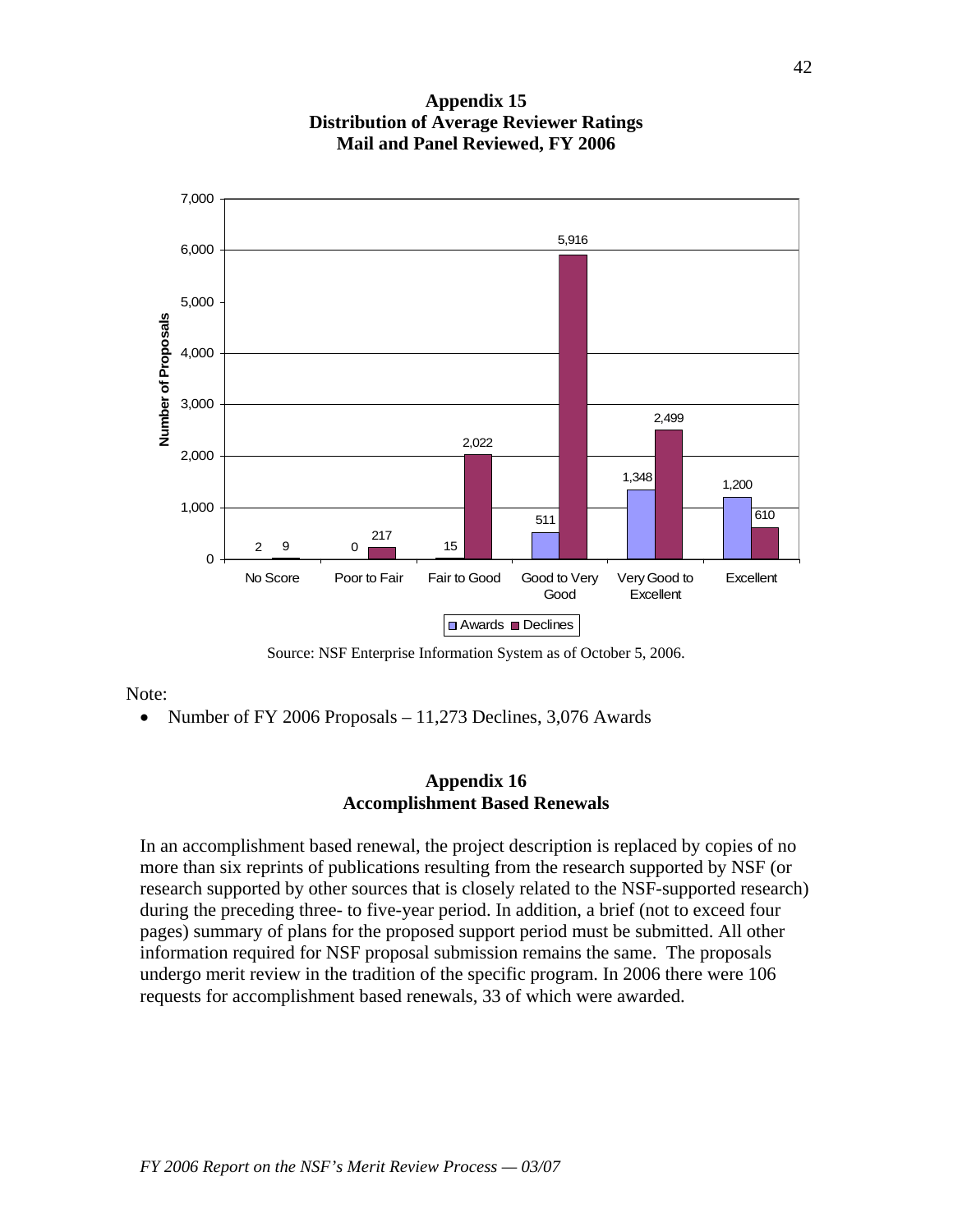**Appendix 17 National Science Foundation Organization Chart**